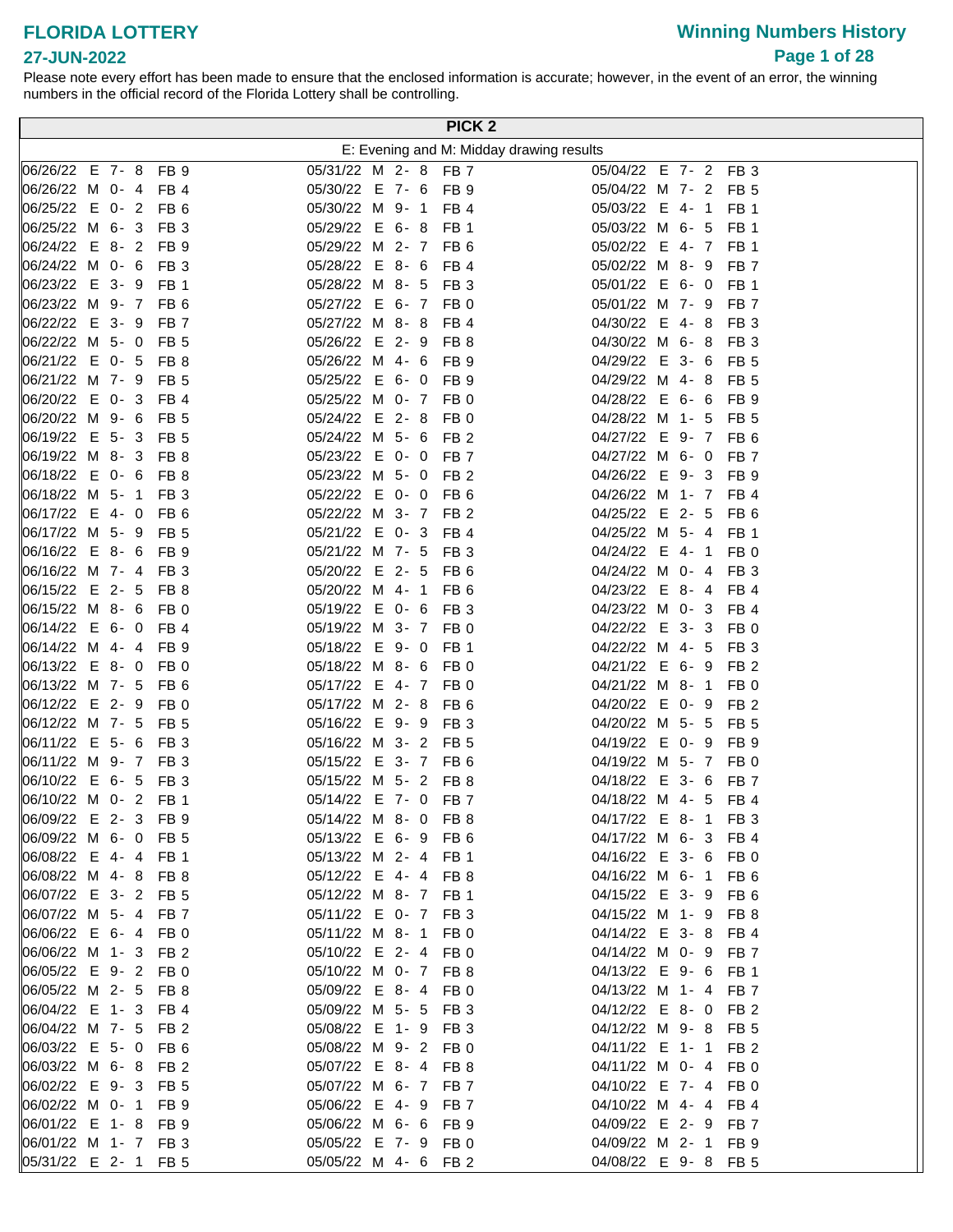# **Winning Numbers History Page 2 of 28**

#### **27-JUN-2022**

| PICK <sub>2</sub>    |  |  |  |                 |                      |  |  |  |             |                                          |
|----------------------|--|--|--|-----------------|----------------------|--|--|--|-------------|------------------------------------------|
|                      |  |  |  |                 |                      |  |  |  |             | E: Evening and M: Midday drawing results |
| 04/08/22 M 9-8 FB 9  |  |  |  |                 | 03/12/22 E 8- 4 FB 1 |  |  |  |             | 02/14/22 M 6- 4 FB 1                     |
| 04/07/22 E 0- 7 FB 4 |  |  |  |                 | 03/12/22 M 7- 3 FB 2 |  |  |  |             | 02/13/22 E 8- 1 FB 8                     |
| 04/07/22 M 9- 3 FB 4 |  |  |  |                 | 03/11/22 E 4- 7 FB 4 |  |  |  |             | 02/13/22 M 6- 9 FB 0                     |
| 04/06/22 E 2- 6 FB 0 |  |  |  |                 | 03/11/22 M 7- 8 FB 9 |  |  |  |             | 02/12/22 E 6- 7 FB 1                     |
| 04/06/22 M 9-8 FB 8  |  |  |  |                 | 03/10/22 E 3- 4 FB 4 |  |  |  |             | 02/12/22 M 2- 6 FB 7                     |
| 04/05/22 E 6- 0 FB 2 |  |  |  |                 | 03/10/22 M 0- 1 FB 4 |  |  |  |             | 02/11/22 E 2- 2 FB 4                     |
| 04/05/22 M 4- 5 FB 5 |  |  |  |                 | 03/09/22 E 1- 3 FB 6 |  |  |  |             | 02/11/22 M 3- 2 FB 3                     |
| 04/04/22 E 2-8 FB 0  |  |  |  |                 | 03/09/22 M 8-8 FB 2  |  |  |  |             | 02/10/22 E 9- 7 FB 6                     |
| 04/04/22 M 6- 1 FB 2 |  |  |  |                 | 03/08/22 E 5- 9 FB 7 |  |  |  |             | 02/10/22 M 0- 5 FB 9                     |
| 04/03/22 E 9- 1 FB 0 |  |  |  |                 | 03/08/22 M 0- 9 FB 6 |  |  |  |             | 02/09/22 E 0- 2 FB 1                     |
| 04/03/22 M 8- 5 FB 0 |  |  |  |                 | 03/07/22 E 3- 3 FB 8 |  |  |  |             | 02/09/22 M 0- 7 FB 0                     |
| 04/02/22 E 4-4 FB 2  |  |  |  |                 | 03/07/22 M 1- 2 FB 8 |  |  |  |             | 02/08/22 E 4- 7 FB 0                     |
| 04/02/22 M 5- 5 FB 8 |  |  |  |                 | 03/06/22 E 7- 1 FB 8 |  |  |  |             | 02/08/22 M 4- 9 FB 2                     |
| 04/01/22 E 6-4 FB 9  |  |  |  |                 | 03/06/22 M 3- 0 FB 4 |  |  |  |             | 02/07/22 E 9- 0 FB 2                     |
| 04/01/22 M 5- 9 FB 3 |  |  |  |                 | 03/05/22 E 7- 0 FB 1 |  |  |  |             | 02/07/22 M 1- 7 FB 4                     |
| 03/31/22 E 8- 7 FB 5 |  |  |  |                 | 03/05/22 M 1- 4 FB 4 |  |  |  |             | 02/06/22 E 1- 3 FB 3                     |
| 03/31/22 M 6- 9 FB 5 |  |  |  |                 | 03/04/22 E 5- 4 FB 6 |  |  |  |             | 02/06/22 M 5- 1<br>FB 8                  |
| 03/30/22 E 0- 5 FB 1 |  |  |  |                 | 03/04/22 M 5- 7 FB 4 |  |  |  |             | 02/05/22 E 0-1<br>FB 7                   |
| 03/30/22 M 9-8 FB 1  |  |  |  |                 | 03/03/22 E 5- 0 FB 1 |  |  |  |             | 02/05/22 M 4-8<br>FB 1                   |
| 03/29/22 E 0-3       |  |  |  | FB <sub>0</sub> | 03/03/22 M 6- 5 FB 2 |  |  |  |             | 02/04/22 E 4-0<br>FB 5                   |
| 03/29/22 M 5- 4      |  |  |  | FB <sub>4</sub> | 03/02/22 E 3- 0 FB 0 |  |  |  |             | 02/04/22 M 4- 7 FB 6                     |
| 03/28/22 E 9- 0 FB 0 |  |  |  |                 | 03/02/22 M 9- 0 FB 4 |  |  |  |             | 02/03/22 E 8- 5<br>FB 5                  |
| 03/28/22 M 3- 2 FB 6 |  |  |  |                 | 03/01/22 E 6- 6 FB 0 |  |  |  |             | 02/03/22 M 4- 5<br>FB 4                  |
| 03/27/22 E 4-4 FB4   |  |  |  |                 | 03/01/22 M 8- 0 FB 1 |  |  |  |             | 02/02/22 E 8- 2 FB 0                     |
| 03/27/22 M 0- 9 FB 9 |  |  |  |                 | 02/28/22 E 8- 6 FB 3 |  |  |  |             | 02/02/22 M 3- 0<br>FB 6                  |
| 03/26/22 E 9- 7 FB 1 |  |  |  |                 | 02/28/22 M 9- 0 FB 7 |  |  |  |             | 02/01/22 E 3- 2 FB 0                     |
| 03/26/22 M 9- 7 FB 7 |  |  |  |                 | 02/27/22 E 5- 1 FB 6 |  |  |  |             | 02/01/22 M 4- 9 FB 2                     |
| 03/25/22 E 3- 6 FB 1 |  |  |  |                 | 02/27/22 M 7- 7 FB 9 |  |  |  |             | 01/31/22 E 7- 7 FB 2                     |
| 03/25/22 M 3- 4 FB 8 |  |  |  |                 | 02/26/22 E 5- 1 FB 3 |  |  |  |             | 01/31/22 M 9- 7 FB 6                     |
| 03/24/22 E 3- 5 FB 2 |  |  |  |                 | 02/26/22 M 6- 4 FB 3 |  |  |  |             | 01/30/22 E 7- 6<br>FB 4                  |
| 03/24/22 M 2- 9      |  |  |  | FB <sub>3</sub> | 02/25/22 E 2- 5 FB 5 |  |  |  |             | 01/30/22 M 9- 7 FB 1                     |
| 03/23/22 E 1- 6      |  |  |  | FB <sub>3</sub> | 02/25/22 M 7- 9      |  |  |  | <b>FB</b> 1 | 01/29/22 E 0- 5<br>FB 7                  |
| 03/23/22 M 6- 0 FB 9 |  |  |  |                 | 02/24/22 E 0- 9 FB 5 |  |  |  |             | 01/29/22 M 7- 7 FB 4                     |
| 03/22/22 E 4- 9 FB 2 |  |  |  |                 | 02/24/22 M 4- 8 FB 8 |  |  |  |             | 01/28/22 E 7- 7 FB 2                     |
| 03/22/22 M 5- 6 FB 2 |  |  |  |                 | 02/23/22 E 4- 1 FB 0 |  |  |  |             | 01/28/22 M 2- 0 FB 5                     |
| 03/21/22 E 6-8 FB 8  |  |  |  |                 | 02/23/22 M 6-9 FB 9  |  |  |  |             | 01/27/22 E 6- 1 FB 3                     |
| 03/21/22 M 6- 1 FB 0 |  |  |  |                 | 02/22/22 E 7- 3 FB 9 |  |  |  |             | 01/27/22 M 2- 7 FB 2                     |
| 03/20/22 E 9-4 FB 2  |  |  |  |                 | 02/22/22 M 5- 0 FB 0 |  |  |  |             | 01/26/22 E 8- 2 FB 4                     |
| 03/20/22 M 2- 2 FB 0 |  |  |  |                 | 02/21/22 E 6- 4 FB 9 |  |  |  |             | 01/26/22 M 2- 0 FB 4                     |
| 03/19/22 E 3- 3 FB 7 |  |  |  |                 | 02/21/22 M 3- 6 FB 2 |  |  |  |             | 01/25/22 E 9- 5 FB 9                     |
| 03/19/22 M 4- 7 FB 5 |  |  |  |                 | 02/20/22 E 7- 2 FB 3 |  |  |  |             | 01/25/22 M 5- 4 FB 8                     |
| 03/18/22 E 5- 0 FB 9 |  |  |  |                 | 02/20/22 M 3- 2 FB 2 |  |  |  |             | 01/24/22 E 4- 1 FB 5                     |
| 03/18/22 M 7- 6 FB 8 |  |  |  |                 | 02/19/22 E 4- 7 FB 2 |  |  |  |             | 01/24/22 M 4-8 FB 3                      |
| 03/17/22 E 6- 2 FB 8 |  |  |  |                 | 02/19/22 M 5- 1 FB 7 |  |  |  |             | 01/23/22 E 6- 6 FB 2                     |
| 03/17/22 M 0- 2 FB 9 |  |  |  |                 | 02/18/22 E 4- 6 FB 8 |  |  |  |             | 01/23/22 M 1-8 FB 5                      |
| 03/16/22 E 7- 4 FB 6 |  |  |  |                 | 02/18/22 M 0- 2 FB 3 |  |  |  |             | 01/22/22 E 8- 4 FB 8                     |
| 03/16/22 M 2- 2 FB 7 |  |  |  |                 | 02/17/22 E 1- 4 FB 7 |  |  |  |             | 01/22/22 M 6- 7 FB 4                     |
| 03/15/22 E 9- 2 FB 0 |  |  |  |                 | 02/17/22 M 1- 8 FB 0 |  |  |  |             | 01/21/22 E 2- 6 FB 9                     |
| 03/15/22 M 6- 1 FB 6 |  |  |  |                 | 02/16/22 E 9- 2 FB 3 |  |  |  |             | 01/21/22 M 9- 4 FB 5                     |
| 03/14/22 E 9- 2 FB 8 |  |  |  |                 | 02/16/22 M 3- 7 FB 2 |  |  |  |             | 01/20/22 E 2- 9 FB 9                     |
| 03/14/22 M 4-8 FB 3  |  |  |  |                 | 02/15/22 E 3- 9 FB 8 |  |  |  |             | 01/20/22 M 2- 2 FB 2                     |
| 03/13/22 E 3- 6 FB 9 |  |  |  |                 | 02/15/22 M 4- 4 FB 5 |  |  |  |             | 01/19/22 E 7- 8 FB 8                     |
| 03/13/22 M 7- 1 FB 9 |  |  |  |                 | 02/14/22 E 9- 6 FB 3 |  |  |  |             | 01/19/22 M 3- 9 FB 5                     |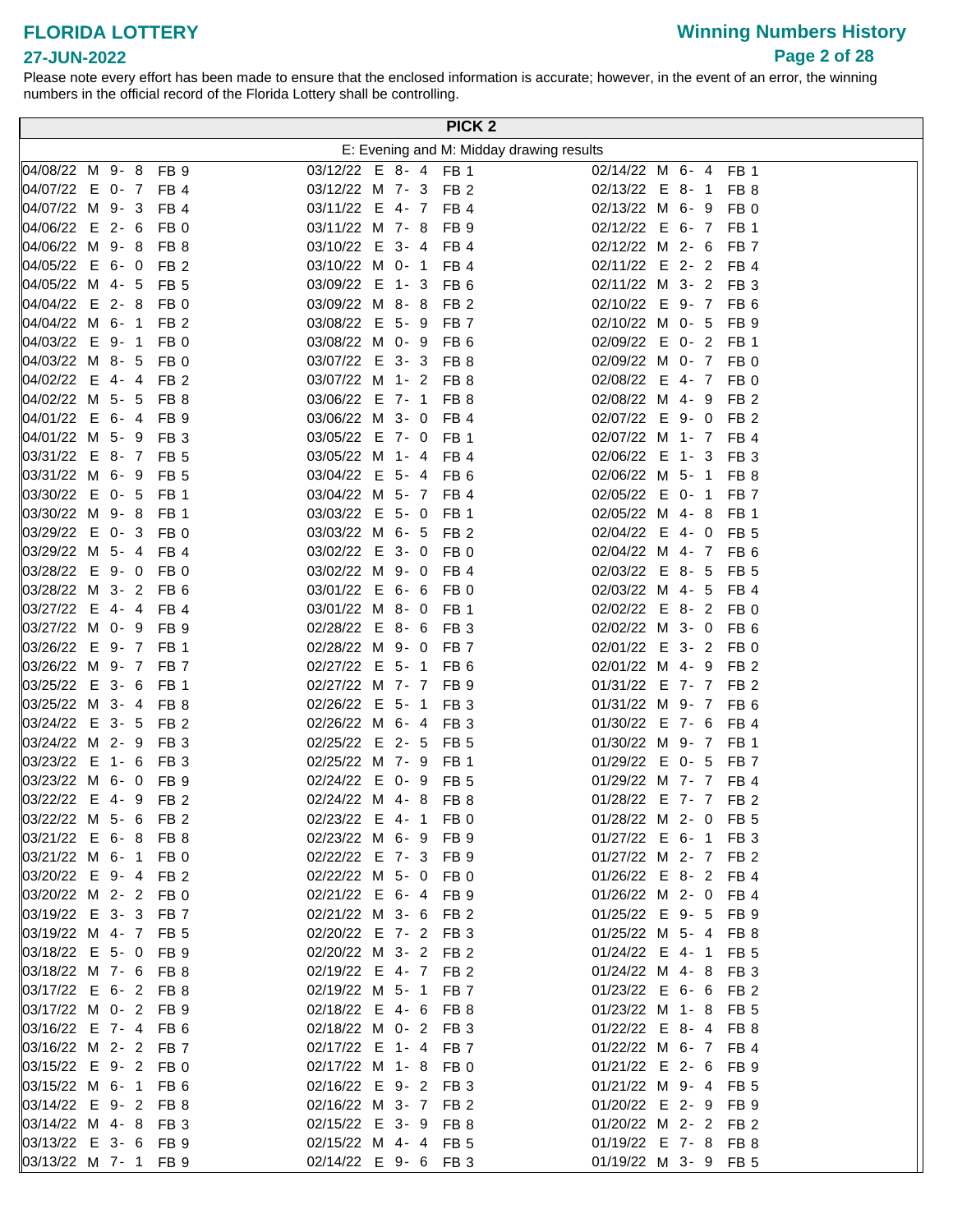# **Winning Numbers History Page 3 of 28**

|                                                                         | PICK <sub>2</sub>                            |                                                               |
|-------------------------------------------------------------------------|----------------------------------------------|---------------------------------------------------------------|
|                                                                         |                                              | E: Evening and M: Midday drawing results                      |
| 01/18/22 E 1-8 FB 0                                                     | 12/23/21 M 0- 0 FB 0                         | 11/26/21 E 1- 1<br>FB 7                                       |
| 01/18/22 M 4- 2<br>FB 0                                                 | 12/22/21 E 1- 6 FB 3                         | 11/26/21 M 9-1<br>FB <sub>5</sub>                             |
| 01/17/22 E 4-4<br>FB <sub>1</sub>                                       | 12/22/21 M 9- 1 FB 2                         | 11/25/21 E 2- 6<br>FB <sub>2</sub>                            |
| $ 01/17/22 \, M \, 6 - 5 $<br>FB <sub>6</sub>                           | 12/21/21 E 6- 0 FB 8                         | 11/25/21 M 9- 0<br>FB <sub>9</sub>                            |
| $ 01/16/22 \t E 7 - 4 $<br>FB <sub>2</sub>                              | 12/21/21 M 3- 5 FB 5                         | 11/24/21 E 9-3<br>FB 7                                        |
| 01/16/22 M 5-3<br>FB <sub>3</sub>                                       | 12/20/21 E 7- 6 FB 9                         | 11/24/21 M 0- 5<br>FB 8                                       |
| 01/15/22 E 0- 3 FB 2                                                    | 12/20/21 M 5- 8 FB 2                         | 11/23/21 E 5- 6<br>FB 1                                       |
| $ 01/15/22 \, M 5 - 8 $<br>FB 8                                         | 12/19/21 E 3- 5 FB 5                         | 11/23/21 M 4-8<br>FB 5                                        |
| $ 01/14/22 \quad E \quad 2 - 0$<br>FB <sub>5</sub>                      | 12/19/21 M 3- 7 FB 4                         | 11/22/21 E 1- 6<br>FB 9                                       |
| 01/14/22 M 0-8<br>FB <sub>4</sub>                                       | 12/18/21 E 0- 8 FB 7                         | 11/22/21 M 1- 1<br>FB 1                                       |
| $ 01/13/22 \t E 8 - 8$<br>FB <sub>9</sub>                               | 12/18/21 M 0- 5<br>FB 1                      | 11/21/21 E 5-8<br>FB 9                                        |
| $ 01/13/22 \, M \, 1 - 3 $<br>FB <sub>1</sub>                           | 12/17/21 E 7- 9 FB 8                         | 11/21/21 M 1- 9<br>FB <sub>3</sub>                            |
| 01/12/22 E 1- 7<br>FB <sub>9</sub>                                      | 12/17/21 M 7- 2 FB 8                         | 11/20/21 E 8-4<br>FB <sub>5</sub>                             |
| 01/12/22 M 3- 7<br>FB <sub>2</sub>                                      | 12/16/21 E 8- 5 FB 4                         | 11/20/21 M 8- 6 FB 5                                          |
| $ 01/11/22 \tE 6 - 9 $<br>FB <sub>1</sub>                               | 12/16/21 M 3- 1 FB 0                         | 11/19/21 E 2-0<br>FB 0                                        |
| $ 01/11/22 \, M \, 3 - 5$<br>FB <sub>5</sub>                            | 12/15/21 E 4- 9 FB 4                         | 11/19/21 M 4- 9<br>FB <sub>3</sub>                            |
| $ 01/10/22 \quad E \quad 3 - 1$<br>FB <sub>8</sub>                      | 12/15/21 M 7- 6 FB 1                         | 11/18/21 E 2- 5<br>FB 4                                       |
| 01/10/22 M 4- 6<br>FB <sub>1</sub>                                      | 12/14/21 E 8- 0 FB 8                         | 11/18/21 M 6- 6<br>FB 8                                       |
| 01/09/22 E 0- 4 FB 0                                                    | 12/14/21 M 2- 7 FB 5                         | 11/17/21 E 6- 2 FB 0                                          |
| 01/09/22 M 5- 1<br>FB <sub>4</sub>                                      | 12/13/21 E 9- 3 FB 7                         | 11/17/21 M 6- 1<br>FB 9                                       |
| $ 01/08/22 \quad E \quad 3 - 0$<br>FB <sub>7</sub>                      | 12/13/21 M 8- 1 FB 4                         | 11/16/21 E 2- 8 FB 5                                          |
| $ 01/08/22 \, M \, 3 - 7$<br>FB <sub>0</sub>                            | 12/12/21 E 1- 2 FB 7                         | 11/16/21 M 0- 3<br>FB <sub>2</sub>                            |
| 01/07/22 E 0-9<br>FB <sub>6</sub>                                       | 12/12/21 M 9- 5 FB 7                         | 11/15/21 E 8-9<br>FB <sub>8</sub>                             |
| 01/07/22 M 9- 2 FB 9                                                    | 12/11/21 E 7- 4 FB 6                         | 11/15/21 M 2- 4<br>FB 4                                       |
| $ 01/06/22 \quad E \quad 3 - 9$<br>FB <sub>5</sub>                      | 12/11/21 M 7- 9 FB 5                         | 11/14/21 E 8-0<br>FB <sub>3</sub>                             |
| 01/06/22 M 9- 6<br>FB <sub>0</sub>                                      | 12/10/21 E 8- 0 FB 5                         | 11/14/21 M 1- 6<br>FB <sub>3</sub>                            |
| 01/05/22 E 5- 6<br>FB <sub>8</sub>                                      | 12/10/21 M 3- 4 FB 0                         | 11/13/21 E 5- 3<br>FB <sub>1</sub>                            |
| 01/05/22 M 5- 5<br>FB <sub>3</sub>                                      | 12/09/21 E 5- 9 FB 0                         | 11/13/21 M 5- 5<br>FB 8                                       |
| 01/04/22 E 7- 7 FB 6                                                    | 12/09/21 M 1- 3 FB 7                         | 11/12/21 E 7- 1<br>FB 1                                       |
| 01/04/22 M 3- 0<br>FB <sub>7</sub>                                      | 12/08/21 E 5- 8 FB 8                         | 11/12/21 M 8-4<br>FB <sub>3</sub>                             |
| 01/03/22 E 7- 6<br>FB <sub>1</sub>                                      | 12/08/21 M 1- 1 FB 0                         | 11/11/21 E 7- 3<br>FB 6                                       |
| 01/03/22 M 2- 9<br>FB <sub>5</sub>                                      | 12/07/21 E 8- 6 FB 3                         | 11/11/21 M 3- 0<br>FB 8                                       |
| 01/02/22 E 1- 5<br>FB <sub>8</sub>                                      | 12/07/21 M 5- 4 FB 9                         | 11/10/21 E 2- 6<br>FB 0                                       |
| 01/02/22 M 8- 9 FB 6                                                    | 12/06/21 E 4- 1 FB 5                         | 11/10/21 M 2- 5 FB 8                                          |
| $ 01/01/22 \tE 4 - 7 \tFB 3$                                            | 12/06/21 M 4- 6 FB 6                         | 11/09/21 E 5- 7 FB 7                                          |
| $ 01/01/22 \, M \, 8 - 6$<br>FB 0                                       | 12/05/21 E 0- 5 FB 3                         | 11/09/21 M 1- 1<br>FB 7                                       |
| 12/31/21 E 1- 1 FB 8                                                    | 12/05/21 M 5- 2 FB 2                         | 11/08/21 E 2- 1 FB 5                                          |
| 12/31/21 M 0- 2 FB 2                                                    | 12/04/21 E 2- 6 FB 9                         | 11/08/21 M 0- 1<br>FB 1                                       |
| $ 12/30/21 \t E 8 - 8$<br>FB <sub>8</sub>                               | 12/04/21 M 5- 5<br>FB 4                      | 11/07/21 E 4- 1<br>FB <sub>2</sub>                            |
| 12/30/21 M 2- 9<br>FB 6                                                 | 12/03/21 E 4- 0 FB 6                         | 11/07/21 M 3- 3 FB 7                                          |
| 12/29/21 E 7- 5<br>FB <sub>3</sub>                                      | 12/03/21 M 0- 7 FB 8                         | 11/06/21 E 7- 1 FB 7                                          |
| 12/29/21 M 4- 6<br>FB 7<br>12/28/21 E 6- 7 FB 2                         | 12/02/21 E 1- 8 FB 2<br>12/02/21 M 3- 2 FB 7 | 11/06/21 M 3- 8 FB 0                                          |
| 12/28/21 M 1-9                                                          | 12/01/21 E 9- 5 FB 0                         | 11/05/21 E 3- 6 FB 7<br>11/05/21 M 7- 2 FB 2                  |
| FB 8                                                                    | 12/01/21 M 7- 7 FB 1                         |                                                               |
| 12/27/21 E 4-7<br>FB <sub>1</sub><br>12/27/21 M 8- 1<br>FB <sub>4</sub> | 11/30/21 E 3- 5<br>FB <sub>3</sub>           | 11/04/21 E 3- 7<br>FB 1<br>11/04/21 M 3- 1<br>FB <sub>3</sub> |
| 12/26/21 E 3- 1<br>FB <sub>1</sub>                                      | 11/30/21 M 8- 3 FB 3                         | 11/03/21 E 6- 1<br>FB 7                                       |
| 12/26/21 M 7- 1<br>FB <sub>2</sub>                                      | 11/29/21 E 7- 3 FB 4                         | 11/03/21 M 1- 1<br>FB 0                                       |
| 12/25/21 E 8- 6<br>FB <sub>1</sub>                                      | 11/29/21 M 3- 2 FB 0                         | 11/02/21 E 0- 1<br>FB <sub>2</sub>                            |
| 12/25/21 M 6- 6<br>FB 0                                                 | 11/28/21 E 7- 7 FB 9                         | 11/02/21 M 0- 5<br>FB 1                                       |
| 12/24/21 E 4-0<br>FB 5                                                  | 11/28/21 M 5- 1 FB 5                         | 11/01/21 E 8-4<br>FB 3                                        |
| 12/24/21 M 8-9<br>FB 8                                                  | 11/27/21 E 0- 3 FB 4                         | 11/01/21 M 4-8<br>FB 6                                        |
| 12/23/21 E 1- 2 FB 0                                                    | 11/27/21 M 8- 1 FB 3                         | 10/31/21 E 1- 9 FB 9                                          |
|                                                                         |                                              |                                                               |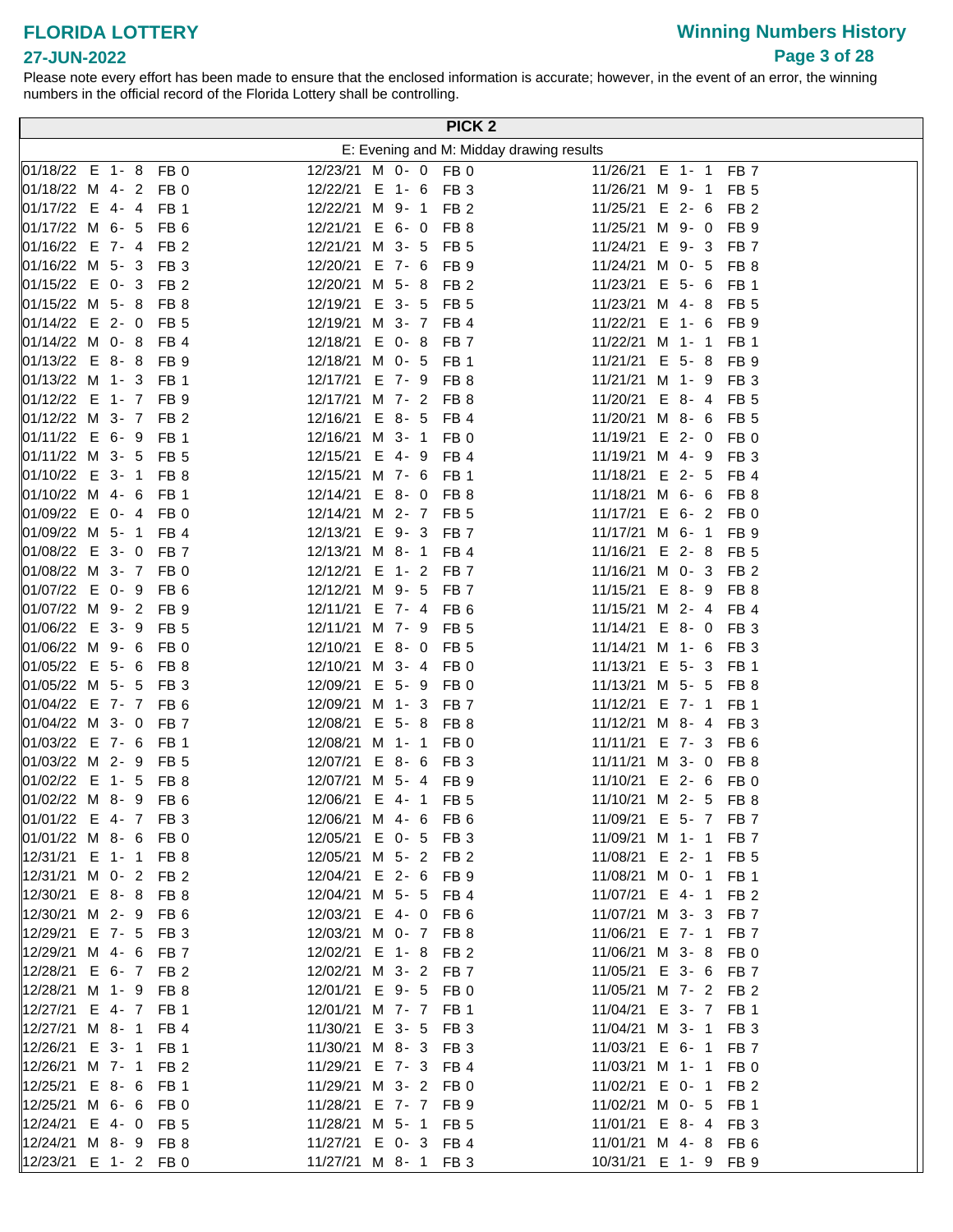# **Winning Numbers History Page 4 of 28**

|                                      |         |                                    |                                         |  | PICK <sub>2</sub>       |                                          |         |                         |  |
|--------------------------------------|---------|------------------------------------|-----------------------------------------|--|-------------------------|------------------------------------------|---------|-------------------------|--|
|                                      |         |                                    |                                         |  |                         | E: Evening and M: Midday drawing results |         |                         |  |
| 10/31/21 M 2- 8 FB 8                 |         |                                    | 10/04/21 E 3- 8 FB 9                    |  |                         | 09/08/21 M 6- 0 FB 3                     |         |                         |  |
| 10/30/21                             | E 9-8   | FB <sub>2</sub>                    | 10/04/21 M 8- 3 FB 7                    |  |                         | 09/07/21 E 0- 2 FB 4                     |         |                         |  |
| $ 10/30/21 \, M \, 3 - 5$            |         | FB 9                               | 10/03/21 E 2- 3 FB 5                    |  |                         | 09/07/21 M 5- 6                          |         | FB 8                    |  |
| 10/29/21                             | $E$ 6-9 | FB <sub>0</sub>                    | 10/03/21 M 6- 2 FB 8                    |  |                         | 09/06/21 E 4-3                           |         | FB 9                    |  |
| $10/29/21$ M 2- 1                    |         | FB <sub>5</sub>                    | 10/02/21 E 4-3                          |  | FB <sub>9</sub>         | 09/06/21 M 9- 9                          |         | FB <sub>3</sub>         |  |
| 10/28/21 E 1- 3 FB 4                 |         |                                    | 10/02/21 M 7- 0                         |  | FB <sub>3</sub>         | 09/05/21 E 5-8                           |         | FB <sub>3</sub>         |  |
| 10/28/21 M 0- 2 FB 2                 |         |                                    | 10/01/21 E 8- 2 FB 6                    |  |                         | 09/05/21 M 9- 6                          |         | FB 6                    |  |
| 10/27/21 E 9- 3 FB 3                 |         |                                    | 10/01/21 M 6- 0 FB 8                    |  |                         | 09/04/21 E 4- 6                          |         | FB 3                    |  |
| 10/27/21 M 6-4                       |         | FB 1                               | 09/30/21 E 7- 4 FB 7                    |  |                         | 09/04/21 M 4-3                           |         | FB 5                    |  |
| 10/26/21                             | $E$ 6-8 | FB <sub>5</sub>                    | 09/30/21 M 8- 3 FB 4                    |  |                         | 09/03/21 E 4-4                           |         | FB 4                    |  |
| 10/26/21 M 9- 2 FB 3                 |         |                                    | 09/29/21 E 2-1                          |  | FB <sub>2</sub>         | 09/03/21 M 5- 7 FB 3                     |         |                         |  |
| $10/25/21$ E 7-8                     |         | FB <sub>3</sub>                    | 09/29/21 M 8- 3 FB 2                    |  |                         | 09/02/21 E 0- 9                          |         | FB 1                    |  |
| $10/25/21$ M 5- 0                    |         | FB <sub>9</sub>                    | 09/28/21 E 3- 3 FB 2                    |  |                         | 09/02/21 M 1-3                           |         | FB 7                    |  |
| 10/24/21                             | $E$ 3-4 | FB <sub>9</sub>                    | 09/28/21 M 7- 1                         |  | FB <sub>6</sub>         | 09/01/21 E 1- 7 FB 6                     |         |                         |  |
| $10/24/21$ M 7- 6                    |         | FB <sub>7</sub>                    | 09/27/21 E 4-8                          |  | FB <sub>8</sub>         | 09/01/21 M 0- 9                          |         | FB <sub>0</sub>         |  |
| 10/23/21                             | $E$ 0-1 | FB <sub>1</sub>                    | 09/27/21 M 5- 7 FB 9                    |  |                         | 08/31/21 E 0- 6                          |         | FB 1                    |  |
| 10/23/21                             | M 2-0   | FB <sub>8</sub>                    | 09/26/21 E 3-9                          |  | FB <sub>5</sub>         | 08/31/21 M 7- 1                          |         | FB <sub>9</sub>         |  |
| 10/22/21                             | $E$ 8-0 | FB 4                               | 09/26/21 M 0- 3 FB 0                    |  |                         | 08/30/21 E 7- 8 FB 4                     |         |                         |  |
| 10/22/21 M 4-4                       |         | FB <sub>6</sub>                    | 09/25/21 E 9- 7 FB 2                    |  |                         | 08/30/21 M 5- 2 FB 4                     |         |                         |  |
| 10/21/21 E 4- 2 FB 4                 |         |                                    | 09/25/21 M 8- 9 FB 1                    |  |                         | 08/29/21 E 8- 3 FB 2                     |         |                         |  |
| 10/21/21 M 3-8                       |         | FB <sub>0</sub>                    | 09/24/21 E 7- 9 FB 6                    |  |                         | 08/29/21 M 1- 9 FB 7                     |         |                         |  |
| 10/20/21 E 3- 9                      |         | FB <sub>6</sub>                    | 09/24/21 M 1- 4 FB 1                    |  |                         | 08/28/21 E 5- 0 FB 1                     |         |                         |  |
| 10/20/21 M 5- 2 FB 3                 |         |                                    | 09/23/21 E 0- 7 FB 8                    |  |                         | 08/28/21 M 3- 5 FB 5                     |         |                         |  |
| 10/19/21 E 9- 7 FB 0                 |         |                                    | 09/23/21 M 2- 0 FB 4                    |  |                         | 08/27/21 E 7- 0 FB 4                     |         |                         |  |
| 10/19/21 M 4- 4 FB 1                 |         |                                    | 09/22/21 E 5- 3 FB 6                    |  |                         | 08/27/21 M 9- 5                          |         | FB 0                    |  |
| 10/18/21                             |         | E 4-3 FB 4                         | 09/22/21 M 2- 6                         |  | FB <sub>3</sub>         | 08/26/21 E 4- 6                          |         | FB <sub>1</sub>         |  |
| 10/18/21                             | M 0- 6  | FB 8                               | 09/21/21 E 0- 2 FB 8                    |  |                         | 08/26/21 M 1- 5                          |         | FB <sub>2</sub>         |  |
| 10/17/21                             | $E$ 8-3 | FB <sub>3</sub>                    | 09/21/21 M 6- 5 FB 3                    |  |                         | 08/25/21 E 2- 1                          |         | FB <sub>9</sub>         |  |
| 10/17/21 M 6- 1 FB 5                 |         |                                    | 09/20/21 E 5- 7 FB 3<br>09/20/21 M 7- 1 |  |                         | 08/25/21 M 3- 6<br>08/24/21 E 4-0        |         | FB <sub>2</sub>         |  |
| 10/16/21<br>$10/16/21$ M 3- 4        | $E$ 5-8 | FB <sub>4</sub><br>FB <sub>6</sub> | 09/19/21 E 8- 6                         |  | FB 8<br>FB <sub>8</sub> | 08/24/21 M 7- 4                          |         | FB <sub>2</sub><br>FB 7 |  |
| $10/15/21$ E 7- 3                    |         | FB 1                               | 09/19/21 M 1-3                          |  | FB <sub>5</sub>         | 08/23/21                                 | $E$ 6-6 | FB 4                    |  |
| $10/15/21$ M 7- 9                    |         | FB <sub>2</sub>                    | 09/18/21 E 2- 0 FB 5                    |  |                         | 08/23/21 M 4- 0 FB 9                     |         |                         |  |
| 10/14/21 E 3- 1 FB 9                 |         |                                    | 09/18/21 M 0- 5 FB 7                    |  |                         | 08/22/21 E 4- 2 FB 2                     |         |                         |  |
| 10/14/21 M 9- 9 FB 9                 |         |                                    | 09/17/21 E 7- 6 FB 5                    |  |                         | 08/22/21 M 5- 2 FB 5                     |         |                         |  |
| $ 10/13/21 \tE 9 - 9 $               |         | FB 4                               | 09/17/21 M 7- 4                         |  | FB 1                    | 08/21/21 E 7- 7 FB 7                     |         |                         |  |
| $ 10/13/21 \, M \, 4 - 8 \, FB \, 0$ |         |                                    | 09/16/21 E 4-3                          |  | FB <sub>2</sub>         | 08/21/21 M 1- 3 FB 0                     |         |                         |  |
| 10/12/21                             |         | E 9-7 FB 3                         | 09/16/21 M 5- 6                         |  | FB 7                    | 08/20/21 E 8- 0 FB 5                     |         |                         |  |
| 10/12/21 M 7- 1                      |         | FB 4                               | 09/15/21 E 2- 6                         |  | FB 8                    | 08/20/21 M 2- 7 FB 6                     |         |                         |  |
| 10/11/21                             |         | E 2-7 FB 4                         | 09/15/21 M 4- 9                         |  | FB 1                    | 08/19/21 E 9-1                           |         | FB <sub>3</sub>         |  |
| $ 10/11/21 \, M \, 0 - 6 $           |         | FB 4                               | 09/14/21 E 7- 0                         |  | FB 9                    | 08/19/21 M 2- 8 FB 8                     |         |                         |  |
| 10/10/21 E 4- 2 FB 1                 |         |                                    | 09/14/21 M 6- 0 FB 4                    |  |                         | 08/18/21 E 7- 3 FB 2                     |         |                         |  |
| 10/10/21 M 1- 2 FB 7                 |         |                                    | 09/13/21 E 1- 2 FB 0                    |  |                         | 08/18/21 M 9- 7 FB 3                     |         |                         |  |
| $ 10/09/21 \t E 4 - 9 $              |         | FB 7                               | 09/13/21 M 8- 9 FB 8                    |  |                         | 08/17/21 E 8- 0 FB 2                     |         |                         |  |
| $ 10/09/21 \, M 6 - 5 $              |         | FB 5                               | 09/12/21 E 8- 4 FB 3                    |  |                         | 08/17/21 M 6- 5 FB 8                     |         |                         |  |
| 10/08/21 E 2- 5                      |         | FB <sub>2</sub>                    | 09/12/21 M 8- 3 FB 3                    |  |                         | 08/16/21 E 6- 3 FB 4                     |         |                         |  |
| 10/08/21 M 2- 7 FB 4                 |         |                                    | 09/11/21 E 2- 6                         |  | FB 3                    | 08/16/21 M 1- 5 FB 5                     |         |                         |  |
| 10/07/21                             |         | E 6-2 FB 6                         | 09/11/21 M 5-8                          |  | FB <sub>1</sub>         | 08/15/21 E 2- 0                          |         | FB 9                    |  |
| $10/07/21$ M 8-0                     |         | FB <sub>4</sub>                    | 09/10/21 E 0-3                          |  | FB <sub>6</sub>         | 08/15/21 M 4-3                           |         | FB 1                    |  |
| 10/06/21                             | $E$ 8-9 | FB 9                               | 09/10/21 M 7- 3 FB 2                    |  |                         | 08/14/21 E 7- 1                          |         | FB <sub>7</sub>         |  |
| 10/06/21                             |         | M 6- 5 FB 5                        | 09/09/21 E 7-4                          |  | FB 5                    | 08/14/21 M 3- 5                          |         | FB 0                    |  |
| 10/05/21                             |         | E 2- 3 FB 3                        | 09/09/21 M 7-8                          |  | FB 8                    | 08/13/21 E 9- 3 FB 3                     |         |                         |  |
| 10/05/21 M 3- 1 FB 9                 |         |                                    | 09/08/21 E 3-1                          |  | FB <sub>3</sub>         | 08/13/21 M 3- 3 FB 7                     |         |                         |  |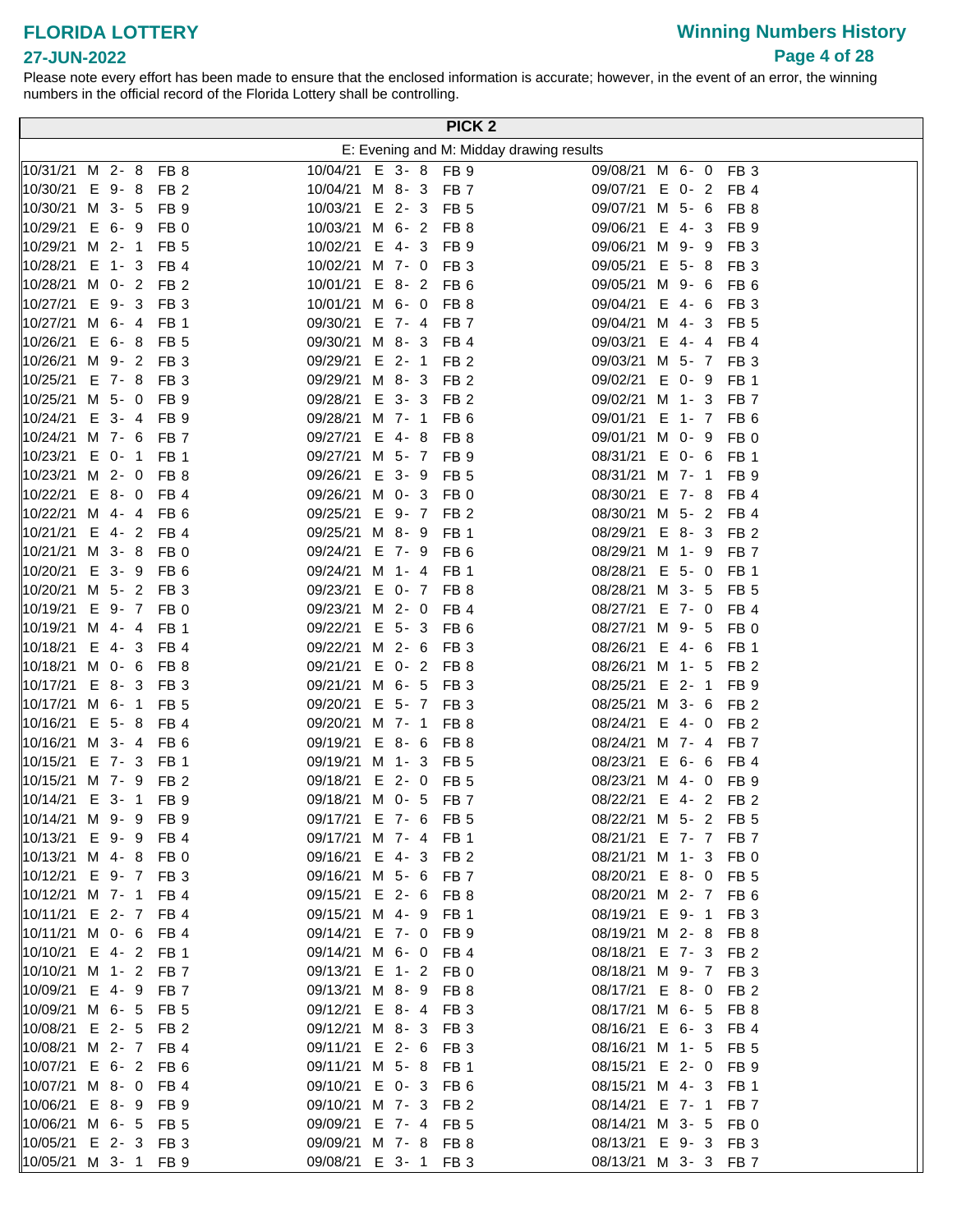**27-JUN-2022**

# **Winning Numbers History Page 5 of 28**

|                                                    |           |                                    |  |                                   |          |                                    | <b>PICK 2</b>                            |                      |                  |                         |  |
|----------------------------------------------------|-----------|------------------------------------|--|-----------------------------------|----------|------------------------------------|------------------------------------------|----------------------|------------------|-------------------------|--|
|                                                    |           |                                    |  |                                   |          |                                    | E: Evening and M: Midday drawing results |                      |                  |                         |  |
| 08/12/21 E 0- 6                                    |           | FB <sub>0</sub>                    |  | 07/17/21 M 6- 0 FB 1              |          |                                    |                                          | 06/20/21 E 1-9       |                  | FB <sub>6</sub>         |  |
| 08/12/21 M 4- 9                                    |           | FB <sub>6</sub>                    |  | 07/16/21 E 1-8                    |          | FB 8                               |                                          | 06/20/21 M 7- 5      |                  | FB <sub>3</sub>         |  |
| 08/11/21                                           | E 9-5     | FB <sub>5</sub>                    |  | 07/16/21 M 2- 5                   |          | FB <sub>1</sub>                    |                                          | 06/19/21 E 3- 2      |                  | FB <sub>4</sub>         |  |
| 08/11/21 M 2- 3                                    |           | FB <sub>8</sub>                    |  | 07/15/21 E 3-0                    |          | FB <sub>0</sub>                    |                                          | 06/19/21 M 9-8       |                  | FB <sub>0</sub>         |  |
| 08/10/21                                           | $E$ 4-3   | FB <sub>7</sub>                    |  | 07/15/21 M 4- 6                   |          | FB <sub>4</sub>                    |                                          | 06/18/21             | E 4-5            | FB <sub>9</sub>         |  |
| 08/10/21 M 8- 5                                    |           | FB <sub>5</sub>                    |  | 07/14/21 E 0- 2                   |          | FB <sub>4</sub>                    |                                          | 06/18/21 M 3- 3      |                  | FB <sub>9</sub>         |  |
| 08/09/21 E 2-8                                     |           | FB <sub>9</sub>                    |  | 07/14/21 M 9-8                    |          | FB 4                               |                                          | 06/17/21 E 7- 1      |                  | FB <sub>7</sub>         |  |
| 08/09/21 M 1- 9                                    |           | FB <sub>4</sub>                    |  | 07/13/21 E 5- 7 FB 5              |          |                                    |                                          | 06/17/21 M 1- 2      |                  | FB 8                    |  |
| 08/08/21 E 6-3                                     |           | FB <sub>6</sub>                    |  | 07/13/21 M 6- 7 FB 1              |          |                                    |                                          | 06/16/21             | E 7- 5           | FB <sub>3</sub>         |  |
| 08/08/21 M 4-8                                     |           | FB <sub>5</sub>                    |  | 07/12/21 E 7-4                    |          | FB <sub>2</sub>                    |                                          | 06/16/21             | M 6-5            | FB 6                    |  |
| 08/07/21 E 6- 1                                    |           | FB <sub>5</sub>                    |  | 07/12/21 M 5- 9                   |          | FB 6                               |                                          | 06/15/21             | E 8-8            | FB 9                    |  |
| 08/07/21 M 2- 6                                    |           | FB <sub>0</sub>                    |  | 07/11/21 E 9-8                    |          | FB <sub>3</sub>                    |                                          | 06/15/21 M 4-4       |                  | FB <sub>1</sub>         |  |
| 08/06/21 E 5-8                                     |           | FB <sub>7</sub>                    |  | 07/11/21 M 3- 0                   |          | FB <sub>1</sub>                    |                                          | 06/14/21             | E 1-5            | FB <sub>2</sub>         |  |
| 08/06/21 M 9- 6                                    |           | FB <sub>0</sub>                    |  | 07/10/21                          | $E$ 0- 2 | FB <sub>8</sub>                    |                                          | 06/14/21             | M 7- 7           | FB 7                    |  |
| 08/05/21                                           | E 6-3     | FB <sub>2</sub>                    |  | 07/10/21 M 6- 0                   |          | FB <sub>4</sub>                    |                                          | 06/13/21             | E 9-9            | FB <sub>6</sub>         |  |
| 08/05/21                                           | $M_8 - 3$ | FB <sub>7</sub>                    |  | 07/09/21                          | $E$ 9-4  | FB <sub>4</sub>                    |                                          | 06/13/21             | M 9-9            | FB <sub>8</sub>         |  |
| 08/04/21                                           | $E$ 5-4   | FB <sub>5</sub>                    |  | 07/09/21 M 3-3                    |          | FB <sub>8</sub>                    |                                          | 06/12/21             | $E$ 6-6          | FB 0                    |  |
| 08/04/21 M 7- 9                                    |           | FB <sub>2</sub>                    |  | 07/08/21 E 6- 5                   |          | FB <sub>0</sub>                    |                                          | 06/12/21 M 1-8       |                  | FB 4                    |  |
| 08/03/21                                           | $E$ 5- 6  | FB <sub>2</sub>                    |  | 07/08/21 M 3- 2                   |          | FB 4                               |                                          | 06/11/21 E 0- 9      |                  | FB 9                    |  |
| 08/03/21 M 2- 3                                    |           | FB <sub>6</sub>                    |  | 07/07/21 E 0-2                    |          | FB 4                               |                                          | 06/11/21             | M 4-1            | FB <sub>5</sub>         |  |
| 08/02/21                                           | $E$ 7-8   | FB <sub>6</sub>                    |  | 07/07/21 M 9- 2                   |          | FB <sub>7</sub>                    |                                          | 06/10/21 E 4-3       |                  | FB 1                    |  |
| 08/02/21 M 4- 9                                    |           | FB <sub>7</sub>                    |  | 07/06/21 E 2-4                    |          | FB <sub>2</sub>                    |                                          | 06/10/21 M 9-7       |                  | FB <sub>6</sub>         |  |
| 08/01/21 E 2- 6                                    |           | FB <sub>6</sub>                    |  | 07/06/21 M 8- 7                   |          | FB 8                               |                                          | 06/09/21 E 0-2       |                  | FB <sub>2</sub>         |  |
| 08/01/21 M 8-0                                     |           | FB <sub>9</sub>                    |  | 07/05/21 E 5- 5                   |          | FB <sub>2</sub>                    |                                          | 06/09/21 M 5- 0      |                  | FB 7                    |  |
| $ 07/31/21 \tE 9 - 0$                              |           | FB <sub>0</sub>                    |  | 07/05/21 M 8- 5                   |          | FB <sub>7</sub>                    |                                          | 06/08/21 E 2-2       |                  | FB <sub>3</sub>         |  |
| $ 07/31/21 \t M 9 - 8 $                            |           | FB <sub>6</sub>                    |  | 07/04/21 E 3-8                    |          | FB <sub>7</sub>                    |                                          | 06/08/21 M 5- 9      |                  | FB <sub>5</sub>         |  |
| 07/30/21                                           | E 9-9     | FB <sub>8</sub>                    |  | 07/04/21 M 7- 1                   |          | FB <sub>1</sub>                    |                                          | 06/07/21             | E 3-2            | FB <sub>5</sub>         |  |
| 07/30/21                                           | M 1-1     | FB <sub>3</sub>                    |  | 07/03/21 E 1-3                    |          | FB <sub>9</sub>                    |                                          | 06/07/21 M 1- 3      |                  | FB <sub>0</sub>         |  |
| 07/29/21                                           | $E$ 2-1   | FB <sub>2</sub>                    |  | 07/03/21 M 0- 2 FB 7              |          |                                    |                                          | 06/06/21             | $E$ 2-8          | FB <sub>5</sub>         |  |
| $ 07/29/21 \t M 6 - 2 $<br>$ 07/28/21 \t E 0 - 2 $ |           | FB <sub>2</sub>                    |  | 07/02/21 E 2-2<br>07/02/21 M 6- 4 |          | FB <sub>8</sub>                    |                                          | 06/06/21<br>06/05/21 | M 4-5<br>$E$ 2-7 | FB 7                    |  |
| 07/28/21 M 8- 7                                    |           | FB <sub>1</sub>                    |  | 07/01/21 E 3- 6                   |          | FB <sub>1</sub>                    |                                          |                      | M 2- 7           | FB <sub>2</sub>         |  |
| $ 07/27/21 \t E 9 - 6$                             |           | FB <sub>2</sub><br>FB <sub>0</sub> |  | 07/01/21 M 8-0                    |          | FB <sub>2</sub><br>FB <sub>1</sub> |                                          | 06/05/21<br>06/04/21 | $E$ 4-4          | FB <sub>3</sub><br>FB 6 |  |
| 07/27/21 M 0- 1 FB 6                               |           |                                    |  | 06/30/21 E 4-8 FB 3               |          |                                    |                                          | 06/04/21 M 3- 9 FB 2 |                  |                         |  |
| 07/26/21 E 7- 0 FB 2                               |           |                                    |  | 06/30/21 M 5- 5 FB 3              |          |                                    |                                          | 06/03/21 E 1- 7 FB 0 |                  |                         |  |
| 07/26/21 M 5- 2 FB 7                               |           |                                    |  | 06/29/21 E 0- 5                   |          | FB 7                               |                                          | 06/03/21 M 9- 4 FB 9 |                  |                         |  |
| 07/25/21 E 1- 6 FB 1                               |           |                                    |  | 06/29/21 M 0- 6 FB 0              |          |                                    |                                          | 06/02/21 E 2- 4 FB 4 |                  |                         |  |
| 07/25/21 M 2- 2 FB 5                               |           |                                    |  | 06/28/21 E 7- 2 FB 7              |          |                                    |                                          | 06/02/21 M 8-8 FB 9  |                  |                         |  |
| 07/24/21 E 6- 0 FB 6                               |           |                                    |  | 06/28/21 M 5- 0                   |          | FB 9                               |                                          | 06/01/21 E 7- 1      |                  | FB 0                    |  |
| 07/24/21 M 7- 9 FB 3                               |           |                                    |  | 06/27/21 E 5- 2 FB 4              |          |                                    |                                          | 06/01/21 M 4- 5      |                  | FB 7                    |  |
| 07/23/21 E 9- 0 FB 5                               |           |                                    |  | 06/27/21 M 4-3                    |          | FB 7                               |                                          | 05/31/21 E 2- 9      |                  | FB 0                    |  |
| 07/23/21 M 5- 0 FB 7                               |           |                                    |  | 06/26/21 E 9- 7 FB 9              |          |                                    |                                          | 05/31/21 M 3- 8 FB 4 |                  |                         |  |
| 07/22/21 E 3- 8 FB 5                               |           |                                    |  | 06/26/21 M 7- 0 FB 6              |          |                                    |                                          | 05/30/21 E 7- 8 FB 4 |                  |                         |  |
| 07/22/21 M 4- 2 FB 3                               |           |                                    |  | 06/25/21 E 0- 1 FB 3              |          |                                    |                                          | 05/30/21 M 8- 6 FB 0 |                  |                         |  |
| 07/21/21 E 4- 1 FB 8                               |           |                                    |  | 06/25/21 M 7- 5 FB 9              |          |                                    |                                          | 05/29/21 E 5- 3 FB 6 |                  |                         |  |
| 07/21/21 M 5- 8 FB 8                               |           |                                    |  | 06/24/21 E 8-0                    |          | FB 6                               |                                          | 05/29/21 M 4-9       |                  | FB 0                    |  |
| 07/20/21 E 0- 0 FB 5                               |           |                                    |  | 06/24/21 M 5- 0 FB 9              |          |                                    |                                          | 05/28/21 E 6-8 FB 2  |                  |                         |  |
| 07/20/21 M 1- 3 FB 7                               |           |                                    |  | 06/23/21 E 6-8                    |          | FB 6                               |                                          | 05/28/21 M 1- 2 FB 7 |                  |                         |  |
| 07/19/21                                           |           | E 1-4 FB 8                         |  | 06/23/21 M 9-4                    |          | FB <sub>6</sub>                    |                                          | 05/27/21 E 7- 9      |                  | FB <sub>6</sub>         |  |
| 07/19/21                                           |           | M 8-3 FB 9                         |  | 06/22/21 E 3-8                    |          | FB 1                               |                                          | 05/27/21 M 3- 5      |                  | FB <sub>3</sub>         |  |
| 07/18/21                                           |           | E 4-2 FB 3                         |  | 06/22/21 M 7- 4 FB 9              |          |                                    |                                          | 05/26/21 E 9- 2 FB 9 |                  |                         |  |
| 07/18/21 M 1- 4 FB 4                               |           |                                    |  | 06/21/21 E 3- 9                   |          | FB 0                               |                                          | 05/26/21 M 1- 6 FB 7 |                  |                         |  |
| 07/17/21 E 3- 5 FB 5                               |           |                                    |  | 06/21/21 M 5- 7 FB 6              |          |                                    |                                          | 05/25/21 E 2- 8 FB 2 |                  |                         |  |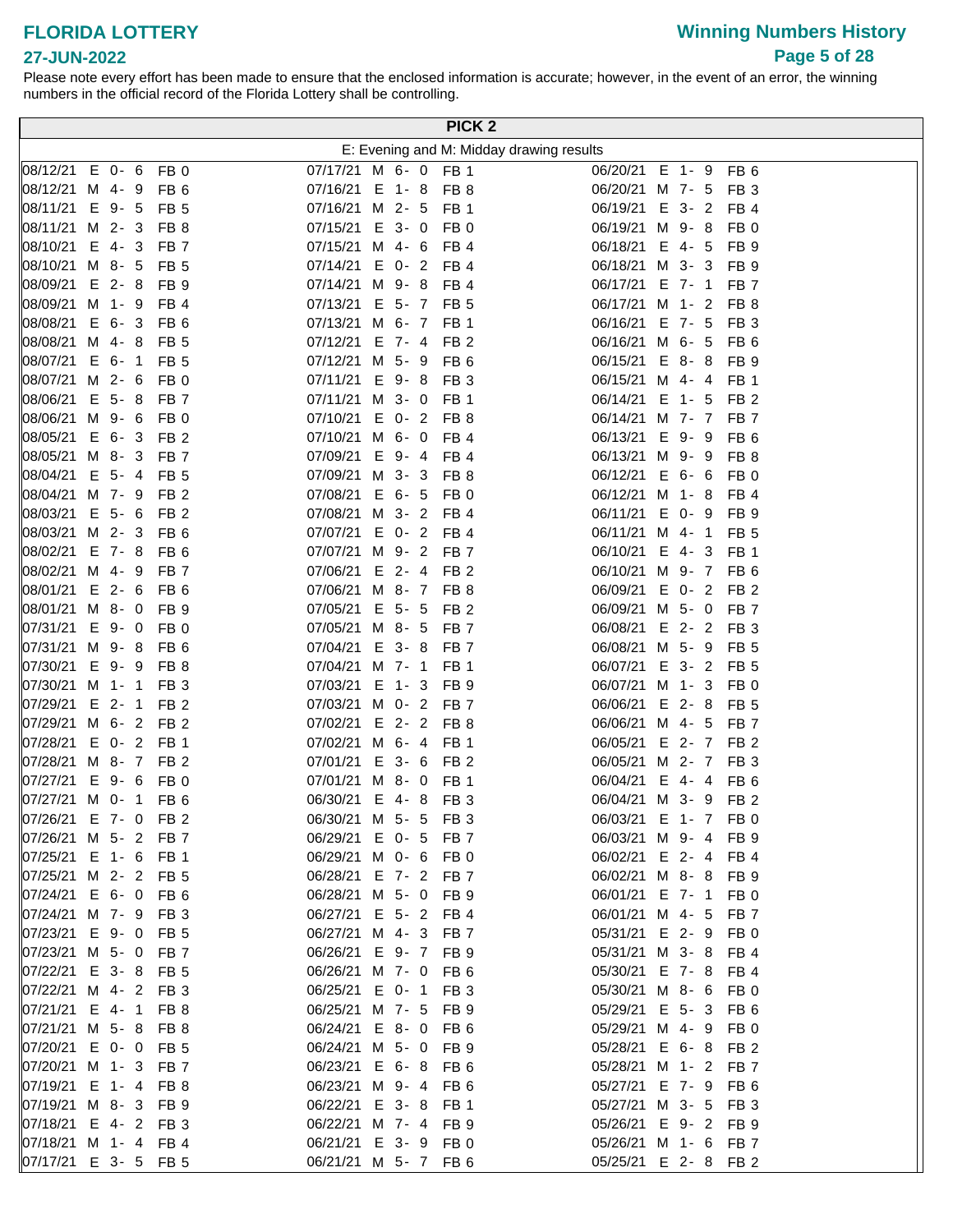# **Winning Numbers History Page 6 of 28**

| E: Evening and M: Midday drawing results<br>05/25/21 M 2- 1 FB 8<br>04/28/21 E 3- 8 FB 2<br>04/02/21 M 0- 9 FB 4<br>05/24/21 E 9-6 FB 8<br>04/28/21 M 4- 8 FB 1<br>04/01/21 E 1- 2 FB 1<br>05/24/21 M 3- 2<br>04/27/21 E 6- 0 FB 2<br>FB <sub>1</sub><br>04/01/21 M 3-8<br>FB 1<br>05/23/21 E 6- 5<br>04/27/21 M 3- 0 FB 2<br>FB <sub>2</sub><br>03/31/21 E 2-7<br>FB <sub>8</sub><br>05/23/21 M 2- 1<br>04/26/21 E 6- 5<br>FB <sub>0</sub><br>FB <sub>4</sub><br>03/31/21 M 8-3<br>FB <sub>7</sub><br>05/22/21 E 7- 1<br>03/30/21 E 9- 5<br>FB <sub>2</sub><br>04/26/21 M 7- 6<br>FB <sub>4</sub><br>FB 4<br>05/22/21 M 6- 7 FB 5<br>04/25/21 E 6-4<br>03/30/21 M 6- 7 FB 8<br>FB 5<br>05/21/21 E 0- 0<br>FB <sub>2</sub><br>04/25/21 M 4- 0<br>FB <sub>5</sub><br>03/29/21 E 0-8<br>FB 5<br>05/21/21 M 7- 4<br>04/24/21 E 9- 2 FB 0<br>FB <sub>0</sub><br>03/29/21 M 6- 7 FB 7<br>05/20/21 E 5- 0<br>04/24/21 M 5- 2 FB 5<br>03/28/21 E 4- 1<br>FB 0<br>FB <sub>4</sub><br>05/20/21 M 3-8<br>FB <sub>2</sub><br>04/23/21 E 8-8<br>03/28/21 M 0- 4<br>FB 8<br>FB 8<br> 05/19/21 E 0- 7 FB 0<br>04/23/21 M 2- 0<br>03/27/21 E 5- 6<br>FB <sub>2</sub><br>FB 5<br>05/19/21 M 2- 2 FB 7<br>04/22/21 E 6- 0<br>03/27/21 M 5- 9<br>FB 1<br>FB 9<br>05/18/21 E 1- 6 FB 0<br>04/22/21 M 5- 6<br>03/26/21 E 9-0<br>FB 9<br>FB 7<br>05/18/21 M 8-4 FB 4<br>04/21/21 E 2-3<br>FB <sub>5</sub><br>03/26/21 M 9- 2 FB 4<br>05/17/21 E 2- 6 FB 0<br>04/21/21 M 3- 5<br>03/25/21 E 2- 3 FB 5<br>FB <sub>5</sub><br>05/17/21 M 7- 2 FB 7<br>04/20/21 E 3- 5<br>03/25/21 M 2- 0<br>FB 4<br>FB 8<br>05/16/21 E 1-3<br>04/20/21 M 4-3<br>03/24/21 E 3- 6<br>FB <sub>2</sub><br>FB <sub>4</sub><br>FB 6<br>05/16/21 M 4- 0<br>FB <sub>3</sub><br>04/19/21 E 1- 5<br>03/24/21 M 0- 9<br>FB <sub>7</sub><br>FB 6<br>FB <sub>2</sub><br>05/15/21 E 7- 2<br>04/19/21 M 1- 7 FB 7<br>03/23/21 E 8-9<br>FB 0<br>05/15/21 M 5- 0<br>04/18/21 E 1- 0<br>FB <sub>4</sub><br>03/23/21 M 9-4<br>FB 3<br>FB 8<br>05/14/21 E 0- 7 FB 3<br>04/18/21 M 6- 9<br>03/22/21 E 5- 5<br>FB <sub>2</sub><br>FB 8<br>05/14/21 M 8-8<br>04/17/21 E 7- 4 FB 5<br>03/22/21 M 6- 1<br>FB <sub>6</sub><br>FB 7<br>05/13/21 E 4-0<br>FB <sub>7</sub><br>04/17/21 M 1- 9 FB 1<br>03/21/21 E 6- 2 FB 4<br>05/13/21 M 7-3<br>04/16/21 E 1- 7 FB 8<br>FB <sub>8</sub><br>03/21/21 M 3- 2 FB 8<br>05/12/21 E 5-9<br>04/16/21 M 2- 7 FB 1<br>03/20/21 E 2-7<br>FB <sub>8</sub><br>FB <sub>1</sub><br>05/12/21 M 9-8<br>FB <sub>8</sub><br>04/15/21 E 5- 2 FB 2<br>03/20/21 M 9- 5<br>FB 7<br> 05/11/21 E 7- 2 FB 7<br>04/15/21 M 3- 1<br>03/19/21 E 6- 2 FB 4<br>FB <sub>4</sub><br>05/11/21 M 1-4<br>04/14/21 E 6- 6<br>FB <sub>1</sub><br>FB 8<br>03/19/21 M 5- 1<br>FB <sub>8</sub><br>05/10/21 E 7-8<br>FB <sub>2</sub><br>04/14/21 M 4- 5<br>FB <sub>2</sub><br>03/18/21 E 9-9<br>FB 1<br>05/10/21 M 8-2<br>FB <sub>0</sub><br>04/13/21 E 0- 6<br>03/18/21 M 9- 4<br>FB <sub>9</sub><br>FB <sub>6</sub><br>05/09/21<br>E 7- 7<br>04/13/21 M 1- 6<br>FB <sub>3</sub><br>FB <sub>7</sub><br>03/17/21 E 3- 7 FB 4<br>05/09/21 M 5- 4<br>04/12/21 E 2- 6<br>FB <sub>1</sub><br>FB <sub>8</sub><br>03/17/21 M 3- 6<br>FB 2<br>05/08/21 E 0- 2 FB 5<br>04/12/21 M 5- 8 FB 5<br>03/16/21 E 1- 8 FB 2<br>05/08/21 M 0- 1 FB 7<br>04/11/21 E 5- 8 FB 2<br>03/16/21 M 6- 0 FB 8<br> 05/07/21 E 1- 7 FB 1<br>03/15/21 E 2- 5 FB 6<br>04/11/21 M 2- 1 FB 5<br>05/07/21 M 3- 8 FB 9<br>04/10/21 E 8- 5 FB 7<br>03/15/21 M 8- 0 FB 4<br>05/06/21 E 6- 6 FB 8<br>04/10/21 M 2- 0 FB 6<br>03/14/21 E 5- 6<br>FB 2<br>05/06/21 M 2- 5<br>FB <sub>2</sub><br>04/09/21 E 8-0<br>FB 6<br>03/14/21 M 9- 9 FB 8<br>  05/05/21 E 2-2 FB 0<br>04/09/21 M 5- 2 FB 1<br>03/13/21 E 6- 0<br>FB 5<br>05/05/21 M 8-8<br>FB <sub>9</sub><br>04/08/21 E 1- 1<br>03/13/21 M 6- 4 FB 3<br>FB 4<br>05/04/21<br>$E$ 8-8<br>FB <sub>5</sub><br>04/08/21 M 1- 6<br>03/12/21 E 4- 7 FB 3<br>FB 8<br>  05/04/21<br>M 1- 7<br>FB 6<br>04/07/21 E 0- 1<br>FB 0<br>03/12/21 M 9- 5<br>FB 1<br>  05/03/21<br>$E$ 2-1<br>FB <sub>3</sub><br>04/07/21 M 2- 5<br>03/11/21 E 7- 1<br>FB <sub>5</sub><br>FB <sub>1</sub><br>05/03/21 M 4-9<br>04/06/21 E 5- 7<br>03/11/21 M 0- 5<br>FB 8<br>FB <sub>5</sub><br>FB 6<br>  05/02/21<br>E 1-2<br>FB <sub>4</sub><br>04/06/21 M 3- 2 FB 7<br>03/10/21 E 1-8<br>FB <sub>2</sub><br>05/02/21 M 0- 2<br>FB 5<br>04/05/21 E 9-4<br>FB 4<br>03/10/21 M 7- 1<br>FB 4<br>05/01/21 E 0-8<br>FB <sub>9</sub><br>04/05/21 M 3-8<br>03/09/21 E 2- 5 FB 2<br>FB 3<br>05/01/21 M 7- 0<br>FB <sub>6</sub><br>04/04/21 E 0- 2 FB 8<br>03/09/21 M 0-8<br>FB 7<br>04/30/21<br>04/04/21 M 5- 3<br>$E$ 4-4<br>FB <sub>4</sub><br>FB 8<br>03/08/21 E 1- 0<br>FB 7<br>  04/30/21<br>M 0- 7<br>04/03/21 E 0- 0<br>03/08/21 M 8-8<br>FB <sub>2</sub><br>FB <sub>1</sub><br>FB 6<br>04/29/21<br>$E$ 0- 9<br>FB <sub>5</sub><br>$04/03/21$ M 6- 1<br>03/07/21 E 4- 0<br>FB <sub>1</sub><br>FB <sub>3</sub><br>04/29/21 M 8-1<br>04/02/21 E 5- 0 FB 8<br>03/07/21 M 9- 4 FB 0<br>FB 7 |  |  |  |  | PICK <sub>2</sub> |  |
|---------------------------------------------------------------------------------------------------------------------------------------------------------------------------------------------------------------------------------------------------------------------------------------------------------------------------------------------------------------------------------------------------------------------------------------------------------------------------------------------------------------------------------------------------------------------------------------------------------------------------------------------------------------------------------------------------------------------------------------------------------------------------------------------------------------------------------------------------------------------------------------------------------------------------------------------------------------------------------------------------------------------------------------------------------------------------------------------------------------------------------------------------------------------------------------------------------------------------------------------------------------------------------------------------------------------------------------------------------------------------------------------------------------------------------------------------------------------------------------------------------------------------------------------------------------------------------------------------------------------------------------------------------------------------------------------------------------------------------------------------------------------------------------------------------------------------------------------------------------------------------------------------------------------------------------------------------------------------------------------------------------------------------------------------------------------------------------------------------------------------------------------------------------------------------------------------------------------------------------------------------------------------------------------------------------------------------------------------------------------------------------------------------------------------------------------------------------------------------------------------------------------------------------------------------------------------------------------------------------------------------------------------------------------------------------------------------------------------------------------------------------------------------------------------------------------------------------------------------------------------------------------------------------------------------------------------------------------------------------------------------------------------------------------------------------------------------------------------------------------------------------------------------------------------------------------------------------------------------------------------------------------------------------------------------------------------------------------------------------------------------------------------------------------------------------------------------------------------------------------------------------------------------------------------------------------------------------------------------------------------------------------------------------------------------------------------------------------------------------------------------------------------------------------------------------------------------------------------------------------------------------------------------------------------------------------------------------------------------------------------------------------------------------------------------------------------------------------------------------------------------------------------------------------------------------------------------------------------------------------------------------------------------------------------------------------------------------------------------------------------------------------------------------------------------------------------------------------------------------------------------------------------------------------------------------------------------------------------------------------------------------------------------------------------------------------------------------------------------------------------------------------------------------------------------------------------------------------------------------------------------------------------------------------------------------------------------------------------------------------------------|--|--|--|--|-------------------|--|
|                                                                                                                                                                                                                                                                                                                                                                                                                                                                                                                                                                                                                                                                                                                                                                                                                                                                                                                                                                                                                                                                                                                                                                                                                                                                                                                                                                                                                                                                                                                                                                                                                                                                                                                                                                                                                                                                                                                                                                                                                                                                                                                                                                                                                                                                                                                                                                                                                                                                                                                                                                                                                                                                                                                                                                                                                                                                                                                                                                                                                                                                                                                                                                                                                                                                                                                                                                                                                                                                                                                                                                                                                                                                                                                                                                                                                                                                                                                                                                                                                                                                                                                                                                                                                                                                                                                                                                                                                                                                                                                                                                                                                                                                                                                                                                                                                                                                                                                                                                                                         |  |  |  |  |                   |  |
|                                                                                                                                                                                                                                                                                                                                                                                                                                                                                                                                                                                                                                                                                                                                                                                                                                                                                                                                                                                                                                                                                                                                                                                                                                                                                                                                                                                                                                                                                                                                                                                                                                                                                                                                                                                                                                                                                                                                                                                                                                                                                                                                                                                                                                                                                                                                                                                                                                                                                                                                                                                                                                                                                                                                                                                                                                                                                                                                                                                                                                                                                                                                                                                                                                                                                                                                                                                                                                                                                                                                                                                                                                                                                                                                                                                                                                                                                                                                                                                                                                                                                                                                                                                                                                                                                                                                                                                                                                                                                                                                                                                                                                                                                                                                                                                                                                                                                                                                                                                                         |  |  |  |  |                   |  |
|                                                                                                                                                                                                                                                                                                                                                                                                                                                                                                                                                                                                                                                                                                                                                                                                                                                                                                                                                                                                                                                                                                                                                                                                                                                                                                                                                                                                                                                                                                                                                                                                                                                                                                                                                                                                                                                                                                                                                                                                                                                                                                                                                                                                                                                                                                                                                                                                                                                                                                                                                                                                                                                                                                                                                                                                                                                                                                                                                                                                                                                                                                                                                                                                                                                                                                                                                                                                                                                                                                                                                                                                                                                                                                                                                                                                                                                                                                                                                                                                                                                                                                                                                                                                                                                                                                                                                                                                                                                                                                                                                                                                                                                                                                                                                                                                                                                                                                                                                                                                         |  |  |  |  |                   |  |
|                                                                                                                                                                                                                                                                                                                                                                                                                                                                                                                                                                                                                                                                                                                                                                                                                                                                                                                                                                                                                                                                                                                                                                                                                                                                                                                                                                                                                                                                                                                                                                                                                                                                                                                                                                                                                                                                                                                                                                                                                                                                                                                                                                                                                                                                                                                                                                                                                                                                                                                                                                                                                                                                                                                                                                                                                                                                                                                                                                                                                                                                                                                                                                                                                                                                                                                                                                                                                                                                                                                                                                                                                                                                                                                                                                                                                                                                                                                                                                                                                                                                                                                                                                                                                                                                                                                                                                                                                                                                                                                                                                                                                                                                                                                                                                                                                                                                                                                                                                                                         |  |  |  |  |                   |  |
|                                                                                                                                                                                                                                                                                                                                                                                                                                                                                                                                                                                                                                                                                                                                                                                                                                                                                                                                                                                                                                                                                                                                                                                                                                                                                                                                                                                                                                                                                                                                                                                                                                                                                                                                                                                                                                                                                                                                                                                                                                                                                                                                                                                                                                                                                                                                                                                                                                                                                                                                                                                                                                                                                                                                                                                                                                                                                                                                                                                                                                                                                                                                                                                                                                                                                                                                                                                                                                                                                                                                                                                                                                                                                                                                                                                                                                                                                                                                                                                                                                                                                                                                                                                                                                                                                                                                                                                                                                                                                                                                                                                                                                                                                                                                                                                                                                                                                                                                                                                                         |  |  |  |  |                   |  |
|                                                                                                                                                                                                                                                                                                                                                                                                                                                                                                                                                                                                                                                                                                                                                                                                                                                                                                                                                                                                                                                                                                                                                                                                                                                                                                                                                                                                                                                                                                                                                                                                                                                                                                                                                                                                                                                                                                                                                                                                                                                                                                                                                                                                                                                                                                                                                                                                                                                                                                                                                                                                                                                                                                                                                                                                                                                                                                                                                                                                                                                                                                                                                                                                                                                                                                                                                                                                                                                                                                                                                                                                                                                                                                                                                                                                                                                                                                                                                                                                                                                                                                                                                                                                                                                                                                                                                                                                                                                                                                                                                                                                                                                                                                                                                                                                                                                                                                                                                                                                         |  |  |  |  |                   |  |
|                                                                                                                                                                                                                                                                                                                                                                                                                                                                                                                                                                                                                                                                                                                                                                                                                                                                                                                                                                                                                                                                                                                                                                                                                                                                                                                                                                                                                                                                                                                                                                                                                                                                                                                                                                                                                                                                                                                                                                                                                                                                                                                                                                                                                                                                                                                                                                                                                                                                                                                                                                                                                                                                                                                                                                                                                                                                                                                                                                                                                                                                                                                                                                                                                                                                                                                                                                                                                                                                                                                                                                                                                                                                                                                                                                                                                                                                                                                                                                                                                                                                                                                                                                                                                                                                                                                                                                                                                                                                                                                                                                                                                                                                                                                                                                                                                                                                                                                                                                                                         |  |  |  |  |                   |  |
|                                                                                                                                                                                                                                                                                                                                                                                                                                                                                                                                                                                                                                                                                                                                                                                                                                                                                                                                                                                                                                                                                                                                                                                                                                                                                                                                                                                                                                                                                                                                                                                                                                                                                                                                                                                                                                                                                                                                                                                                                                                                                                                                                                                                                                                                                                                                                                                                                                                                                                                                                                                                                                                                                                                                                                                                                                                                                                                                                                                                                                                                                                                                                                                                                                                                                                                                                                                                                                                                                                                                                                                                                                                                                                                                                                                                                                                                                                                                                                                                                                                                                                                                                                                                                                                                                                                                                                                                                                                                                                                                                                                                                                                                                                                                                                                                                                                                                                                                                                                                         |  |  |  |  |                   |  |
|                                                                                                                                                                                                                                                                                                                                                                                                                                                                                                                                                                                                                                                                                                                                                                                                                                                                                                                                                                                                                                                                                                                                                                                                                                                                                                                                                                                                                                                                                                                                                                                                                                                                                                                                                                                                                                                                                                                                                                                                                                                                                                                                                                                                                                                                                                                                                                                                                                                                                                                                                                                                                                                                                                                                                                                                                                                                                                                                                                                                                                                                                                                                                                                                                                                                                                                                                                                                                                                                                                                                                                                                                                                                                                                                                                                                                                                                                                                                                                                                                                                                                                                                                                                                                                                                                                                                                                                                                                                                                                                                                                                                                                                                                                                                                                                                                                                                                                                                                                                                         |  |  |  |  |                   |  |
|                                                                                                                                                                                                                                                                                                                                                                                                                                                                                                                                                                                                                                                                                                                                                                                                                                                                                                                                                                                                                                                                                                                                                                                                                                                                                                                                                                                                                                                                                                                                                                                                                                                                                                                                                                                                                                                                                                                                                                                                                                                                                                                                                                                                                                                                                                                                                                                                                                                                                                                                                                                                                                                                                                                                                                                                                                                                                                                                                                                                                                                                                                                                                                                                                                                                                                                                                                                                                                                                                                                                                                                                                                                                                                                                                                                                                                                                                                                                                                                                                                                                                                                                                                                                                                                                                                                                                                                                                                                                                                                                                                                                                                                                                                                                                                                                                                                                                                                                                                                                         |  |  |  |  |                   |  |
|                                                                                                                                                                                                                                                                                                                                                                                                                                                                                                                                                                                                                                                                                                                                                                                                                                                                                                                                                                                                                                                                                                                                                                                                                                                                                                                                                                                                                                                                                                                                                                                                                                                                                                                                                                                                                                                                                                                                                                                                                                                                                                                                                                                                                                                                                                                                                                                                                                                                                                                                                                                                                                                                                                                                                                                                                                                                                                                                                                                                                                                                                                                                                                                                                                                                                                                                                                                                                                                                                                                                                                                                                                                                                                                                                                                                                                                                                                                                                                                                                                                                                                                                                                                                                                                                                                                                                                                                                                                                                                                                                                                                                                                                                                                                                                                                                                                                                                                                                                                                         |  |  |  |  |                   |  |
|                                                                                                                                                                                                                                                                                                                                                                                                                                                                                                                                                                                                                                                                                                                                                                                                                                                                                                                                                                                                                                                                                                                                                                                                                                                                                                                                                                                                                                                                                                                                                                                                                                                                                                                                                                                                                                                                                                                                                                                                                                                                                                                                                                                                                                                                                                                                                                                                                                                                                                                                                                                                                                                                                                                                                                                                                                                                                                                                                                                                                                                                                                                                                                                                                                                                                                                                                                                                                                                                                                                                                                                                                                                                                                                                                                                                                                                                                                                                                                                                                                                                                                                                                                                                                                                                                                                                                                                                                                                                                                                                                                                                                                                                                                                                                                                                                                                                                                                                                                                                         |  |  |  |  |                   |  |
|                                                                                                                                                                                                                                                                                                                                                                                                                                                                                                                                                                                                                                                                                                                                                                                                                                                                                                                                                                                                                                                                                                                                                                                                                                                                                                                                                                                                                                                                                                                                                                                                                                                                                                                                                                                                                                                                                                                                                                                                                                                                                                                                                                                                                                                                                                                                                                                                                                                                                                                                                                                                                                                                                                                                                                                                                                                                                                                                                                                                                                                                                                                                                                                                                                                                                                                                                                                                                                                                                                                                                                                                                                                                                                                                                                                                                                                                                                                                                                                                                                                                                                                                                                                                                                                                                                                                                                                                                                                                                                                                                                                                                                                                                                                                                                                                                                                                                                                                                                                                         |  |  |  |  |                   |  |
|                                                                                                                                                                                                                                                                                                                                                                                                                                                                                                                                                                                                                                                                                                                                                                                                                                                                                                                                                                                                                                                                                                                                                                                                                                                                                                                                                                                                                                                                                                                                                                                                                                                                                                                                                                                                                                                                                                                                                                                                                                                                                                                                                                                                                                                                                                                                                                                                                                                                                                                                                                                                                                                                                                                                                                                                                                                                                                                                                                                                                                                                                                                                                                                                                                                                                                                                                                                                                                                                                                                                                                                                                                                                                                                                                                                                                                                                                                                                                                                                                                                                                                                                                                                                                                                                                                                                                                                                                                                                                                                                                                                                                                                                                                                                                                                                                                                                                                                                                                                                         |  |  |  |  |                   |  |
|                                                                                                                                                                                                                                                                                                                                                                                                                                                                                                                                                                                                                                                                                                                                                                                                                                                                                                                                                                                                                                                                                                                                                                                                                                                                                                                                                                                                                                                                                                                                                                                                                                                                                                                                                                                                                                                                                                                                                                                                                                                                                                                                                                                                                                                                                                                                                                                                                                                                                                                                                                                                                                                                                                                                                                                                                                                                                                                                                                                                                                                                                                                                                                                                                                                                                                                                                                                                                                                                                                                                                                                                                                                                                                                                                                                                                                                                                                                                                                                                                                                                                                                                                                                                                                                                                                                                                                                                                                                                                                                                                                                                                                                                                                                                                                                                                                                                                                                                                                                                         |  |  |  |  |                   |  |
|                                                                                                                                                                                                                                                                                                                                                                                                                                                                                                                                                                                                                                                                                                                                                                                                                                                                                                                                                                                                                                                                                                                                                                                                                                                                                                                                                                                                                                                                                                                                                                                                                                                                                                                                                                                                                                                                                                                                                                                                                                                                                                                                                                                                                                                                                                                                                                                                                                                                                                                                                                                                                                                                                                                                                                                                                                                                                                                                                                                                                                                                                                                                                                                                                                                                                                                                                                                                                                                                                                                                                                                                                                                                                                                                                                                                                                                                                                                                                                                                                                                                                                                                                                                                                                                                                                                                                                                                                                                                                                                                                                                                                                                                                                                                                                                                                                                                                                                                                                                                         |  |  |  |  |                   |  |
|                                                                                                                                                                                                                                                                                                                                                                                                                                                                                                                                                                                                                                                                                                                                                                                                                                                                                                                                                                                                                                                                                                                                                                                                                                                                                                                                                                                                                                                                                                                                                                                                                                                                                                                                                                                                                                                                                                                                                                                                                                                                                                                                                                                                                                                                                                                                                                                                                                                                                                                                                                                                                                                                                                                                                                                                                                                                                                                                                                                                                                                                                                                                                                                                                                                                                                                                                                                                                                                                                                                                                                                                                                                                                                                                                                                                                                                                                                                                                                                                                                                                                                                                                                                                                                                                                                                                                                                                                                                                                                                                                                                                                                                                                                                                                                                                                                                                                                                                                                                                         |  |  |  |  |                   |  |
|                                                                                                                                                                                                                                                                                                                                                                                                                                                                                                                                                                                                                                                                                                                                                                                                                                                                                                                                                                                                                                                                                                                                                                                                                                                                                                                                                                                                                                                                                                                                                                                                                                                                                                                                                                                                                                                                                                                                                                                                                                                                                                                                                                                                                                                                                                                                                                                                                                                                                                                                                                                                                                                                                                                                                                                                                                                                                                                                                                                                                                                                                                                                                                                                                                                                                                                                                                                                                                                                                                                                                                                                                                                                                                                                                                                                                                                                                                                                                                                                                                                                                                                                                                                                                                                                                                                                                                                                                                                                                                                                                                                                                                                                                                                                                                                                                                                                                                                                                                                                         |  |  |  |  |                   |  |
|                                                                                                                                                                                                                                                                                                                                                                                                                                                                                                                                                                                                                                                                                                                                                                                                                                                                                                                                                                                                                                                                                                                                                                                                                                                                                                                                                                                                                                                                                                                                                                                                                                                                                                                                                                                                                                                                                                                                                                                                                                                                                                                                                                                                                                                                                                                                                                                                                                                                                                                                                                                                                                                                                                                                                                                                                                                                                                                                                                                                                                                                                                                                                                                                                                                                                                                                                                                                                                                                                                                                                                                                                                                                                                                                                                                                                                                                                                                                                                                                                                                                                                                                                                                                                                                                                                                                                                                                                                                                                                                                                                                                                                                                                                                                                                                                                                                                                                                                                                                                         |  |  |  |  |                   |  |
|                                                                                                                                                                                                                                                                                                                                                                                                                                                                                                                                                                                                                                                                                                                                                                                                                                                                                                                                                                                                                                                                                                                                                                                                                                                                                                                                                                                                                                                                                                                                                                                                                                                                                                                                                                                                                                                                                                                                                                                                                                                                                                                                                                                                                                                                                                                                                                                                                                                                                                                                                                                                                                                                                                                                                                                                                                                                                                                                                                                                                                                                                                                                                                                                                                                                                                                                                                                                                                                                                                                                                                                                                                                                                                                                                                                                                                                                                                                                                                                                                                                                                                                                                                                                                                                                                                                                                                                                                                                                                                                                                                                                                                                                                                                                                                                                                                                                                                                                                                                                         |  |  |  |  |                   |  |
|                                                                                                                                                                                                                                                                                                                                                                                                                                                                                                                                                                                                                                                                                                                                                                                                                                                                                                                                                                                                                                                                                                                                                                                                                                                                                                                                                                                                                                                                                                                                                                                                                                                                                                                                                                                                                                                                                                                                                                                                                                                                                                                                                                                                                                                                                                                                                                                                                                                                                                                                                                                                                                                                                                                                                                                                                                                                                                                                                                                                                                                                                                                                                                                                                                                                                                                                                                                                                                                                                                                                                                                                                                                                                                                                                                                                                                                                                                                                                                                                                                                                                                                                                                                                                                                                                                                                                                                                                                                                                                                                                                                                                                                                                                                                                                                                                                                                                                                                                                                                         |  |  |  |  |                   |  |
|                                                                                                                                                                                                                                                                                                                                                                                                                                                                                                                                                                                                                                                                                                                                                                                                                                                                                                                                                                                                                                                                                                                                                                                                                                                                                                                                                                                                                                                                                                                                                                                                                                                                                                                                                                                                                                                                                                                                                                                                                                                                                                                                                                                                                                                                                                                                                                                                                                                                                                                                                                                                                                                                                                                                                                                                                                                                                                                                                                                                                                                                                                                                                                                                                                                                                                                                                                                                                                                                                                                                                                                                                                                                                                                                                                                                                                                                                                                                                                                                                                                                                                                                                                                                                                                                                                                                                                                                                                                                                                                                                                                                                                                                                                                                                                                                                                                                                                                                                                                                         |  |  |  |  |                   |  |
|                                                                                                                                                                                                                                                                                                                                                                                                                                                                                                                                                                                                                                                                                                                                                                                                                                                                                                                                                                                                                                                                                                                                                                                                                                                                                                                                                                                                                                                                                                                                                                                                                                                                                                                                                                                                                                                                                                                                                                                                                                                                                                                                                                                                                                                                                                                                                                                                                                                                                                                                                                                                                                                                                                                                                                                                                                                                                                                                                                                                                                                                                                                                                                                                                                                                                                                                                                                                                                                                                                                                                                                                                                                                                                                                                                                                                                                                                                                                                                                                                                                                                                                                                                                                                                                                                                                                                                                                                                                                                                                                                                                                                                                                                                                                                                                                                                                                                                                                                                                                         |  |  |  |  |                   |  |
|                                                                                                                                                                                                                                                                                                                                                                                                                                                                                                                                                                                                                                                                                                                                                                                                                                                                                                                                                                                                                                                                                                                                                                                                                                                                                                                                                                                                                                                                                                                                                                                                                                                                                                                                                                                                                                                                                                                                                                                                                                                                                                                                                                                                                                                                                                                                                                                                                                                                                                                                                                                                                                                                                                                                                                                                                                                                                                                                                                                                                                                                                                                                                                                                                                                                                                                                                                                                                                                                                                                                                                                                                                                                                                                                                                                                                                                                                                                                                                                                                                                                                                                                                                                                                                                                                                                                                                                                                                                                                                                                                                                                                                                                                                                                                                                                                                                                                                                                                                                                         |  |  |  |  |                   |  |
|                                                                                                                                                                                                                                                                                                                                                                                                                                                                                                                                                                                                                                                                                                                                                                                                                                                                                                                                                                                                                                                                                                                                                                                                                                                                                                                                                                                                                                                                                                                                                                                                                                                                                                                                                                                                                                                                                                                                                                                                                                                                                                                                                                                                                                                                                                                                                                                                                                                                                                                                                                                                                                                                                                                                                                                                                                                                                                                                                                                                                                                                                                                                                                                                                                                                                                                                                                                                                                                                                                                                                                                                                                                                                                                                                                                                                                                                                                                                                                                                                                                                                                                                                                                                                                                                                                                                                                                                                                                                                                                                                                                                                                                                                                                                                                                                                                                                                                                                                                                                         |  |  |  |  |                   |  |
|                                                                                                                                                                                                                                                                                                                                                                                                                                                                                                                                                                                                                                                                                                                                                                                                                                                                                                                                                                                                                                                                                                                                                                                                                                                                                                                                                                                                                                                                                                                                                                                                                                                                                                                                                                                                                                                                                                                                                                                                                                                                                                                                                                                                                                                                                                                                                                                                                                                                                                                                                                                                                                                                                                                                                                                                                                                                                                                                                                                                                                                                                                                                                                                                                                                                                                                                                                                                                                                                                                                                                                                                                                                                                                                                                                                                                                                                                                                                                                                                                                                                                                                                                                                                                                                                                                                                                                                                                                                                                                                                                                                                                                                                                                                                                                                                                                                                                                                                                                                                         |  |  |  |  |                   |  |
|                                                                                                                                                                                                                                                                                                                                                                                                                                                                                                                                                                                                                                                                                                                                                                                                                                                                                                                                                                                                                                                                                                                                                                                                                                                                                                                                                                                                                                                                                                                                                                                                                                                                                                                                                                                                                                                                                                                                                                                                                                                                                                                                                                                                                                                                                                                                                                                                                                                                                                                                                                                                                                                                                                                                                                                                                                                                                                                                                                                                                                                                                                                                                                                                                                                                                                                                                                                                                                                                                                                                                                                                                                                                                                                                                                                                                                                                                                                                                                                                                                                                                                                                                                                                                                                                                                                                                                                                                                                                                                                                                                                                                                                                                                                                                                                                                                                                                                                                                                                                         |  |  |  |  |                   |  |
|                                                                                                                                                                                                                                                                                                                                                                                                                                                                                                                                                                                                                                                                                                                                                                                                                                                                                                                                                                                                                                                                                                                                                                                                                                                                                                                                                                                                                                                                                                                                                                                                                                                                                                                                                                                                                                                                                                                                                                                                                                                                                                                                                                                                                                                                                                                                                                                                                                                                                                                                                                                                                                                                                                                                                                                                                                                                                                                                                                                                                                                                                                                                                                                                                                                                                                                                                                                                                                                                                                                                                                                                                                                                                                                                                                                                                                                                                                                                                                                                                                                                                                                                                                                                                                                                                                                                                                                                                                                                                                                                                                                                                                                                                                                                                                                                                                                                                                                                                                                                         |  |  |  |  |                   |  |
|                                                                                                                                                                                                                                                                                                                                                                                                                                                                                                                                                                                                                                                                                                                                                                                                                                                                                                                                                                                                                                                                                                                                                                                                                                                                                                                                                                                                                                                                                                                                                                                                                                                                                                                                                                                                                                                                                                                                                                                                                                                                                                                                                                                                                                                                                                                                                                                                                                                                                                                                                                                                                                                                                                                                                                                                                                                                                                                                                                                                                                                                                                                                                                                                                                                                                                                                                                                                                                                                                                                                                                                                                                                                                                                                                                                                                                                                                                                                                                                                                                                                                                                                                                                                                                                                                                                                                                                                                                                                                                                                                                                                                                                                                                                                                                                                                                                                                                                                                                                                         |  |  |  |  |                   |  |
|                                                                                                                                                                                                                                                                                                                                                                                                                                                                                                                                                                                                                                                                                                                                                                                                                                                                                                                                                                                                                                                                                                                                                                                                                                                                                                                                                                                                                                                                                                                                                                                                                                                                                                                                                                                                                                                                                                                                                                                                                                                                                                                                                                                                                                                                                                                                                                                                                                                                                                                                                                                                                                                                                                                                                                                                                                                                                                                                                                                                                                                                                                                                                                                                                                                                                                                                                                                                                                                                                                                                                                                                                                                                                                                                                                                                                                                                                                                                                                                                                                                                                                                                                                                                                                                                                                                                                                                                                                                                                                                                                                                                                                                                                                                                                                                                                                                                                                                                                                                                         |  |  |  |  |                   |  |
|                                                                                                                                                                                                                                                                                                                                                                                                                                                                                                                                                                                                                                                                                                                                                                                                                                                                                                                                                                                                                                                                                                                                                                                                                                                                                                                                                                                                                                                                                                                                                                                                                                                                                                                                                                                                                                                                                                                                                                                                                                                                                                                                                                                                                                                                                                                                                                                                                                                                                                                                                                                                                                                                                                                                                                                                                                                                                                                                                                                                                                                                                                                                                                                                                                                                                                                                                                                                                                                                                                                                                                                                                                                                                                                                                                                                                                                                                                                                                                                                                                                                                                                                                                                                                                                                                                                                                                                                                                                                                                                                                                                                                                                                                                                                                                                                                                                                                                                                                                                                         |  |  |  |  |                   |  |
|                                                                                                                                                                                                                                                                                                                                                                                                                                                                                                                                                                                                                                                                                                                                                                                                                                                                                                                                                                                                                                                                                                                                                                                                                                                                                                                                                                                                                                                                                                                                                                                                                                                                                                                                                                                                                                                                                                                                                                                                                                                                                                                                                                                                                                                                                                                                                                                                                                                                                                                                                                                                                                                                                                                                                                                                                                                                                                                                                                                                                                                                                                                                                                                                                                                                                                                                                                                                                                                                                                                                                                                                                                                                                                                                                                                                                                                                                                                                                                                                                                                                                                                                                                                                                                                                                                                                                                                                                                                                                                                                                                                                                                                                                                                                                                                                                                                                                                                                                                                                         |  |  |  |  |                   |  |
|                                                                                                                                                                                                                                                                                                                                                                                                                                                                                                                                                                                                                                                                                                                                                                                                                                                                                                                                                                                                                                                                                                                                                                                                                                                                                                                                                                                                                                                                                                                                                                                                                                                                                                                                                                                                                                                                                                                                                                                                                                                                                                                                                                                                                                                                                                                                                                                                                                                                                                                                                                                                                                                                                                                                                                                                                                                                                                                                                                                                                                                                                                                                                                                                                                                                                                                                                                                                                                                                                                                                                                                                                                                                                                                                                                                                                                                                                                                                                                                                                                                                                                                                                                                                                                                                                                                                                                                                                                                                                                                                                                                                                                                                                                                                                                                                                                                                                                                                                                                                         |  |  |  |  |                   |  |
|                                                                                                                                                                                                                                                                                                                                                                                                                                                                                                                                                                                                                                                                                                                                                                                                                                                                                                                                                                                                                                                                                                                                                                                                                                                                                                                                                                                                                                                                                                                                                                                                                                                                                                                                                                                                                                                                                                                                                                                                                                                                                                                                                                                                                                                                                                                                                                                                                                                                                                                                                                                                                                                                                                                                                                                                                                                                                                                                                                                                                                                                                                                                                                                                                                                                                                                                                                                                                                                                                                                                                                                                                                                                                                                                                                                                                                                                                                                                                                                                                                                                                                                                                                                                                                                                                                                                                                                                                                                                                                                                                                                                                                                                                                                                                                                                                                                                                                                                                                                                         |  |  |  |  |                   |  |
|                                                                                                                                                                                                                                                                                                                                                                                                                                                                                                                                                                                                                                                                                                                                                                                                                                                                                                                                                                                                                                                                                                                                                                                                                                                                                                                                                                                                                                                                                                                                                                                                                                                                                                                                                                                                                                                                                                                                                                                                                                                                                                                                                                                                                                                                                                                                                                                                                                                                                                                                                                                                                                                                                                                                                                                                                                                                                                                                                                                                                                                                                                                                                                                                                                                                                                                                                                                                                                                                                                                                                                                                                                                                                                                                                                                                                                                                                                                                                                                                                                                                                                                                                                                                                                                                                                                                                                                                                                                                                                                                                                                                                                                                                                                                                                                                                                                                                                                                                                                                         |  |  |  |  |                   |  |
|                                                                                                                                                                                                                                                                                                                                                                                                                                                                                                                                                                                                                                                                                                                                                                                                                                                                                                                                                                                                                                                                                                                                                                                                                                                                                                                                                                                                                                                                                                                                                                                                                                                                                                                                                                                                                                                                                                                                                                                                                                                                                                                                                                                                                                                                                                                                                                                                                                                                                                                                                                                                                                                                                                                                                                                                                                                                                                                                                                                                                                                                                                                                                                                                                                                                                                                                                                                                                                                                                                                                                                                                                                                                                                                                                                                                                                                                                                                                                                                                                                                                                                                                                                                                                                                                                                                                                                                                                                                                                                                                                                                                                                                                                                                                                                                                                                                                                                                                                                                                         |  |  |  |  |                   |  |
|                                                                                                                                                                                                                                                                                                                                                                                                                                                                                                                                                                                                                                                                                                                                                                                                                                                                                                                                                                                                                                                                                                                                                                                                                                                                                                                                                                                                                                                                                                                                                                                                                                                                                                                                                                                                                                                                                                                                                                                                                                                                                                                                                                                                                                                                                                                                                                                                                                                                                                                                                                                                                                                                                                                                                                                                                                                                                                                                                                                                                                                                                                                                                                                                                                                                                                                                                                                                                                                                                                                                                                                                                                                                                                                                                                                                                                                                                                                                                                                                                                                                                                                                                                                                                                                                                                                                                                                                                                                                                                                                                                                                                                                                                                                                                                                                                                                                                                                                                                                                         |  |  |  |  |                   |  |
|                                                                                                                                                                                                                                                                                                                                                                                                                                                                                                                                                                                                                                                                                                                                                                                                                                                                                                                                                                                                                                                                                                                                                                                                                                                                                                                                                                                                                                                                                                                                                                                                                                                                                                                                                                                                                                                                                                                                                                                                                                                                                                                                                                                                                                                                                                                                                                                                                                                                                                                                                                                                                                                                                                                                                                                                                                                                                                                                                                                                                                                                                                                                                                                                                                                                                                                                                                                                                                                                                                                                                                                                                                                                                                                                                                                                                                                                                                                                                                                                                                                                                                                                                                                                                                                                                                                                                                                                                                                                                                                                                                                                                                                                                                                                                                                                                                                                                                                                                                                                         |  |  |  |  |                   |  |
|                                                                                                                                                                                                                                                                                                                                                                                                                                                                                                                                                                                                                                                                                                                                                                                                                                                                                                                                                                                                                                                                                                                                                                                                                                                                                                                                                                                                                                                                                                                                                                                                                                                                                                                                                                                                                                                                                                                                                                                                                                                                                                                                                                                                                                                                                                                                                                                                                                                                                                                                                                                                                                                                                                                                                                                                                                                                                                                                                                                                                                                                                                                                                                                                                                                                                                                                                                                                                                                                                                                                                                                                                                                                                                                                                                                                                                                                                                                                                                                                                                                                                                                                                                                                                                                                                                                                                                                                                                                                                                                                                                                                                                                                                                                                                                                                                                                                                                                                                                                                         |  |  |  |  |                   |  |
|                                                                                                                                                                                                                                                                                                                                                                                                                                                                                                                                                                                                                                                                                                                                                                                                                                                                                                                                                                                                                                                                                                                                                                                                                                                                                                                                                                                                                                                                                                                                                                                                                                                                                                                                                                                                                                                                                                                                                                                                                                                                                                                                                                                                                                                                                                                                                                                                                                                                                                                                                                                                                                                                                                                                                                                                                                                                                                                                                                                                                                                                                                                                                                                                                                                                                                                                                                                                                                                                                                                                                                                                                                                                                                                                                                                                                                                                                                                                                                                                                                                                                                                                                                                                                                                                                                                                                                                                                                                                                                                                                                                                                                                                                                                                                                                                                                                                                                                                                                                                         |  |  |  |  |                   |  |
|                                                                                                                                                                                                                                                                                                                                                                                                                                                                                                                                                                                                                                                                                                                                                                                                                                                                                                                                                                                                                                                                                                                                                                                                                                                                                                                                                                                                                                                                                                                                                                                                                                                                                                                                                                                                                                                                                                                                                                                                                                                                                                                                                                                                                                                                                                                                                                                                                                                                                                                                                                                                                                                                                                                                                                                                                                                                                                                                                                                                                                                                                                                                                                                                                                                                                                                                                                                                                                                                                                                                                                                                                                                                                                                                                                                                                                                                                                                                                                                                                                                                                                                                                                                                                                                                                                                                                                                                                                                                                                                                                                                                                                                                                                                                                                                                                                                                                                                                                                                                         |  |  |  |  |                   |  |
|                                                                                                                                                                                                                                                                                                                                                                                                                                                                                                                                                                                                                                                                                                                                                                                                                                                                                                                                                                                                                                                                                                                                                                                                                                                                                                                                                                                                                                                                                                                                                                                                                                                                                                                                                                                                                                                                                                                                                                                                                                                                                                                                                                                                                                                                                                                                                                                                                                                                                                                                                                                                                                                                                                                                                                                                                                                                                                                                                                                                                                                                                                                                                                                                                                                                                                                                                                                                                                                                                                                                                                                                                                                                                                                                                                                                                                                                                                                                                                                                                                                                                                                                                                                                                                                                                                                                                                                                                                                                                                                                                                                                                                                                                                                                                                                                                                                                                                                                                                                                         |  |  |  |  |                   |  |
|                                                                                                                                                                                                                                                                                                                                                                                                                                                                                                                                                                                                                                                                                                                                                                                                                                                                                                                                                                                                                                                                                                                                                                                                                                                                                                                                                                                                                                                                                                                                                                                                                                                                                                                                                                                                                                                                                                                                                                                                                                                                                                                                                                                                                                                                                                                                                                                                                                                                                                                                                                                                                                                                                                                                                                                                                                                                                                                                                                                                                                                                                                                                                                                                                                                                                                                                                                                                                                                                                                                                                                                                                                                                                                                                                                                                                                                                                                                                                                                                                                                                                                                                                                                                                                                                                                                                                                                                                                                                                                                                                                                                                                                                                                                                                                                                                                                                                                                                                                                                         |  |  |  |  |                   |  |
|                                                                                                                                                                                                                                                                                                                                                                                                                                                                                                                                                                                                                                                                                                                                                                                                                                                                                                                                                                                                                                                                                                                                                                                                                                                                                                                                                                                                                                                                                                                                                                                                                                                                                                                                                                                                                                                                                                                                                                                                                                                                                                                                                                                                                                                                                                                                                                                                                                                                                                                                                                                                                                                                                                                                                                                                                                                                                                                                                                                                                                                                                                                                                                                                                                                                                                                                                                                                                                                                                                                                                                                                                                                                                                                                                                                                                                                                                                                                                                                                                                                                                                                                                                                                                                                                                                                                                                                                                                                                                                                                                                                                                                                                                                                                                                                                                                                                                                                                                                                                         |  |  |  |  |                   |  |
|                                                                                                                                                                                                                                                                                                                                                                                                                                                                                                                                                                                                                                                                                                                                                                                                                                                                                                                                                                                                                                                                                                                                                                                                                                                                                                                                                                                                                                                                                                                                                                                                                                                                                                                                                                                                                                                                                                                                                                                                                                                                                                                                                                                                                                                                                                                                                                                                                                                                                                                                                                                                                                                                                                                                                                                                                                                                                                                                                                                                                                                                                                                                                                                                                                                                                                                                                                                                                                                                                                                                                                                                                                                                                                                                                                                                                                                                                                                                                                                                                                                                                                                                                                                                                                                                                                                                                                                                                                                                                                                                                                                                                                                                                                                                                                                                                                                                                                                                                                                                         |  |  |  |  |                   |  |
|                                                                                                                                                                                                                                                                                                                                                                                                                                                                                                                                                                                                                                                                                                                                                                                                                                                                                                                                                                                                                                                                                                                                                                                                                                                                                                                                                                                                                                                                                                                                                                                                                                                                                                                                                                                                                                                                                                                                                                                                                                                                                                                                                                                                                                                                                                                                                                                                                                                                                                                                                                                                                                                                                                                                                                                                                                                                                                                                                                                                                                                                                                                                                                                                                                                                                                                                                                                                                                                                                                                                                                                                                                                                                                                                                                                                                                                                                                                                                                                                                                                                                                                                                                                                                                                                                                                                                                                                                                                                                                                                                                                                                                                                                                                                                                                                                                                                                                                                                                                                         |  |  |  |  |                   |  |
|                                                                                                                                                                                                                                                                                                                                                                                                                                                                                                                                                                                                                                                                                                                                                                                                                                                                                                                                                                                                                                                                                                                                                                                                                                                                                                                                                                                                                                                                                                                                                                                                                                                                                                                                                                                                                                                                                                                                                                                                                                                                                                                                                                                                                                                                                                                                                                                                                                                                                                                                                                                                                                                                                                                                                                                                                                                                                                                                                                                                                                                                                                                                                                                                                                                                                                                                                                                                                                                                                                                                                                                                                                                                                                                                                                                                                                                                                                                                                                                                                                                                                                                                                                                                                                                                                                                                                                                                                                                                                                                                                                                                                                                                                                                                                                                                                                                                                                                                                                                                         |  |  |  |  |                   |  |
|                                                                                                                                                                                                                                                                                                                                                                                                                                                                                                                                                                                                                                                                                                                                                                                                                                                                                                                                                                                                                                                                                                                                                                                                                                                                                                                                                                                                                                                                                                                                                                                                                                                                                                                                                                                                                                                                                                                                                                                                                                                                                                                                                                                                                                                                                                                                                                                                                                                                                                                                                                                                                                                                                                                                                                                                                                                                                                                                                                                                                                                                                                                                                                                                                                                                                                                                                                                                                                                                                                                                                                                                                                                                                                                                                                                                                                                                                                                                                                                                                                                                                                                                                                                                                                                                                                                                                                                                                                                                                                                                                                                                                                                                                                                                                                                                                                                                                                                                                                                                         |  |  |  |  |                   |  |
|                                                                                                                                                                                                                                                                                                                                                                                                                                                                                                                                                                                                                                                                                                                                                                                                                                                                                                                                                                                                                                                                                                                                                                                                                                                                                                                                                                                                                                                                                                                                                                                                                                                                                                                                                                                                                                                                                                                                                                                                                                                                                                                                                                                                                                                                                                                                                                                                                                                                                                                                                                                                                                                                                                                                                                                                                                                                                                                                                                                                                                                                                                                                                                                                                                                                                                                                                                                                                                                                                                                                                                                                                                                                                                                                                                                                                                                                                                                                                                                                                                                                                                                                                                                                                                                                                                                                                                                                                                                                                                                                                                                                                                                                                                                                                                                                                                                                                                                                                                                                         |  |  |  |  |                   |  |
|                                                                                                                                                                                                                                                                                                                                                                                                                                                                                                                                                                                                                                                                                                                                                                                                                                                                                                                                                                                                                                                                                                                                                                                                                                                                                                                                                                                                                                                                                                                                                                                                                                                                                                                                                                                                                                                                                                                                                                                                                                                                                                                                                                                                                                                                                                                                                                                                                                                                                                                                                                                                                                                                                                                                                                                                                                                                                                                                                                                                                                                                                                                                                                                                                                                                                                                                                                                                                                                                                                                                                                                                                                                                                                                                                                                                                                                                                                                                                                                                                                                                                                                                                                                                                                                                                                                                                                                                                                                                                                                                                                                                                                                                                                                                                                                                                                                                                                                                                                                                         |  |  |  |  |                   |  |
|                                                                                                                                                                                                                                                                                                                                                                                                                                                                                                                                                                                                                                                                                                                                                                                                                                                                                                                                                                                                                                                                                                                                                                                                                                                                                                                                                                                                                                                                                                                                                                                                                                                                                                                                                                                                                                                                                                                                                                                                                                                                                                                                                                                                                                                                                                                                                                                                                                                                                                                                                                                                                                                                                                                                                                                                                                                                                                                                                                                                                                                                                                                                                                                                                                                                                                                                                                                                                                                                                                                                                                                                                                                                                                                                                                                                                                                                                                                                                                                                                                                                                                                                                                                                                                                                                                                                                                                                                                                                                                                                                                                                                                                                                                                                                                                                                                                                                                                                                                                                         |  |  |  |  |                   |  |
|                                                                                                                                                                                                                                                                                                                                                                                                                                                                                                                                                                                                                                                                                                                                                                                                                                                                                                                                                                                                                                                                                                                                                                                                                                                                                                                                                                                                                                                                                                                                                                                                                                                                                                                                                                                                                                                                                                                                                                                                                                                                                                                                                                                                                                                                                                                                                                                                                                                                                                                                                                                                                                                                                                                                                                                                                                                                                                                                                                                                                                                                                                                                                                                                                                                                                                                                                                                                                                                                                                                                                                                                                                                                                                                                                                                                                                                                                                                                                                                                                                                                                                                                                                                                                                                                                                                                                                                                                                                                                                                                                                                                                                                                                                                                                                                                                                                                                                                                                                                                         |  |  |  |  |                   |  |
|                                                                                                                                                                                                                                                                                                                                                                                                                                                                                                                                                                                                                                                                                                                                                                                                                                                                                                                                                                                                                                                                                                                                                                                                                                                                                                                                                                                                                                                                                                                                                                                                                                                                                                                                                                                                                                                                                                                                                                                                                                                                                                                                                                                                                                                                                                                                                                                                                                                                                                                                                                                                                                                                                                                                                                                                                                                                                                                                                                                                                                                                                                                                                                                                                                                                                                                                                                                                                                                                                                                                                                                                                                                                                                                                                                                                                                                                                                                                                                                                                                                                                                                                                                                                                                                                                                                                                                                                                                                                                                                                                                                                                                                                                                                                                                                                                                                                                                                                                                                                         |  |  |  |  |                   |  |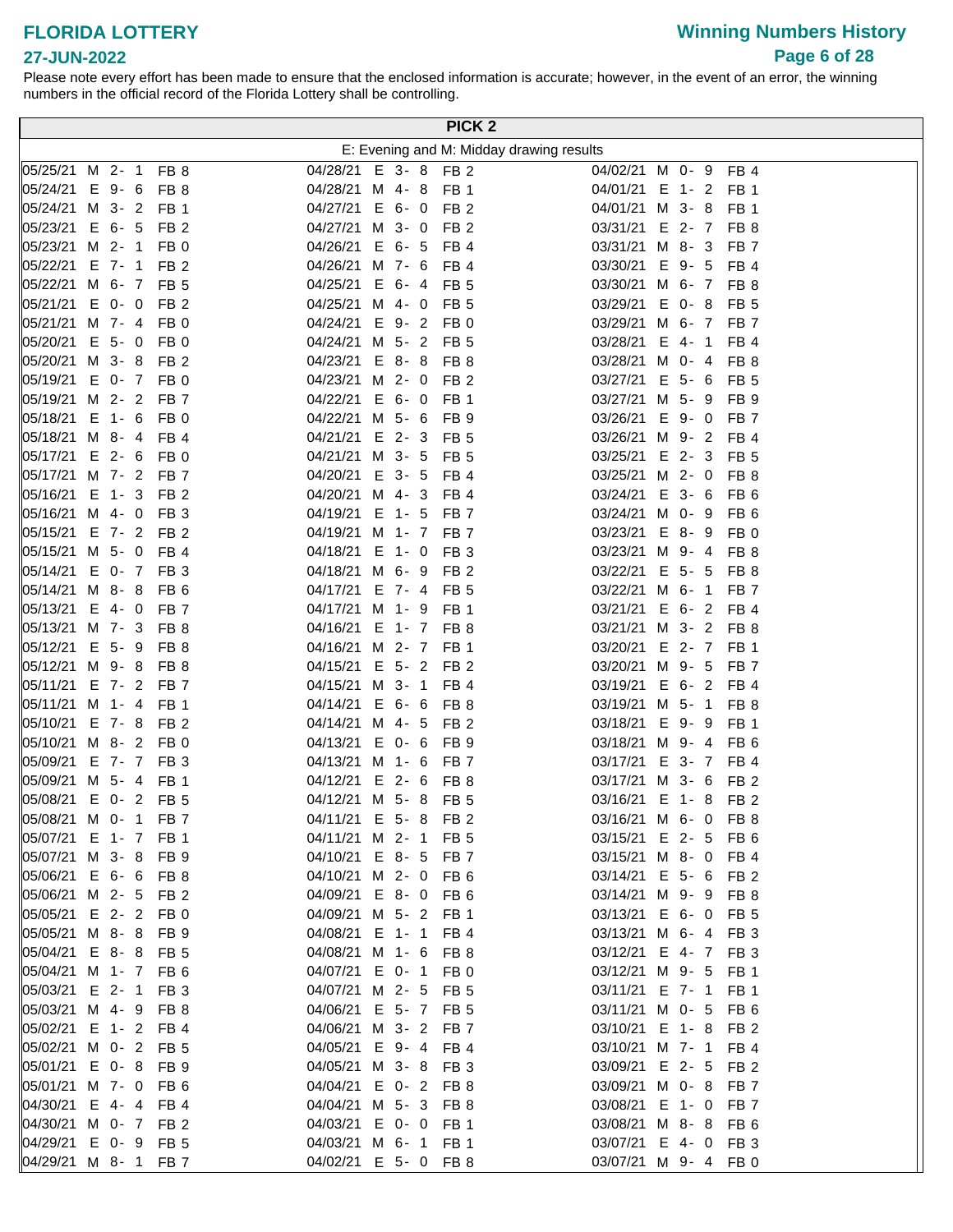# **Winning Numbers History Page 7 of 28**

#### **27-JUN-2022**

|                             |          |                                    |                                   |  | PICK <sub>2</sub>                  |                                          |
|-----------------------------|----------|------------------------------------|-----------------------------------|--|------------------------------------|------------------------------------------|
|                             |          |                                    |                                   |  |                                    | E: Evening and M: Midday drawing results |
| 03/06/21 E 9-9 FB 8         |          |                                    | 02/08/21 M 1- 0 FB 7              |  |                                    | 01/12/21 E 1-8                           |
| 03/06/21 M 8- 0 FB 7        |          |                                    | 02/07/21 E 1- 1 FB 4              |  |                                    | 01/12/21 M 2- 5                          |
| 03/05/21 E 6- 1             |          | FB <sub>6</sub>                    | 02/07/21 M 5- 1 FB 1              |  |                                    | $01/11/21$ E 2- 0                        |
| 03/05/21 M 6-8              |          | FB <sub>1</sub>                    | 02/06/21 E 5-8                    |  | FB 8                               | 01/11/21 M 7- 3                          |
| 03/04/21 E 7- 4 FB 7        |          |                                    | 02/06/21 M 1- 0                   |  | FB 8                               | 01/10/21 E 7- 3                          |
| 03/04/21 M 0- 0             |          | FB <sub>7</sub>                    | 02/05/21 E 9-1                    |  | FB <sub>8</sub>                    | 01/10/21 M 1-8                           |
| 03/03/21                    | $E$ 5-1  | FB <sub>7</sub>                    | 02/05/21 M 8-4                    |  | FB 0                               | 01/09/21<br>$E$ 4-6                      |
| 03/03/21 M 5- 5 FB 1        |          |                                    | 02/04/21 E 1-8                    |  | FB <sub>7</sub>                    | 01/09/21 M 5- 5                          |
| 03/02/21 E 9-1              |          | FB <sub>2</sub>                    | 02/04/21 M 9- 2 FB 5              |  |                                    | 01/08/21<br>E 9-3                        |
| 03/02/21 M 2-8              |          | FB <sub>2</sub>                    | 02/03/21 E 4- 2 FB 2              |  |                                    | 01/08/21 M 9- 0                          |
| 03/01/21 E 0- 9             |          | FB <sub>9</sub>                    | 02/03/21 M 3- 7 FB 9              |  |                                    | 01/07/21 E 7-2                           |
| 03/01/21 M 2- 0             |          | FB <sub>5</sub>                    | 02/02/21 E 2- 6                   |  | FB 1                               | 01/07/21 M 2-8                           |
| 02/28/21 E 0- 7 FB 9        |          |                                    | 02/02/21 M 7- 3 FB 4              |  |                                    | 01/06/21 E 2-8                           |
| 02/28/21 M 4-3              |          | FB <sub>2</sub>                    | 02/01/21 E 9- 6 FB 6              |  |                                    | 01/06/21 M 2- 2                          |
| 02/27/21 E 1- 7 FB 4        |          |                                    | 02/01/21 M 8- 7 FB 2              |  |                                    | 01/05/21 E 0- 5                          |
| 02/27/21 M 1-8              |          | FB <sub>8</sub>                    | $01/31/21$ E 8- 6                 |  | FB <sub>6</sub>                    | 01/05/21 M 3- 0                          |
| $ 02/26/21 \t E 8 - 3$      |          | FB 8                               | 01/31/21 M 9- 6                   |  | FB <sub>3</sub>                    | 01/04/21<br>E 4-5                        |
| 02/26/21 M 6- 3             |          | FB <sub>6</sub>                    | 01/30/21 E 7- 6                   |  | FB <sub>8</sub>                    | 01/04/21 M 4- 1                          |
| 02/25/21 E 3- 6             |          | FB <sub>8</sub>                    | 01/30/21 M 4- 1                   |  | FB <sub>1</sub>                    | E 9-6<br>01/03/21                        |
| 02/25/21 M 2- 7 FB 9        |          |                                    | 01/29/21 E 8-9                    |  | FB <sub>9</sub>                    | 01/03/21 M 1- 4                          |
| 02/24/21 E 2- 5             |          | FB <sub>6</sub>                    | 01/29/21 M 1- 4                   |  | FB 6                               | 01/02/21 E 3- 9                          |
| 02/24/21 M 0- 2             |          | FB <sub>0</sub>                    | 01/28/21 E 2- 6                   |  | FB <sub>8</sub>                    | 01/02/21 M 1- 4                          |
| 02/23/21 E 1- 1             |          | FB <sub>5</sub>                    | 01/28/21 M 8-3                    |  | FB <sub>9</sub>                    | 01/01/21 E 7- 6                          |
| 02/23/21 M 1- 1 FB 0        |          |                                    | 01/27/21 E 4- 1 FB 4              |  |                                    | 01/01/21 M 2- 7                          |
| 02/22/21 E 2- 9             |          | FB <sub>8</sub>                    | 01/27/21 M 2-8                    |  | FB <sub>3</sub>                    | 12/31/20 E 2- 0                          |
| 02/22/21 M 3- 9             |          | FB <sub>7</sub>                    | 01/26/21 E 6-3                    |  | FB <sub>6</sub>                    | 12/31/20 M 4- 6                          |
| 02/21/21 E 1- 4 FB 4        |          |                                    | 01/26/21 M 7- 7 FB 7              |  |                                    | 12/30/20 E 9- 1                          |
| 02/21/21 M 5- 2 FB 5        |          |                                    | 01/25/21 E 8-0                    |  | FB <sub>0</sub>                    | 12/30/20 M 2- 9                          |
| 02/20/21<br>02/20/21 M 5- 0 | $E$ 3-6  | FB <sub>7</sub><br>FB <sub>9</sub> | 01/25/21 M 2- 6<br>01/24/21 E 9-8 |  | FB <sub>1</sub><br>FB <sub>6</sub> | 12/29/20 E 9- 9<br>12/29/20 M 4-8        |
| 02/19/21                    | $E$ 2- 6 | FB <sub>3</sub>                    | 01/24/21 M 7- 4 FB 4              |  |                                    | 12/28/20 E 4-4                           |
| 02/19/21 M 7-8              |          | FB <sub>1</sub>                    | 01/23/21 E 7- 7 FB 9              |  |                                    | 12/28/20 M 5- 4                          |
| 02/18/21 E 5- 7 FB 8        |          |                                    | 01/23/21 M 6- 2 FB 2              |  |                                    | 12/27/20 E 0- 1                          |
| 02/18/21 M 2- 7 FB 6        |          |                                    | 01/22/21 E 2- 8 FB 6              |  |                                    | 12/27/20 M 0- 7                          |
| 02/17/21 E 8-9 FB 5         |          |                                    | 01/22/21 M 6- 0 FB 4              |  |                                    | 12/26/20 E 2- 5                          |
| 02/17/21 M 5- 0 FB 7        |          |                                    | 01/21/21 E 1- 9 FB 5              |  |                                    | 12/26/20 M 5- 5                          |
| 02/16/21 E 0- 0 FB 3        |          |                                    | 01/21/21 M 6- 3 FB 8              |  |                                    | 12/25/20 E 1- 3                          |
| 02/16/21 M 0- 8 FB 5        |          |                                    | 01/20/21 E 8- 2 FB 6              |  |                                    | 12/25/20 M 5- 2                          |
| 02/15/21 E 5- 6 FB 0        |          |                                    | 01/20/21 M 2- 4 FB 2              |  |                                    | 12/24/20 E 8-8                           |
| 02/15/21 M 6- 3 FB 7        |          |                                    | 01/19/21 E 9-9                    |  | FB 0                               | 12/24/20 M 9- 1                          |
| 02/14/21 E 4- 0 FB 5        |          |                                    | 01/19/21 M 4- 7 FB 4              |  |                                    | 12/23/20 E 6- 7                          |
| 02/14/21 M 3- 4 FB 5        |          |                                    | 01/18/21 E 2- 3 FB 1              |  |                                    | 12/23/20 M 9- 9                          |
| 02/13/21 E 6- 6 FB 4        |          |                                    | 01/18/21 M 7- 3 FB 8              |  |                                    | 12/22/20 E 2- 1                          |
| 02/13/21 M 6- 7 FB 7        |          |                                    | 01/17/21 E 6-2                    |  |                                    | 12/22/20 M 4- 9                          |
| 02/12/21 E 1- 7 FB 4        |          |                                    | 01/17/21 M 5- 5                   |  |                                    | 12/21/20 E 8-2                           |
| 02/12/21 M 3- 1 FB 1        |          |                                    | 01/16/21 E 7- 0                   |  |                                    | 12/21/20 M 7- 2                          |
| 02/11/21 E 4- 9 FB 7        |          |                                    | 01/16/21 M 0- 7                   |  |                                    | 12/20/20 E 7- 5                          |
| 02/11/21 M 3- 5 FB 6        |          |                                    | 01/15/21 E 5-3                    |  |                                    | 12/20/20 M 4- 4                          |
| 02/10/21 E 1- 4 FB 7        |          |                                    | 01/15/21 M 0- 0                   |  |                                    | 12/19/20 E 8-3                           |
| 02/10/21 M 6- 9 FB 8        |          |                                    | 01/14/21 E 4-1                    |  |                                    | 12/19/20 M 9- 6                          |
| 02/09/21 E 3- 0 FB 2        |          |                                    | 01/14/21 M 3-8                    |  |                                    | 12/18/20 E 3- 6                          |
| 02/09/21 M 1- 5 FB 6        |          |                                    | 01/13/21 E 7- 0                   |  |                                    | 12/18/20 M 3- 7                          |
| 02/08/21 E 9- 0 FB 2        |          |                                    | 01/13/21 M 5- 3                   |  |                                    | 12/17/20 E 6-8                           |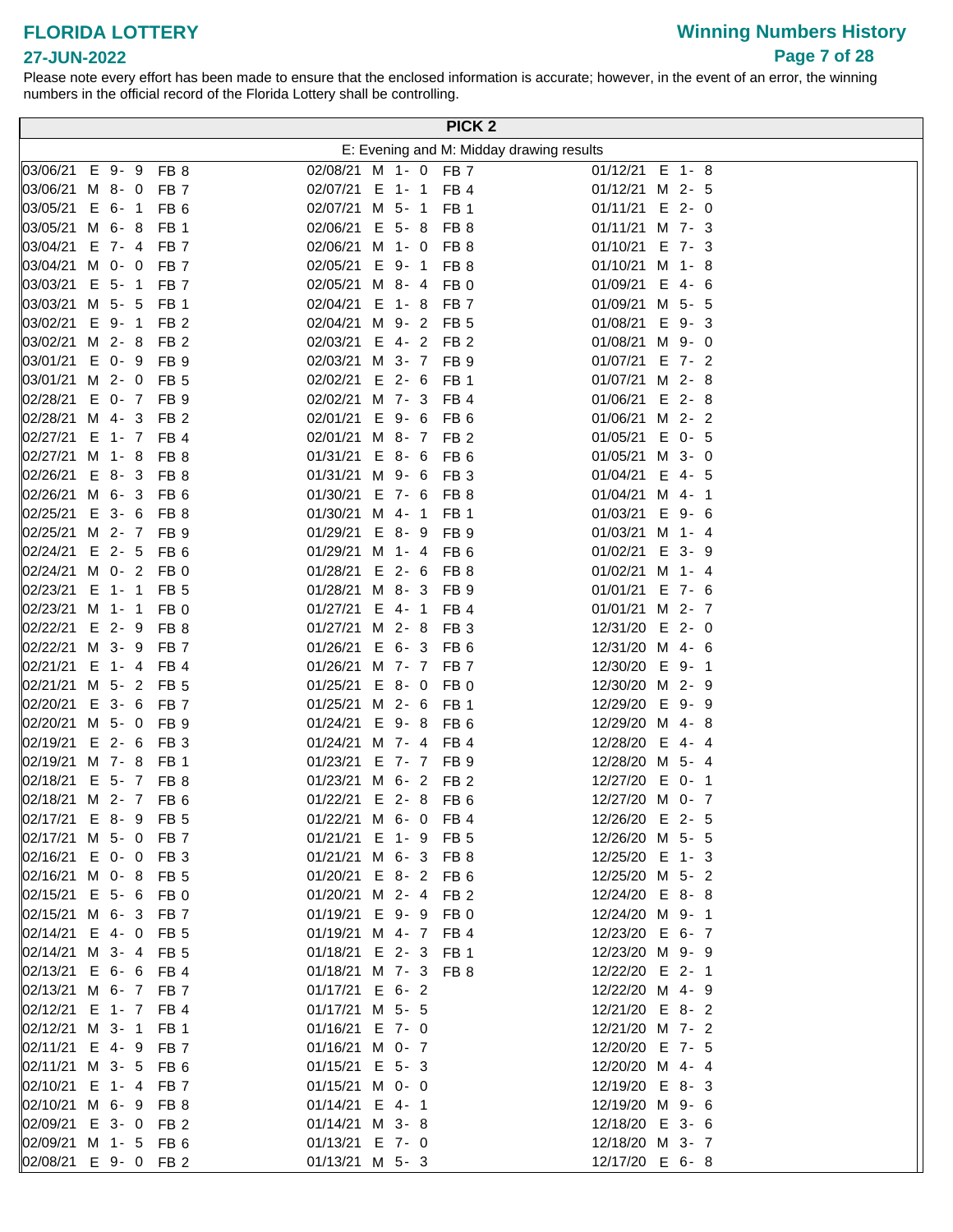**27-JUN-2022**

# **Winning Numbers History Page 8 of 28**

|                           | PICK <sub>2</sub>                        |                 |  |
|---------------------------|------------------------------------------|-----------------|--|
|                           | E: Evening and M: Midday drawing results |                 |  |
| 12/17/20 M 2- 6           | 11/20/20 E 4-8                           | 10/25/20 M 3- 4 |  |
| 12/16/20 E 9-8            | 11/20/20 M 4- 2                          | 10/24/20 E 0-3  |  |
| 12/16/20 M 2-8            | 11/19/20 E 8- 9                          | 10/24/20 M 2- 2 |  |
| 12/15/20 E 5- 6           | 11/19/20 M 8-8                           | 10/23/20 E 5- 1 |  |
| 12/15/20 M 6-8            | 11/18/20 E 0- 9                          | 10/23/20 M 4- 0 |  |
| $E$ 8-4<br>12/14/20       | 11/18/20 M 6- 6                          | 10/22/20 E 6- 3 |  |
| 12/14/20 M 4-4            | 11/17/20 E 0-8                           | 10/22/20 M 1- 3 |  |
| 12/13/20 E 9- 5           | 11/17/20 M 7- 9                          | 10/21/20 E 3- 0 |  |
| 12/13/20 M 9- 3           | 11/16/20 E 7- 3                          | 10/21/20 M 2- 0 |  |
| 12/12/20 E 3- 4           | 11/16/20 M 8- 0                          | 10/20/20 E 2-3  |  |
| 12/12/20 M 2- 7           | 11/15/20 E 3- 1                          | 10/20/20 M 4- 5 |  |
| 12/11/20 E 2- 7           | 11/15/20 M 6- 5                          | 10/19/20 E 2- 0 |  |
| 12/11/20 M 0- 4           | 11/14/20 E 3- 5                          | 10/19/20 M 5- 9 |  |
| $E$ 5- 6<br>12/10/20      | 11/14/20 M 8- 3                          | 10/18/20 E 4- 4 |  |
| 12/10/20 M 4- 2           | 11/13/20 E 7- 2                          | 10/18/20 M 5- 7 |  |
| 12/09/20 E 4-3            | 11/13/20 M 9- 7                          | 10/17/20 E 8- 4 |  |
| 12/09/20 M 0- 2           | 11/12/20 E 3- 6                          | 10/17/20 M 5- 4 |  |
| 12/08/20 E 3- 5           | 11/12/20 M 5- 2                          | 10/16/20 E 5- 0 |  |
| 12/08/20 M 5- 4           | 11/11/20 E 3-3                           | 10/16/20 M 1-8  |  |
| 12/07/20 E 4- 1           | 11/11/20 M 2- 0                          | 10/15/20 E 9- 5 |  |
| 12/07/20 M 3- 2           | 11/10/20 E 9-0                           | 10/15/20 M 9- 0 |  |
| 12/06/20 E 7- 1           | 11/10/20 M 1- 7                          | 10/14/20 E 2- 4 |  |
| 12/06/20 M 2- 9           | 11/09/20 E 4-4                           | 10/14/20 M 3- 6 |  |
| 12/05/20 E 8- 5           | 11/09/20 M 6- 4                          | 10/13/20 E 2-8  |  |
| 12/05/20 M 7- 1           | 11/08/20 E 0- 1                          | 10/13/20 M 7- 9 |  |
| 12/04/20<br>E 1-5         | 11/08/20 M 1- 7                          | 10/12/20 E 4-8  |  |
| 12/04/20 M 1- 4           | 11/07/20 E 6- 4                          | 10/12/20 M 9-8  |  |
| 12/03/20 E 4- 1           | 11/07/20 M 1- 7                          | 10/11/20 E 3- 5 |  |
| 12/03/20 M 1- 3           | 11/06/20 E 0- 1                          | 10/11/20 M 8- 4 |  |
| 12/02/20 E 7- 1           | 11/06/20 M 7- 7                          | 10/10/20 E 2- 6 |  |
| 12/02/20 M 8- 9           | 11/05/20 E 4- 6                          | 10/10/20 M 2- 5 |  |
| 12/01/20 E 5- 4           | 11/05/20 M 1- 1                          | 10/09/20 E 1-8  |  |
| 12/01/20 M 7- 2           | 11/04/20 E 5- 0                          | 10/09/20 M 0- 2 |  |
| 11/30/20 E 9-4            | 11/04/20 M 0- 8                          | 10/08/20 E 7- 7 |  |
| 11/30/20 M 6- 1           | 11/03/20 E 6- 9                          | 10/08/20 M 0- 8 |  |
| 11/29/20 E 6-1            | 11/03/20 M 8- 1                          | 10/07/20 E 6- 3 |  |
| 11/29/20 M 4- 9           | 11/02/20 E 8- 6                          | 10/07/20 M 1-8  |  |
| 11/28/20 E 8- 6           | 11/02/20 M 4- 0                          | 10/06/20 E 3- 6 |  |
| 11/28/20 M 5- 7           | 11/01/20 E 5- 6                          | 10/06/20 M 5- 3 |  |
| 11/27/20 E 6- 3           | 11/01/20 M 7- 2                          | 10/05/20 E 9- 4 |  |
| $ 11/27/20 \, M \, 6 - 7$ | 10/31/20 E 3-8                           | 10/05/20 M 4- 3 |  |
| 11/26/20 E 1- 6           | 10/31/20 M 7- 1                          | 10/04/20 E 6- 0 |  |
| 11/26/20 M 6- 6           | 10/30/20 E 0- 0                          | 10/04/20 M 3- 3 |  |
| 11/25/20 E 8- 7           | 10/30/20 M 7- 8                          | 10/03/20 E 1- 2 |  |
| 11/25/20 M 5- 1           | 10/29/20 E 1- 4                          | 10/03/20 M 1- 0 |  |
| 11/24/20 E 6- 0           | 10/29/20 M 0-8                           | 10/02/20 E 7-3  |  |
| 11/24/20 M 1- 7           | 10/28/20 E 9- 4                          | 10/02/20 M 3- 5 |  |
| 11/23/20 E 1- 0           | 10/28/20 M 1- 1                          | 10/01/20 E 0- 7 |  |
| 11/23/20 M 9- 1           | 10/27/20 E 5- 6                          | 10/01/20 M 6- 6 |  |
| 11/22/20 E 3- 9           | 10/27/20 M 4- 4                          | 09/30/20 E 9-8  |  |
| 11/22/20 M 6- 7           | 10/26/20 E 4- 1                          | 09/30/20 M 8-1  |  |
| 11/21/20 E 0-8            | 10/26/20 M 3- 3                          | 09/29/20 E 1- 6 |  |
| $11/21/20$ M 3- 4         | 10/25/20 E 2-8                           | 09/29/20 M 0- 6 |  |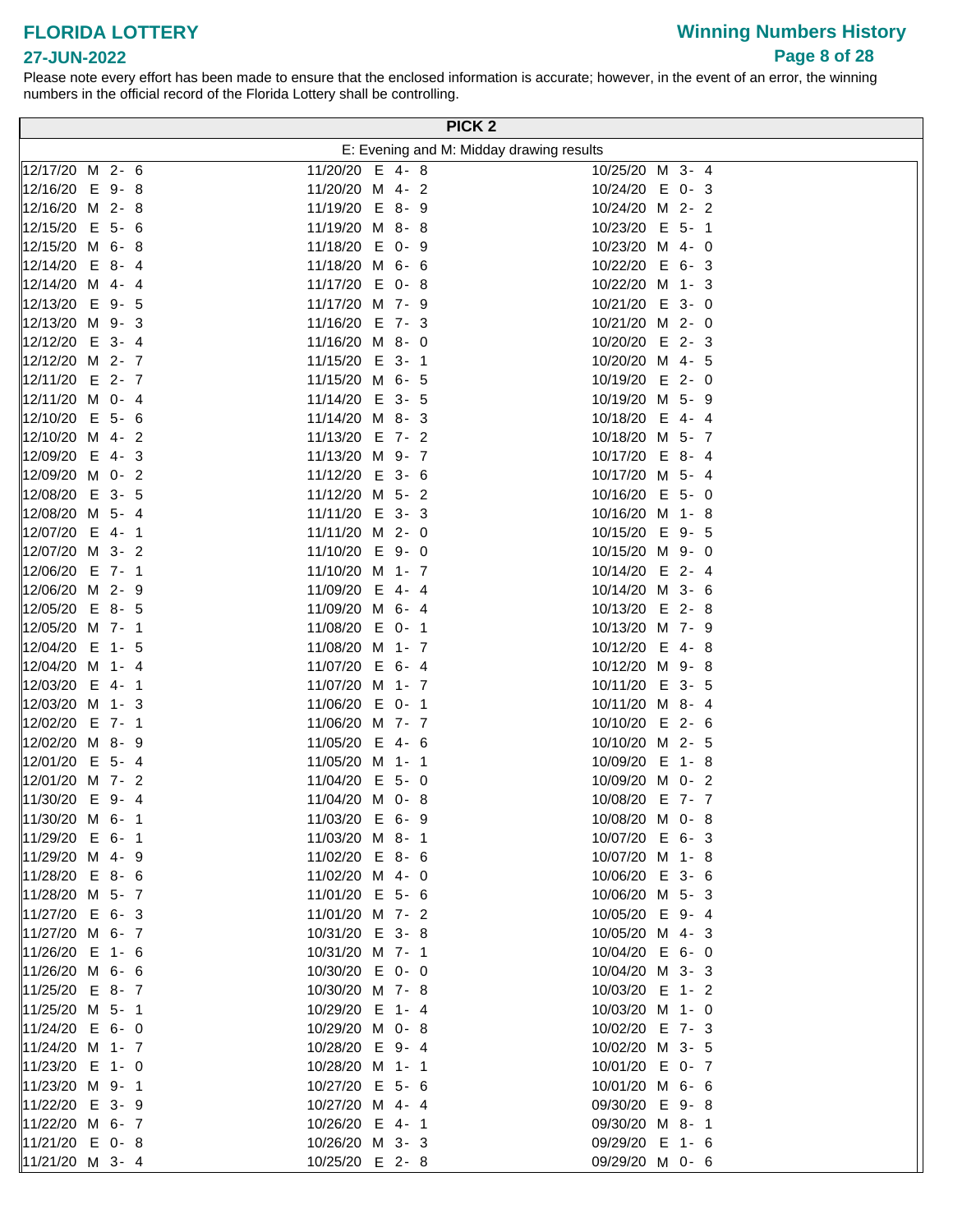### **FLORIDA LOTTERY 27-JUN-2022**

Please note every effort has been made to ensure that the enclosed information is accurate; however, in the event of an error, the winning numbers in the official record of the Florida Lottery shall be controlling.

|                                   | PICK <sub>2</sub>                          |                                      |
|-----------------------------------|--------------------------------------------|--------------------------------------|
|                                   | E: Evening and M: Midday drawing results   |                                      |
| 09/28/20 E 5- 7                   | 09/02/20 M 3- 5                            | 08/06/20 E 8-8                       |
| 09/28/20 M 8- 4                   | 09/01/20 E 6- 6                            | 08/06/20 M 9- 0                      |
| 09/27/20 E 6- 7                   | 09/01/20 M<br>$2 - 2$                      | 08/05/20 E 9-0                       |
| 09/27/20 M 6- 5                   | 08/31/20 E 4-2                             | 08/05/20 M 8- 1                      |
| 09/26/20 E 8- 1                   | 08/31/20 M<br>$4 - 9$                      | 08/04/20<br>$E$ 8-2                  |
| 09/26/20 M 2- 1                   | 08/30/20<br>E 4-1                          | 08/04/20 M 0- 9                      |
| E 7- 7<br>09/25/20                | 08/30/20 M<br>$5 - 3$                      | 08/03/20<br>E<br>1-9                 |
| 09/25/20 M 5- 6                   | 08/29/20<br>E<br>$4 - 2$                   | 08/03/20 M 7-3                       |
| E 6-3<br>09/24/20                 | 08/29/20 M 6- 1                            | 08/02/20<br>E<br>1-9                 |
| 09/24/20 M 6- 2                   | 08/28/20<br>E 0- 5                         | 08/02/20 M 4- 7                      |
| $E$ 8-5<br>09/23/20               | 08/28/20 M<br>9-9                          | 08/01/20 E 6-8                       |
| 09/23/20 M 4- 9                   | 08/27/20 E 1- 0                            | 08/01/20 M 2- 7                      |
| $E$ 8-1<br>09/22/20               | 08/27/20 M 5- 2                            | 07/31/20 E 7- 7                      |
| 09/22/20 M 8- 4                   | 08/26/20 E 0-3                             | 07/31/20 M 2- 4                      |
| 09/21/20 E 9- 7                   | 08/26/20 M 2- 2                            | 07/30/20 E 3- 6                      |
| 09/21/20 M 0-8                    | 08/25/20 E<br>1-8                          | 07/30/20 M 6- 1                      |
| 09/20/20<br>$E$ 8-0               | 08/25/20 M<br>$4 - 4$                      | 07/29/20 E 6-8                       |
| 09/20/20 M 3- 7                   | 08/24/20<br>$E$ 5-4                        | 07/29/20 M 5- 5                      |
| 09/19/20<br>E 2- 5                | 08/24/20 M 0- 9                            | 07/28/20<br>E 9-8                    |
| 09/19/20 M 4- 7                   | 08/23/20<br>E 2-9                          | 07/28/20 M 1- 1                      |
| 09/18/20<br>$E = 9 - 1$           | 08/23/20 M 5- 3                            | 07/27/20<br>$E$ 8-4                  |
| 09/18/20 M 2- 7                   | 08/22/20<br>E 5-8                          | 07/27/20 M 0- 6                      |
| 09/17/20 E 1- 2                   | 08/22/20 M 0- 4                            | 07/26/20 E 8-4                       |
| 09/17/20 M 2- 3<br>09/16/20 E 9-8 | 08/21/20<br>E<br>$4 - 2$<br>08/21/20 M 4-3 | 07/26/20 M 0- 4<br>07/25/20<br>E 7-9 |
| 09/16/20 M 4- 7                   | 08/20/20 E 3- 4                            | 07/25/20 M 1- 6                      |
| 09/15/20 E 5- 7                   | 08/20/20 M 0- 6                            | 07/24/20 E 2- 0                      |
| 09/15/20 M 2- 2                   | 08/19/20 E 7- 5                            | 07/24/20 M 2- 1                      |
| 09/14/20<br>$E$ 0-3               | 08/19/20 M 9- 5                            | 07/23/20<br>$E$ 4-4                  |
| 09/14/20 M 7- 4                   | 08/18/20<br>E 0-5                          | 07/23/20 M 8- 0                      |
| E 0- 5<br>09/13/20                | 08/18/20 M 2- 0                            | 07/22/20<br>$E$ 6-4                  |
| 09/13/20 M 8- 1                   | 08/17/20 E 3-3                             | 07/22/20 M 2- 7                      |
| 09/12/20<br>E 3-2                 | 08/17/20 M 1-8                             | 07/21/20 E 2- 0                      |
| 09/12/20 M 9- 6                   | 08/16/20 E 0- 6                            | 07/21/20 M 2- 8                      |
| 09/11/20 E 9-8                    | 08/16/20 M 2- 1                            | 07/20/20 E 2- 0                      |
| 09/11/20 M 8-3                    | 08/15/20 E 1-8                             | 07/20/20 M 9- 9                      |
| 09/10/20 E 3- 2                   | 08/15/20 M 2- 7                            | 07/19/20 E 1- 5                      |
| 09/10/20 M 3- 6                   | 08/14/20 E 9-7                             | 07/19/20 M 7- 3                      |
| 09/09/20 E 1- 2                   | 08/14/20 M 0- 8                            | 07/18/20 E 2-7                       |
| 09/09/20 M 6- 2                   | 08/13/20 E 9- 9                            | 07/18/20 M 9- 0                      |
| 09/08/20 E 2- 9                   | 08/13/20 M 5- 9                            | 07/17/20 E 6-4                       |
| 09/08/20 M 4- 5                   | 08/12/20 E 3- 0                            | 07/17/20 M 3- 8                      |
| 09/07/20 E 5- 7                   | 08/12/20 M 7- 2                            | 07/16/20 E 7-8                       |
| 09/07/20 M 3- 6                   | 08/11/20 E 2-2                             | 07/16/20 M 5-8                       |
| 09/06/20 E 5-8                    | 08/11/20 M 2- 4                            | 07/15/20 E 3- 1                      |
| 09/06/20 M 1- 1<br>09/05/20 E 9-3 | 08/10/20 E 6- 5<br>08/10/20 M 5- 1         | 07/15/20 M 4- 9<br>07/14/20 E 5- 5   |
| 09/05/20 M 8- 6                   | 08/09/20 E 8-7                             | 07/14/20 M 1-8                       |
| 09/04/20 E 4- 5                   | 08/09/20 M 9- 4                            | 07/13/20 E 1- 9                      |
| 09/04/20 M 2-8                    | 08/08/20 E 0- 7                            | 07/13/20 M 9- 7                      |
| 09/03/20 E 7- 6                   | 08/08/20 M 5- 9                            | 07/12/20 E 9- 7                      |
| 09/03/20 M 7- 6                   | 08/07/20 E 9- 5                            | 07/12/20 M 4- 1                      |
| 09/02/20 E 3- 5                   | 08/07/20 M 0- 7                            | 07/11/20 E 6-8                       |

# **Winning Numbers History Page 9 of 28**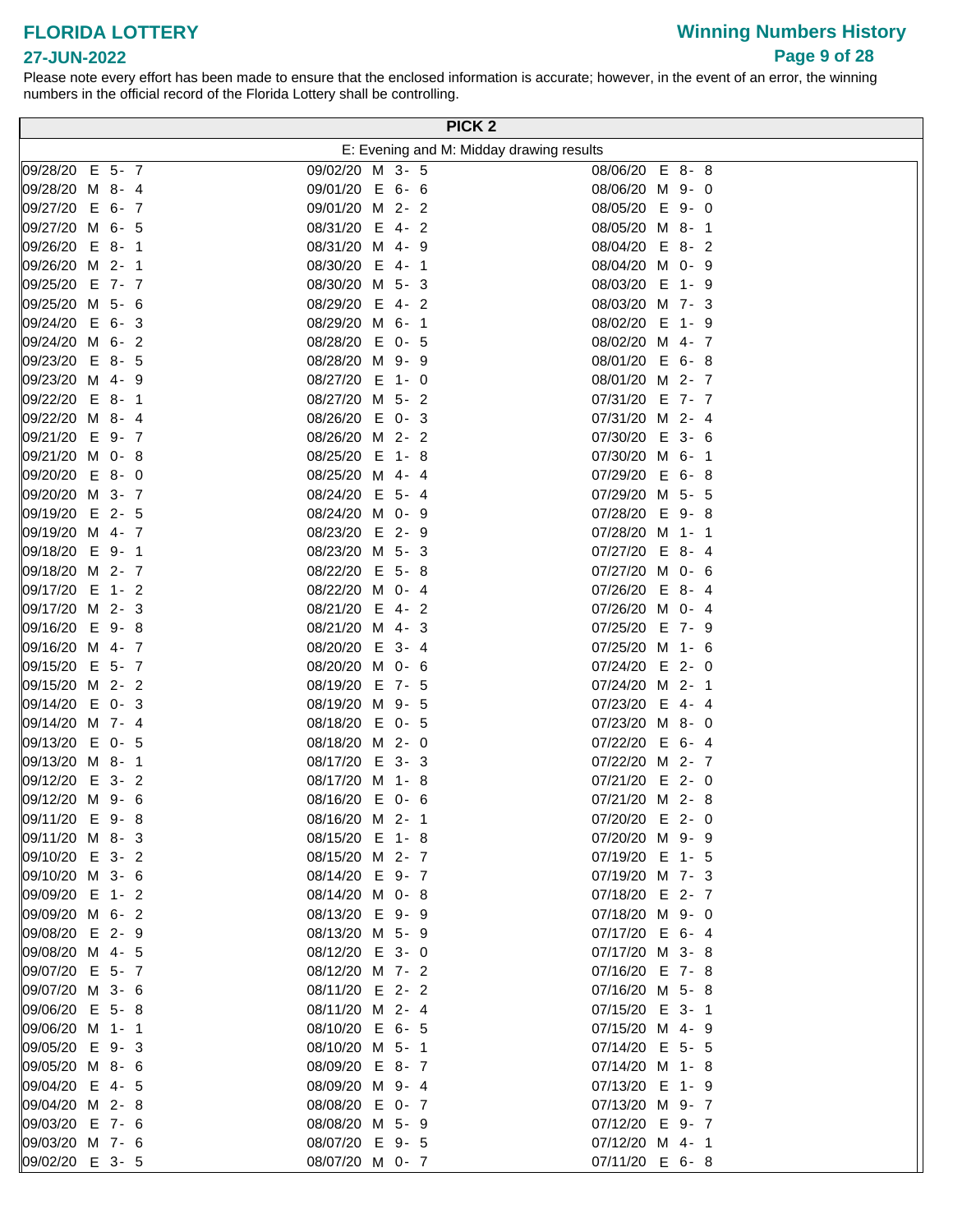# **Winning Numbers History Page 10 of 28**

| PICK <sub>2</sub>    |                                          |                   |  |  |  |  |  |  |  |
|----------------------|------------------------------------------|-------------------|--|--|--|--|--|--|--|
|                      | E: Evening and M: Midday drawing results |                   |  |  |  |  |  |  |  |
| 07/11/20 M 9- 5      | 06/14/20<br>$E$ 2-7                      | 05/19/20 M 5- 4   |  |  |  |  |  |  |  |
| 07/10/20<br>E 6-9    | 06/14/20 M 8- 6                          | 05/18/20 E 3- 1   |  |  |  |  |  |  |  |
| 07/10/20<br>M 8-9    | 06/13/20 E 5-3                           | 05/18/20 M 3- 4   |  |  |  |  |  |  |  |
| 07/09/20<br>$E$ 2-3  | 06/13/20 M 8- 6                          | 05/17/20 E 4-4    |  |  |  |  |  |  |  |
| 07/09/20 M 4-8       | 06/12/20 E 5- 4                          | 05/17/20 M 6- 4   |  |  |  |  |  |  |  |
| 07/08/20<br>$E$ 0-2  | 06/12/20 M 9- 1                          | 05/16/20 E 3- 1   |  |  |  |  |  |  |  |
| 07/08/20 M 7- 0      | 06/11/20 E 3-8                           | 05/16/20 M 4- 4   |  |  |  |  |  |  |  |
| 07/07/20<br>$E$ 2- 9 | 06/11/20 M 7- 2                          | 05/15/20 E 7- 4   |  |  |  |  |  |  |  |
| 07/07/20 M 5-8       | 06/10/20 E 6-4                           | 05/15/20 M 5- 3   |  |  |  |  |  |  |  |
| 07/06/20<br>E 6-9    | 06/10/20 M 6- 4                          | 05/14/20<br>E 1-8 |  |  |  |  |  |  |  |
| 07/06/20<br>M 2- 7   | 06/09/20 E<br>1-8                        | 05/14/20 M 6-8    |  |  |  |  |  |  |  |
| 07/05/20<br>$E$ 5-1  | 06/09/20 M 3-8                           | 05/13/20<br>E 3-4 |  |  |  |  |  |  |  |
| 07/05/20<br>M 7-4    | 06/08/20 E 7- 1                          | 05/13/20 M 8- 4   |  |  |  |  |  |  |  |
| 07/04/20<br>E 1-3    | 06/08/20 M 8- 6                          | 05/12/20 E 0- 7   |  |  |  |  |  |  |  |
| 07/04/20 M 1-8       | 06/07/20 E 3- 6                          | 05/12/20 M 5- 9   |  |  |  |  |  |  |  |
| 07/03/20 E 4-8       | 06/07/20 M 8- 1                          | 05/11/20 E 1-3    |  |  |  |  |  |  |  |
| 07/03/20 M 8-8       | 06/06/20 E 7- 1                          | 05/11/20 M 7- 6   |  |  |  |  |  |  |  |
| 07/02/20 E 7- 9      | 06/06/20 M 0-3                           | 05/10/20 E 1- 4   |  |  |  |  |  |  |  |
| 07/02/20 M 7- 6      | 06/05/20 E 3-3                           | 05/10/20 M 9- 5   |  |  |  |  |  |  |  |
| 07/01/20 E 6- 9      | 06/05/20 M 7- 1                          | 05/09/20 E 6- 0   |  |  |  |  |  |  |  |
| 07/01/20 M 9- 2      | 06/04/20 E 7-3                           | 05/09/20 M 8-2    |  |  |  |  |  |  |  |
| 06/30/20<br>E 1-4    | 06/04/20 M 1- 2                          | 05/08/20 E 6- 9   |  |  |  |  |  |  |  |
| 06/30/20<br>M 1-0    | 06/03/20 E<br>0-1                        | 05/08/20 M 7- 7   |  |  |  |  |  |  |  |
| 06/29/20<br>E 9-1    | 06/03/20 M 7- 9                          | 05/07/20<br>E 4-7 |  |  |  |  |  |  |  |
| 06/29/20<br>M 8-2    | 06/02/20<br>$E$ 8-4                      | 05/07/20 M 0- 9   |  |  |  |  |  |  |  |
| 06/28/20<br>$E$ 1- 2 | 06/02/20 M 4- 0                          | 05/06/20 E 7- 4   |  |  |  |  |  |  |  |
| 06/28/20 M 5- 3      | 06/01/20 E 5- 9                          | 05/06/20 M 1- 9   |  |  |  |  |  |  |  |
| 06/27/20<br>E 3-8    | 06/01/20 M 0- 6                          | 05/05/20 E 6- 7   |  |  |  |  |  |  |  |
| 06/27/20 M 7- 6      | 05/31/20 E 2-8                           | 05/05/20 M 6- 9   |  |  |  |  |  |  |  |
| 06/26/20<br>E 9-2    | 05/31/20 M 0- 9                          | 05/04/20 E 0-2    |  |  |  |  |  |  |  |
| 06/26/20 M 5- 9      | 05/30/20 E 1-2                           | 05/04/20 M 8- 5   |  |  |  |  |  |  |  |
| 06/25/20<br>E 7- 7   | 05/30/20 M 1- 2                          | 05/03/20 E 3- 7   |  |  |  |  |  |  |  |
| 06/25/20<br>M 0-8    | 05/29/20 E 8- 6                          | 05/03/20 M 5- 5   |  |  |  |  |  |  |  |
| 06/24/20 E 6- 4      | 05/29/20 M 1- 3                          | 05/02/20 E 3-3    |  |  |  |  |  |  |  |
| 06/24/20 M 3- 4      | 05/28/20 E 6- 1                          | 05/02/20 M 5- 8   |  |  |  |  |  |  |  |
| 06/23/20 E 8-1       | 05/28/20 M 1- 2                          | 05/01/20 E 4- 9   |  |  |  |  |  |  |  |
| 06/23/20 M 5- 5      | 05/27/20 E 5-8                           | 05/01/20 M 3- 3   |  |  |  |  |  |  |  |
| 06/22/20 E 0-3       | 05/27/20 M 2- 0                          | 04/30/20 E 6- 4   |  |  |  |  |  |  |  |
| 06/22/20 M 9- 7      | 05/26/20 E 1- 1                          | 04/30/20 M 1- 6   |  |  |  |  |  |  |  |
| 06/21/20 E 0- 3      | 05/26/20 M 9- 4                          | 04/29/20 E 9- 1   |  |  |  |  |  |  |  |
| 06/21/20 M 3- 5      | 05/25/20 E 7- 5                          | 04/29/20 M 4- 7   |  |  |  |  |  |  |  |
| 06/20/20 E 4-3       | 05/25/20 M 5- 5                          | 04/28/20 E 1-8    |  |  |  |  |  |  |  |
| 06/20/20 M 7- 0      | 05/24/20 E 9- 6                          | 04/28/20 M 9- 4   |  |  |  |  |  |  |  |
| 06/19/20 E 5-3       | 05/24/20 M 2- 2                          | 04/27/20 E 1- 9   |  |  |  |  |  |  |  |
| 06/19/20 M 9-3       | 05/23/20 E 6- 3                          | 04/27/20 M 2-8    |  |  |  |  |  |  |  |
| 06/18/20 E 5- 2      | 05/23/20 M 0- 1                          | 04/26/20 E 0- 7   |  |  |  |  |  |  |  |
| 06/18/20 M 1- 9      | 05/22/20 E 5-8                           | 04/26/20 M 7- 2   |  |  |  |  |  |  |  |
| 06/17/20 E 4- 9      | 05/22/20 M 1- 2                          | 04/25/20 E 5- 6   |  |  |  |  |  |  |  |
| 06/17/20 M 0- 5      | 05/21/20 E 2-2                           | 04/25/20 M 5- 5   |  |  |  |  |  |  |  |
| 06/16/20 E 2- 1      | 05/21/20 M 4- 2                          | 04/24/20 E 7- 5   |  |  |  |  |  |  |  |
| 06/16/20 M 5-8       | 05/20/20 E 5- 7                          | 04/24/20 M 0- 6   |  |  |  |  |  |  |  |
| 06/15/20 E 5- 1      | 05/20/20 M 6- 8                          | 04/23/20 E 9-0    |  |  |  |  |  |  |  |
| 06/15/20 M 7- 6      | 05/19/20 E 1- 6                          | 04/23/20 M 7- 2   |  |  |  |  |  |  |  |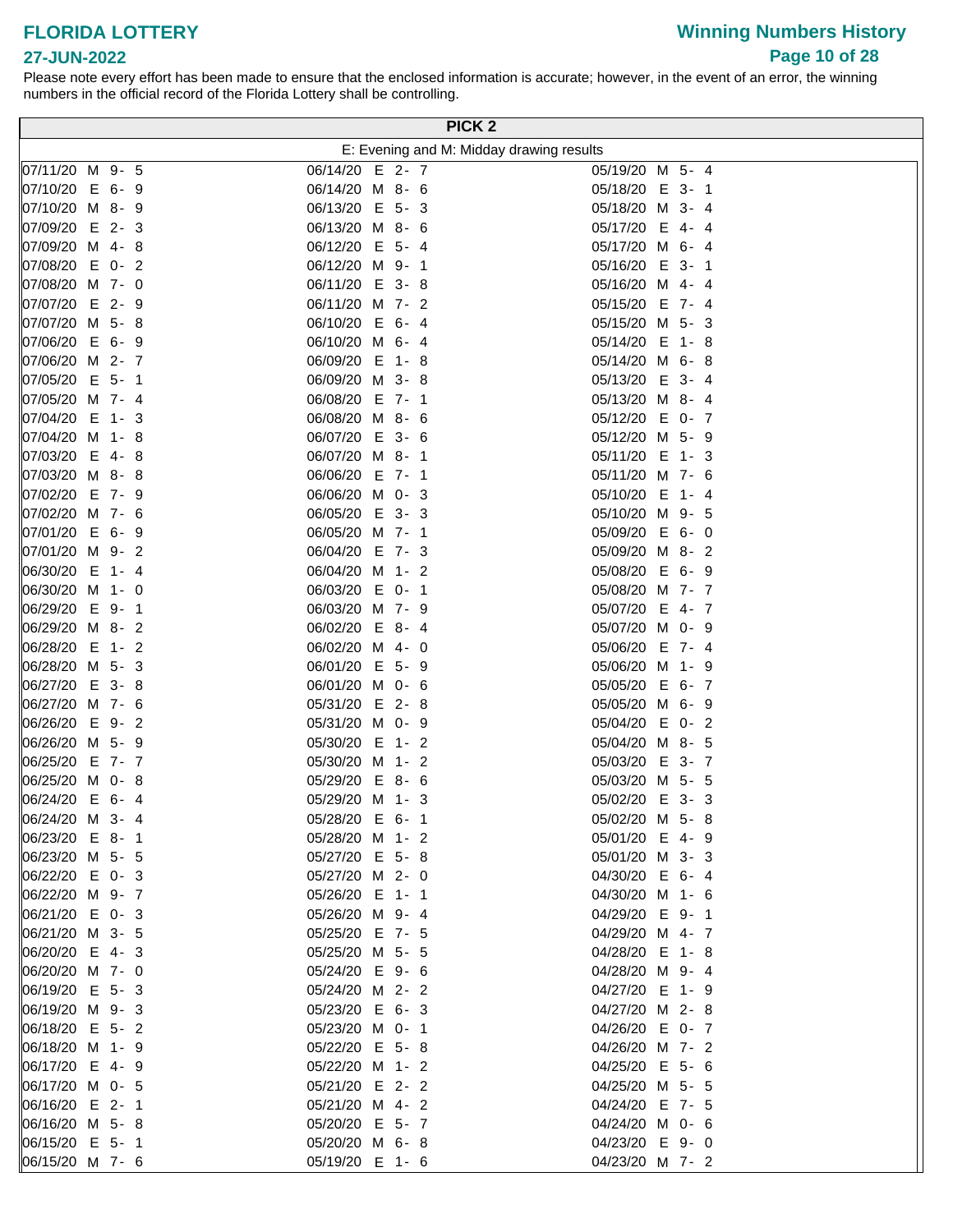# **Winning Numbers History Page 11 of 28**

#### **27-JUN-2022**

|                                    |  |                                   |         |  | PICK <sub>2</sub>                        |
|------------------------------------|--|-----------------------------------|---------|--|------------------------------------------|
|                                    |  |                                   |         |  | E: Evening and M: Midday drawing results |
| 04/22/20 E 5- 0                    |  | 03/27/20 M 2- 9                   |         |  | 02/29/20 E 7- 2                          |
| 04/22/20 M 9- 2                    |  | 03/26/20 E 5- 0                   |         |  | 02/29/20 M 2- 3                          |
| 04/21/20 E 8-4                     |  | 03/26/20 M 1- 9                   |         |  | 02/28/20 E 4- 0                          |
| 04/21/20 M 3- 3                    |  | 03/25/20 E 0- 5                   |         |  | 02/28/20 M 6- 1                          |
| 04/20/20 E 2- 9                    |  | 03/25/20 M 4-8                    |         |  | 02/27/20 E 6- 1                          |
| 04/20/20 M 0- 0                    |  | 03/24/20 E 3- 0                   |         |  | 02/27/20 M 0- 0                          |
| 04/19/20 E 9- 5                    |  | 03/24/20 M 0- 6                   |         |  | 02/26/20 E 1- 0                          |
| 04/19/20 M 3- 0                    |  | 03/23/20 E 1- 7                   |         |  | 02/26/20 M 5-8                           |
| 04/18/20 E 9-0                     |  | 03/23/20 M 7- 7                   |         |  | 02/25/20 E 7- 2                          |
| 04/18/20 M 8- 5                    |  | 03/22/20 E 2- 0                   |         |  | 02/25/20 M 9- 3                          |
| 04/17/20 E 9-9                     |  | 03/22/20 M 8- 1                   |         |  | 02/24/20 E 0- 4                          |
| 04/17/20 M 6- 1                    |  | 03/21/20 E 6- 5                   |         |  | 02/24/20 M 0- 6                          |
| 04/16/20 E 7- 0                    |  | 03/21/20 M 2-8                    |         |  | 02/23/20 E 6- 1                          |
| 04/16/20 M 8- 5                    |  | 03/20/20 E 8-7                    |         |  | 02/23/20 M 5- 8                          |
| 04/15/20 E 1-8                     |  | 03/20/20 M 0- 1                   |         |  | 02/22/20 E 1- 7                          |
| 04/15/20 M 8- 9                    |  | 03/19/20 E 6- 6                   |         |  | 02/22/20 M 8- 1                          |
| 04/14/20 E 5- 9                    |  | 03/19/20 M                        | $1 - 5$ |  | 02/21/20 E 6- 7                          |
| 04/14/20 M 5- 9                    |  | 03/18/20 E 9-0                    |         |  | 02/21/20 M 0- 3                          |
| 04/13/20 E 6- 3<br>04/13/20 M 0- 7 |  | 03/18/20 M 4- 7<br>03/17/20 E 6-2 |         |  | 02/20/20 E 2- 7<br>02/20/20 M 6- 9       |
| 04/12/20 E 9-8                     |  | 03/17/20 M 9- 3                   |         |  | 02/19/20 E 6- 1                          |
| 04/12/20 M 7- 0                    |  | 03/16/20 E 1-3                    |         |  | 02/19/20 M 9- 7                          |
| 04/11/20 E 1- 2                    |  | 03/16/20 M 1- 9                   |         |  | 02/18/20 E 7-8                           |
| 04/11/20 M 0- 4                    |  | 03/15/20 E 9- 5                   |         |  | 02/18/20 M 4- 6                          |
| 04/10/20 E 2-8                     |  | 03/15/20 M 8- 7                   |         |  | 02/17/20 E 1- 0                          |
| 04/10/20 M 4- 5                    |  | 03/14/20 E 6- 5                   |         |  | 02/17/20 M 9- 3                          |
| 04/09/20 E 5- 5                    |  | 03/14/20 M 0- 3                   |         |  | 02/16/20 E 9-3                           |
| 04/09/20 M 9- 1                    |  | 03/13/20 E 3- 2                   |         |  | 02/16/20 M 5- 6                          |
| 04/08/20 E 6- 9                    |  | 03/13/20 M 6- 3                   |         |  | 02/15/20 E 8- 1                          |
| 04/08/20 M 2- 2                    |  | 03/12/20 E                        | $9 - 0$ |  | 02/15/20 M 8- 1                          |
| 04/07/20 E 9- 1                    |  | 03/12/20 M 7- 0                   |         |  | 02/14/20 E 1- 5                          |
| 04/07/20 M 0- 6                    |  | 03/11/20 E 0- 6                   |         |  | 02/14/20 M 6- 1                          |
| 04/06/20 E 5- 4                    |  | 03/11/20 M 2-8                    |         |  | 02/13/20 E 4- 7                          |
| 04/06/20 M 4-9                     |  | 03/10/20 E 8-7                    |         |  | 02/13/20 M 6- 6                          |
| 04/05/20 E 1-9                     |  | 03/10/20 M 1- 2                   |         |  | 02/12/20 E 9-8                           |
| 04/05/20 M 2- 5                    |  | 03/09/20 E 6- 1                   |         |  | 02/12/20 M 9- 2                          |
| 04/04/20 E 9- 5                    |  | 03/09/20 M 5- 8                   |         |  | 02/11/20 E 6- 6                          |
| 04/04/20 M 6- 5                    |  | 03/08/20 E 5-8                    |         |  | 02/11/20 M 8- 0                          |
| 04/03/20 E 0- 7<br>04/03/20 M 4-4  |  | 03/08/20 M 8-4<br>03/07/20 E 8- 5 |         |  | 02/10/20 E 6- 2<br>02/10/20 M 1- 0       |
| 04/02/20 E 6- 2                    |  | 03/07/20 M 3- 9                   |         |  | 02/09/20 E 3- 2                          |
| 04/02/20 M 7- 1                    |  | 03/06/20 E 1-8                    |         |  | 02/09/20 M 4- 1                          |
| 04/01/20 E 6-4                     |  | 03/06/20 M 0- 6                   |         |  | 02/08/20 E 2- 1                          |
| 04/01/20 M 7-8                     |  | 03/05/20 E 8- 5                   |         |  | 02/08/20 M 1- 5                          |
| 03/31/20 E 2- 1                    |  | 03/05/20 M 8- 0                   |         |  | 02/07/20 E 1-2                           |
| 03/31/20 M 0- 4                    |  | 03/04/20 E 3- 9                   |         |  | 02/07/20 M 3- 2                          |
| 03/30/20 E 6- 0                    |  | 03/04/20 M 9- 9                   |         |  | 02/06/20 E 8- 1                          |
| 03/30/20 M 7- 4                    |  | 03/03/20 E 5- 9                   |         |  | 02/06/20 M 9- 9                          |
| 03/29/20 E 6- 2                    |  | 03/03/20 M 8- 4                   |         |  | 02/05/20 E 9- 0                          |
| 03/29/20 M 7- 2                    |  | 03/02/20 E 4- 5                   |         |  | 02/05/20 M 8- 6                          |
| 03/28/20 E 4-4                     |  | 03/02/20 M 7- 3                   |         |  | 02/04/20 E 9- 5                          |
| 03/28/20 M 3- 2                    |  | 03/01/20 E 5- 7                   |         |  | 02/04/20 M 0- 0                          |
| 03/27/20 E 0- 6                    |  | 03/01/20 M 9-8                    |         |  | 02/03/20 E 0- 6                          |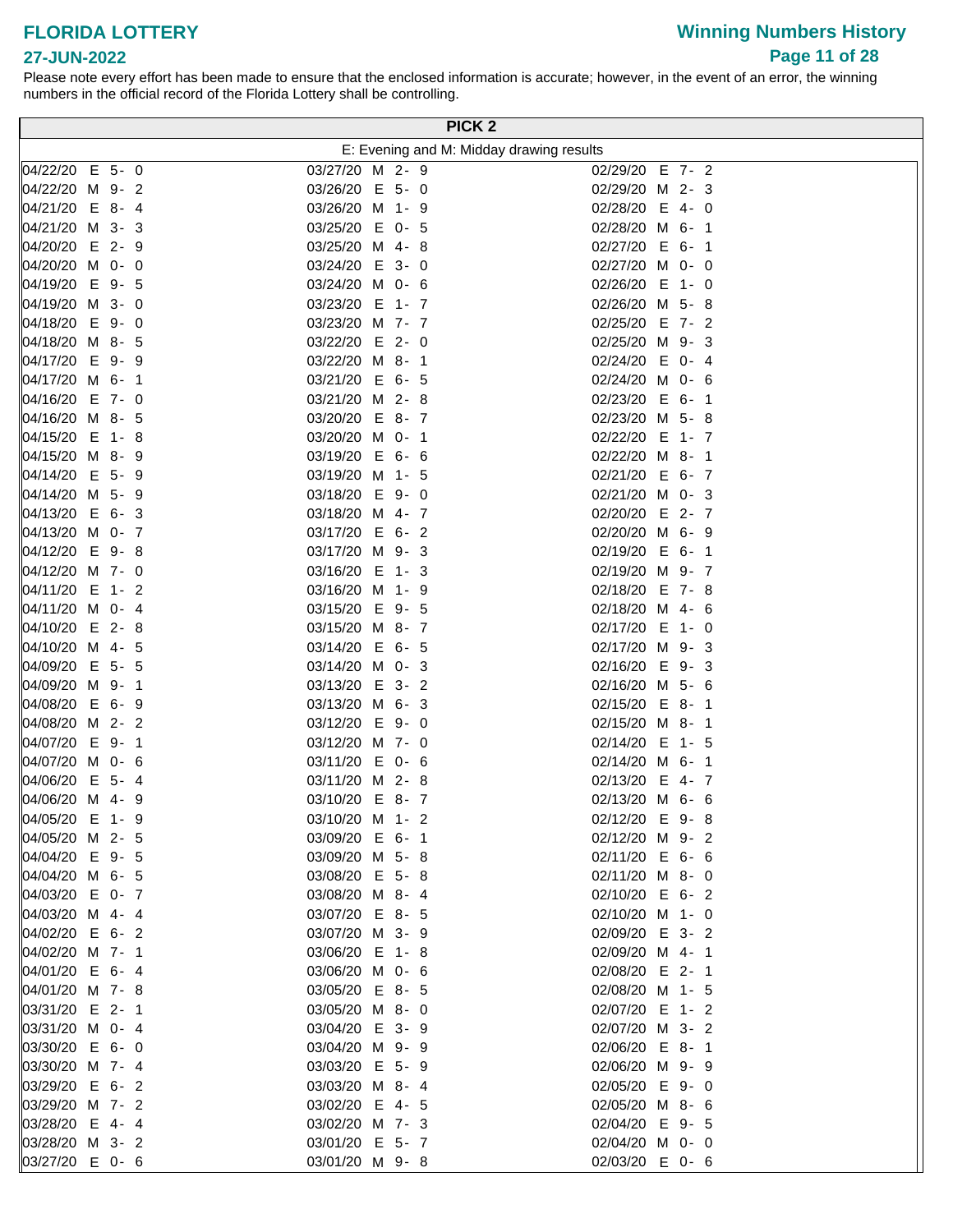# **27-JUN-2022**

|                                   | PICK <sub>2</sub>                        |                                   |
|-----------------------------------|------------------------------------------|-----------------------------------|
|                                   | E: Evening and M: Midday drawing results |                                   |
| 02/03/20 M 5- 1                   | 01/07/20 E 8-3                           | 12/12/19 M 9-8                    |
| 02/02/20 E 5- 2                   | 01/07/20 M 9- 7                          | 12/11/19 E 7- 5                   |
| 02/02/20 M 0- 7                   | 01/06/20 E 5-2                           | 12/11/19 M 6- 4                   |
| 02/01/20 E 2-3                    | 01/06/20 M 6- 2                          | 12/10/19 E 1- 6                   |
| 02/01/20 M 5- 0                   | 01/05/20 E 9- 7                          | 12/10/19 M 4-3                    |
| 01/31/20 E 8-0                    | 01/05/20 M 6- 5                          | 12/09/19 E 5- 2                   |
| 01/31/20 M 7- 0                   | 01/04/20 E 6- 5                          | 12/09/19 M 5- 3                   |
| 01/30/20 E 3- 4                   | 01/04/20 M 3- 0                          | 12/08/19 E 2- 4                   |
| 01/30/20 M 5- 6                   | 01/03/20 E 7- 1                          | 12/08/19 M 5- 1                   |
| 01/29/20 E 6- 6                   | 01/03/20 M 3- 9                          | 12/07/19 E 1-3                    |
| 01/29/20 M 0- 6                   | 01/02/20 E 5- 9                          | 12/07/19 M 1- 0                   |
| 01/28/20 E 1- 7                   | 01/02/20 M 5- 8                          | 12/06/19 E 1- 7                   |
| 01/28/20 M 5- 4                   | 01/01/20 E 4- 4                          | 12/06/19 M 2- 7                   |
| 01/27/20 E 4- 5                   | 01/01/20 M 0- 6                          | 12/05/19 E 5- 4                   |
| 01/27/20 M 2- 6                   | 12/31/19 E 3-8                           | 12/05/19 M 0- 9                   |
| 01/26/20 E 0- 2                   | 12/31/19 M 6- 7                          | 12/04/19 E 8-3                    |
| 01/26/20 M 6- 1                   | 12/30/19 E 2- 5                          | 12/04/19 M 8-8                    |
| 01/25/20 E 5- 4                   | 12/30/19 M 1- 6                          | 12/03/19 E 1- 2                   |
| 01/25/20 M 8- 4                   | 12/29/19 E 6-8                           | 12/03/19 M 8- 0                   |
| 01/24/20 E 5- 9                   | 12/29/19 M 1- 1                          | 12/02/19 E 6- 4                   |
| 01/24/20 M 4- 4                   | 12/28/19 E 4- 5                          | 12/02/19 M 7-8                    |
| 01/23/20 E 2- 2                   | 12/28/19 M 3- 9                          | 12/01/19 E 6-4                    |
| 01/23/20 M 9- 7                   | 12/27/19 E 8- 9                          | 12/01/19 M 6- 5                   |
| 01/22/20 E 4-8                    | 12/27/19 M 4- 1                          | 11/30/19 E 2-2                    |
| 01/22/20 M 6- 0                   | 12/26/19 E 8-8                           | 11/30/19 M 8- 4                   |
| 01/21/20 E 5- 9                   | 12/26/19 M 4- 9                          | 11/29/19 E 7- 6                   |
| 01/21/20 M 7- 6                   | 12/25/19 E 0- 3                          | 11/29/19 M 7- 5                   |
| 01/20/20 E 7- 3                   | 12/25/19 M 8- 7                          | 11/28/19 E 0-8                    |
| 01/20/20 M 8- 2                   | 12/24/19 E 6- 6                          | 11/28/19 M 0- 7                   |
| 01/19/20 E 3- 6                   | 12/24/19 M 8- 3                          | 11/27/19 E 8- 6                   |
| 01/19/20 M 4- 2                   | 12/23/19 E 8- 6                          | 11/27/19 M 4- 9                   |
| 01/18/20 E 8- 1                   | 12/23/19 M 6- 9                          | 11/26/19 E 1- 6                   |
| 01/18/20 M 2- 4<br>01/17/20 E 4-4 | 12/22/19 E 7- 5                          | 11/26/19 M 0-8                    |
| 01/17/20 M 3- 3                   | 12/22/19 M 7- 0<br>12/21/19 E 6- 3       | 11/25/19 E 4-2<br>11/25/19 M 9- 2 |
| 01/16/20 E 6- 9                   | 12/21/19 M 2- 9                          | 11/24/19 E 1-8                    |
| 01/16/20 M 9- 7                   | 12/20/19 E 4-8                           | 11/24/19 M 1- 0                   |
| 01/15/20 E 5-3                    | 12/20/19 M 1- 6                          | 11/23/19 E 7- 4                   |
| 01/15/20 M 7- 7                   | 12/19/19 E 7- 7                          | 11/23/19 M 2-8                    |
| 01/14/20 E 3- 5                   | 12/19/19 M 7- 2                          | 11/22/19 E 1- 3                   |
| 01/14/20 M 0- 0                   | 12/18/19 E 2- 9                          | 11/22/19 M 1- 1                   |
| 01/13/20 E 6- 2                   | 12/18/19 M 0- 2                          | 11/21/19 E 2- 4                   |
| 01/13/20 M 2- 9                   | 12/17/19 E 6- 9                          | 11/21/19 M 9- 6                   |
| 01/12/20 E 3- 1                   | 12/17/19 M 5- 5                          | 11/20/19 E 8-7                    |
| 01/12/20 M 2- 5                   | 12/16/19 E 4- 9                          | 11/20/19 M 9- 1                   |
| 01/11/20 E 7-8                    | 12/16/19 M 3- 2                          | 11/19/19 E 8-0                    |
| 01/11/20 M 3- 6                   | 12/15/19 E 8-8                           | 11/19/19 M 2- 7                   |
| 01/10/20 E 1- 5                   | 12/15/19 M 5- 3                          | 11/18/19 E 7-8                    |
| $ 01/10/20 \, M \, 7 - 8$         | 12/14/19 E 6- 5                          | 11/18/19 M 8- 6                   |
| 01/09/20 E 4-9                    | 12/14/19 M 2- 4                          | 11/17/19 E 5- 6                   |
| 01/09/20 M 8- 7                   | 12/13/19 E 6- 1                          | 11/17/19 M 6- 0                   |
| 01/08/20 E 5- 1                   | 12/13/19 M 0- 1                          | 11/16/19 E 0-3                    |
| 01/08/20 M 9- 6                   | 12/12/19 E 2-2                           | 11/16/19 M 3- 1                   |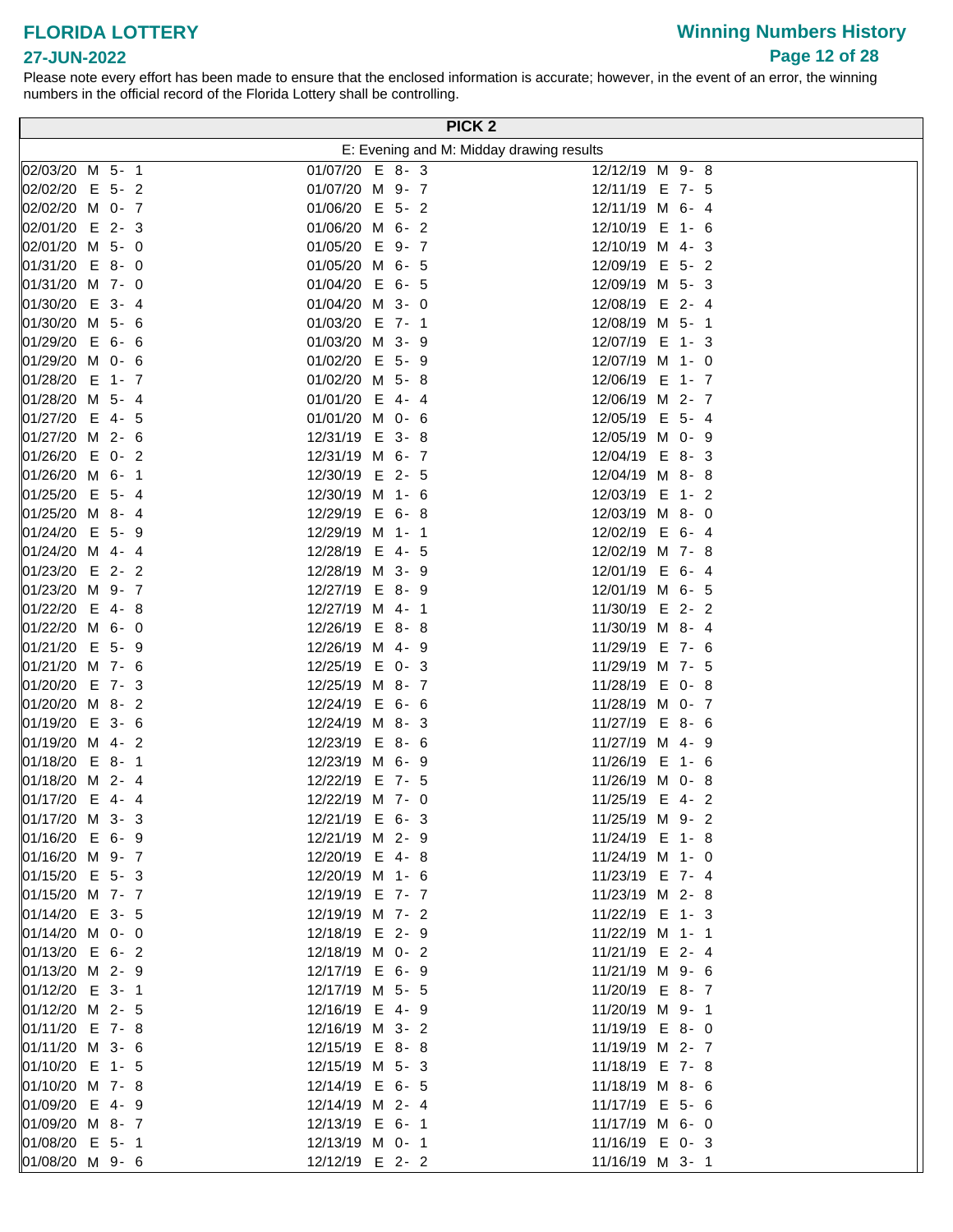# **Winning Numbers History Page 13 of 28**

### **27-JUN-2022**

|                                    | PICK <sub>2</sub>                        |                                    |  |
|------------------------------------|------------------------------------------|------------------------------------|--|
|                                    | E: Evening and M: Midday drawing results |                                    |  |
| 11/15/19 E 6- 7                    | 10/20/19 M 1- 3                          | 09/23/19 E 4- 5                    |  |
| 11/15/19 M 3-3                     | 10/19/19 E 6- 5                          | 09/23/19 M 1-8                     |  |
| 11/14/19 E 5- 2                    | 10/19/19 M 7- 4                          | 09/22/19 E 5- 9                    |  |
| 11/14/19 M 8- 0                    | 10/18/19 E 9- 9                          | 09/22/19 M 6- 5                    |  |
| 11/13/19 E 3- 1                    | 10/18/19 M 3- 1                          | 09/21/19 E 2- 4                    |  |
| 11/13/19 M 4-9                     | 10/17/19 E 4- 9                          | 09/21/19 M 3- 0                    |  |
| 11/12/19 E 3-8                     | 10/17/19 M 9- 9                          | 09/20/19 E 2- 9                    |  |
| 11/12/19 M 6- 7                    | 10/16/19 E 6-1                           | 09/20/19 M 4- 6                    |  |
| 11/11/19 E 6- 2                    | 10/16/19 M 3- 7                          | 09/19/19 E 9-9                     |  |
| 11/11/19 M 0- 9                    | 10/15/19 E 6- 0                          | 09/19/19 M 9-1                     |  |
| 11/10/19 E 4-2                     | 10/15/19 M 0- 5                          | 09/18/19 E 7- 7                    |  |
| 11/10/19 M 1- 1                    | 10/14/19 E 8-3                           | 09/18/19 M 3-8                     |  |
| 11/09/19 E 1-9                     | 10/14/19 M 2- 1                          | 09/17/19 E 8-1                     |  |
| 11/09/19 M 7- 7                    | 10/13/19 E 8- 5                          | 09/17/19 M 0- 2                    |  |
| 11/08/19 E 8-8                     | 10/13/19 M 2- 7                          | 09/16/19 E 4-7                     |  |
| 11/08/19 M 2- 0                    | 10/12/19 E 9- 6                          | 09/16/19 M 4-8                     |  |
| 11/07/19 E 1- 2                    | 10/12/19 M 0- 8                          | 09/15/19 E 8-8                     |  |
| 11/07/19 M 9- 9                    | 10/11/19 E<br>4-5                        | 09/15/19 M 4- 0                    |  |
| 11/06/19 E 0- 4                    | 10/11/19 M 3- 4                          | 09/14/19 E 2-7                     |  |
| 11/06/19 M 5- 3                    | 10/10/19 E 5-2                           | 09/14/19 M 7- 0                    |  |
| 11/05/19 E 0- 7                    | 10/10/19 M 8- 1                          | 09/13/19 E 7- 9                    |  |
| 11/05/19 M 5- 6                    | 10/09/19 E 8-9                           | 09/13/19 M 2- 7                    |  |
| 11/04/19 E 4- 0                    | 10/09/19 M 6- 2                          | 09/12/19 E 3-8                     |  |
| 11/04/19 M 0- 8                    | 10/08/19 E 0- 9                          | 09/12/19 M 8- 1                    |  |
| 11/03/19 E 3- 7                    | 10/08/19 M 3- 2                          | 09/11/19 E 3-8                     |  |
| 11/03/19 M 2- 1                    | 10/07/19 E 3- 6                          | 09/11/19 M 3- 4                    |  |
| 11/02/19 E 7-3                     | 10/07/19 M 4- 9                          | 09/10/19 E 3- 2                    |  |
| 11/02/19 M 1- 5                    | 10/06/19 E 9-8                           | 09/10/19 M 3- 9                    |  |
| 11/01/19 E 3-8                     | 10/06/19 M 0- 3                          | 09/09/19 E 6-8                     |  |
| 11/01/19 M 8- 0                    | 10/05/19 E 5-3                           | 09/09/19 M 9- 6                    |  |
| 10/31/19 E 0- 1                    | 10/05/19 M 3- 3                          | E 9-3<br>09/08/19                  |  |
| 10/31/19 M 5- 4                    | 10/04/19 E 2- 4                          | 09/08/19 M 4- 1                    |  |
| 10/30/19 E 6- 0                    | 10/04/19 M 7- 5                          | 09/07/19 E 2-3                     |  |
| 10/30/19 M 4-4                     | 10/03/19 E 1-3                           | 09/07/19 M 1- 6                    |  |
| 10/29/19 E 1- 9                    | 10/03/19 M 3- 0                          | 09/06/19 E 4-3                     |  |
| 10/29/19 M 8-1                     | 10/02/19 E 8- 6                          | 09/06/19 M 1-8                     |  |
| 10/28/19 E 1-3                     | 10/02/19 M 3- 2                          | 09/05/19 E 4- 6                    |  |
| 10/28/19 M 5- 7                    | 10/01/19 E 6-4                           | 09/05/19 M 4-8                     |  |
| 10/27/19 E 3- 7                    | 10/01/19 M 4- 9                          | 09/04/19 E 7- 2                    |  |
| 10/27/19 M 9- 7                    | 09/30/19 E 5-7                           | 09/04/19 M 7- 7                    |  |
| 10/26/19 E 0-2                     | 09/30/19 M 2- 2                          | 09/03/19 E 5- 6                    |  |
| 10/26/19 M 8- 0                    | 09/29/19 E 2-8                           | 09/03/19 M 5- 3                    |  |
| 10/25/19 E 6- 4                    | 09/29/19 M 2- 4                          | 09/02/19 E 8-0                     |  |
| $ 10/25/19 \, M \, 8 - 8$          | 09/28/19 E 8-7                           | 09/02/19 M 2- 4                    |  |
| 10/24/19 E 4- 6                    | 09/28/19 M 1-8                           | 09/01/19 E 4- 6                    |  |
| 10/24/19 M 7- 3                    | 09/27/19 E 2-4                           | 09/01/19 M 0- 7                    |  |
| 10/23/19 E 6- 9<br>10/23/19 M 2- 9 | 09/27/19 M 9- 4                          | 08/31/19 E 0- 4<br>08/31/19 M 2- 7 |  |
| 10/22/19 E 5- 7                    | 09/26/19 E 9-7                           |                                    |  |
| 10/22/19 M 8- 7                    | 09/26/19 M 5-8<br>09/25/19 E 8- 9        | 08/30/19 E 4- 1<br>08/30/19 M 8- 0 |  |
| 10/21/19 E 2-8                     | 09/25/19 M 8-3                           | 08/29/19 E 3-8                     |  |
| 10/21/19 M 6- 6                    | 09/24/19 E 9- 5                          | 08/29/19 M 3- 0                    |  |
| 10/20/19 E 4- 6                    | 09/24/19 M 8- 9                          | 08/28/19 E 8-1                     |  |
|                                    |                                          |                                    |  |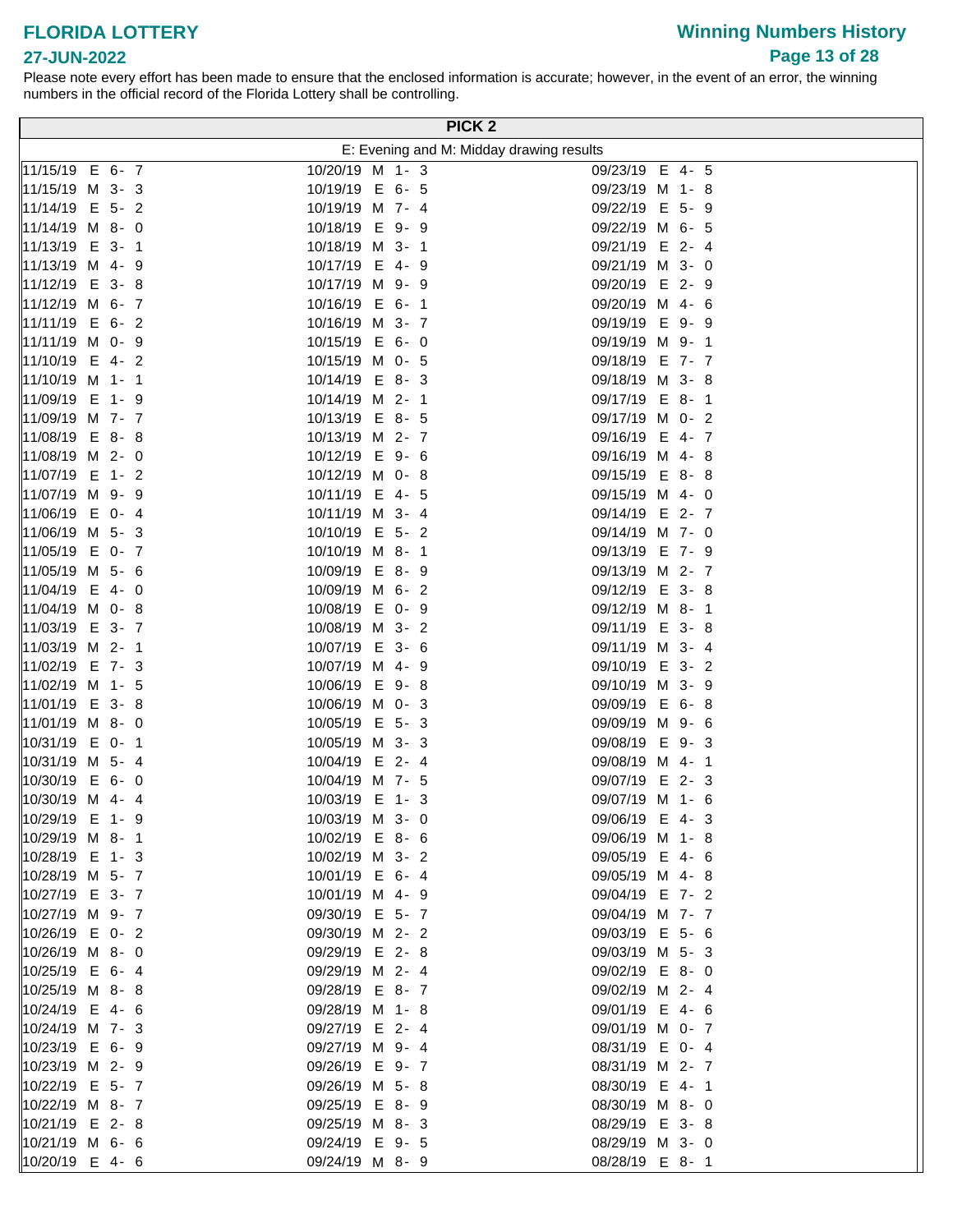# **Winning Numbers History Page 14 of 28**

### **27-JUN-2022**

|                                   |                                   |  | PICK <sub>2</sub>                        |
|-----------------------------------|-----------------------------------|--|------------------------------------------|
|                                   |                                   |  | E: Evening and M: Midday drawing results |
| 08/28/19 M 8-8                    | 08/01/19 E 7- 4                   |  | 07/06/19 M 9-3                           |
| 08/27/19 E 4-1                    | 08/01/19 M 9- 0                   |  | 07/05/19 E 2-7                           |
| 08/27/19 M 4-4                    | 07/31/19 E 2- 5                   |  | 07/05/19 M 1-8                           |
| 08/26/19 E 4-8                    | 07/31/19 M 4- 4                   |  | 07/04/19 E 6-3                           |
| 08/26/19 M 8-2                    | 07/30/19 E 3- 7                   |  | 07/04/19 M 5- 7                          |
| 08/25/19 E 4-7                    | 07/30/19 M 4- 6                   |  | 07/03/19 E 9-1                           |
| 08/25/19 M 8- 5                   | 07/29/19 E 8- 5                   |  | 07/03/19 M 2- 4                          |
| 08/24/19 E 8-1                    | 07/29/19 M 1- 9                   |  | 07/02/19 E 8- 6                          |
| 08/24/19 M 4- 0                   | 07/28/19 E 6- 0                   |  | 07/02/19 M 5- 6                          |
| 08/23/19 E 0-8                    | 07/28/19 M 6- 6                   |  | 07/01/19 E 4- 5                          |
| 08/23/19 M 4-3                    | 07/27/19 E 7- 7                   |  | 07/01/19 M 0- 2                          |
| 08/22/19 E 7- 3                   | 07/27/19 M 4- 9                   |  | 06/30/19 E 9-9                           |
| 08/22/19 M 5- 7                   | 07/26/19 E 6- 1                   |  | 06/30/19 M 8- 5                          |
| 08/21/19 E 7- 0                   | 07/26/19 M 5- 9                   |  | 06/29/19 E 9- 6                          |
| 08/21/19 M 0- 4                   | 07/25/19 E 5- 4                   |  | 06/29/19 M 3- 6                          |
| 08/20/19 E 4-3                    | 07/25/19 M 8- 5                   |  | 06/28/19 E<br>2-8                        |
| 08/20/19 M 3- 1                   | 07/24/19 E 0- 1                   |  | 06/28/19 M 5- 4                          |
| 08/19/19 E 0-8                    | 07/24/19 M 0- 1                   |  | 06/27/19 E 1- 0                          |
| 08/19/19 M 9-2                    | 07/23/19 E 5- 0                   |  | 06/27/19 M 1- 2                          |
| 08/18/19 E 1-3                    | 07/23/19 M 4- 2                   |  | 06/26/19 E 9-1                           |
| 08/18/19 M 1- 6                   | 07/22/19 E 1-3                    |  | 06/26/19 M 4- 7                          |
| 08/17/19 E 5-8                    | 07/22/19 M 5- 9                   |  | 06/25/19 E 3- 4                          |
| 08/17/19 M 5- 1                   | 07/21/19 E 2- 6                   |  | 06/25/19 M 1- 4                          |
| 08/16/19 E 8-2                    | 07/21/19 M 2- 3                   |  | 06/24/19 E 2- 0                          |
| 08/16/19 M 5- 2                   | 07/20/19 E 0- 6                   |  | 06/24/19 M 1- 2                          |
| 08/15/19 E 8-2                    | 07/20/19 M 2-8                    |  | 06/23/19 E 1-8                           |
| 08/15/19 M 9-8                    | 07/19/19 E 2- 6                   |  | 06/23/19 M 7- 9                          |
| 08/14/19 E 0-3<br>08/14/19 M 3- 6 | 07/19/19 M 8- 1<br>07/18/19 E 2-7 |  | 06/22/19 E 7- 1<br>06/22/19 M 1- 2       |
| 08/13/19 E 7- 2                   | 07/18/19 M 8-3                    |  | 06/21/19 E 7-8                           |
| 08/13/19 M 0- 3                   | 07/17/19 E 2- 2                   |  | 06/21/19 M 3- 8                          |
| 08/12/19 E 6- 9                   | 07/17/19 M 8-8                    |  | 06/20/19 E 1-1                           |
| 08/12/19 M 2- 3                   | 07/16/19 E 7- 7                   |  | 06/20/19 M 8- 1                          |
| 08/11/19 E 6- 0                   | 07/16/19 M 3- 7                   |  | 06/19/19 E 2-7                           |
| 08/11/19 M 3- 9                   | 07/15/19 E 2- 1                   |  | 06/19/19 M 0- 6                          |
| 08/10/19 E 6-3                    | 07/15/19 M 1- 4                   |  | 06/18/19 E 3- 6                          |
| 08/10/19 M 9- 0                   | 07/14/19 E 7- 3                   |  | 06/18/19 M 5- 9                          |
| 08/09/19 E 4-9                    | 07/14/19 M 6-8                    |  | 06/17/19 E 9-8                           |
| 08/09/19 M 5- 3                   | 07/13/19 E 7- 4                   |  | 06/17/19 M 9-8                           |
| 08/08/19 E 5- 0                   | 07/13/19 M 1- 2                   |  | 06/16/19 E 3- 2                          |
| 08/08/19 M 8-2                    | 07/12/19 E 9-0                    |  | 06/16/19 M 1- 2                          |
| 08/07/19 E 3- 1                   | 07/12/19 M 5- 4                   |  | 06/15/19 E 5-4                           |
| 08/07/19 M 6- 0                   | 07/11/19 E 0- 4                   |  | 06/15/19 M 2- 9                          |
| 08/06/19 E 3- 2                   | 07/11/19 M 2- 2                   |  | 06/14/19 E 8-3                           |
| 08/06/19 M 5- 0                   | 07/10/19 E 4-9                    |  | 06/14/19 M 1- 4                          |
| 08/05/19 E 0- 5                   | 07/10/19 M 8- 0                   |  | 06/13/19 E 5-4                           |
| 08/05/19 M 6-4                    | 07/09/19 E 6-8                    |  | 06/13/19 M 2- 0                          |
| 08/04/19 E 1- 7                   | 07/09/19 M 5- 6                   |  | 06/12/19 E 5-7                           |
| 08/04/19 M 2- 7                   | 07/08/19 E 2- 0                   |  | 06/12/19 M 4-3                           |
| 08/03/19 E 7- 7                   | 07/08/19 M 6- 3                   |  | 06/11/19 E 4-3                           |
| 08/03/19 M 3- 1                   | 07/07/19 E 9- 6                   |  | 06/11/19 M 0- 7                          |
| 08/02/19 E 1- 6                   | 07/07/19 M 6- 1                   |  | 06/10/19 E 9-8                           |
| 08/02/19 M 6- 3                   | 07/06/19 E 7- 4                   |  | 06/10/19 M 7- 2                          |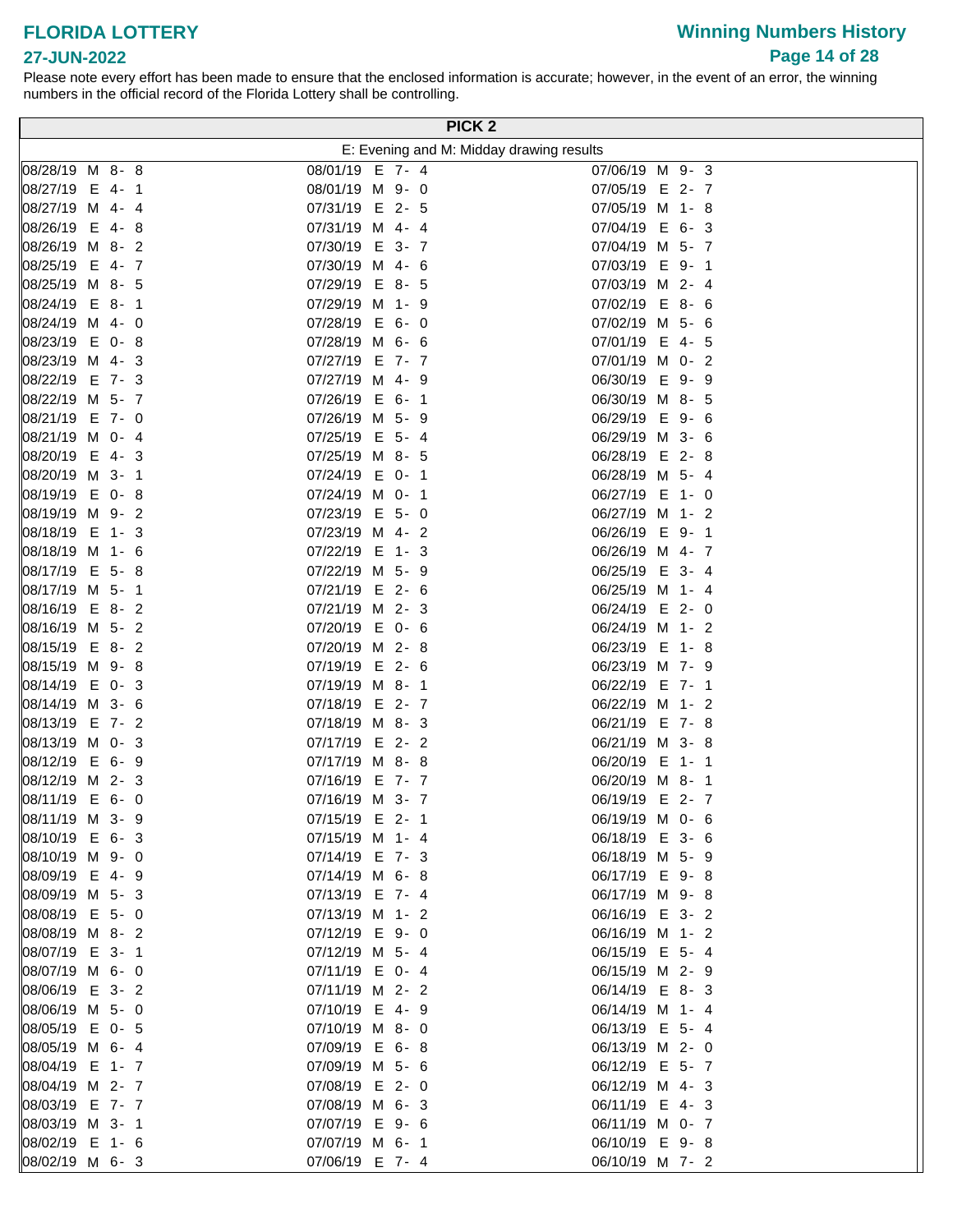# **27-JUN-2022**

Please note every effort has been made to ensure that the enclosed information is accurate; however, in the event of an error, the winning numbers in the official record of the Florida Lottery shall be controlling.

|                                    | PICK <sub>2</sub>                        |                                    |
|------------------------------------|------------------------------------------|------------------------------------|
|                                    | E: Evening and M: Midday drawing results |                                    |
| 06/09/19 E 2- 6                    | 05/14/19 M 9-8                           | 04/17/19 E 9-3                     |
| 06/09/19 M 3- 1                    | 05/13/19 E 2-1                           | 04/17/19 M 0- 0                    |
| 06/08/19 E 8-1                     | 05/13/19 M 8- 1                          | 04/16/19 E 7- 4                    |
| 06/08/19 M 8- 7                    | 05/12/19 E 1- 4                          | 04/16/19 M 2- 2                    |
| 06/07/19 E 9- 5                    | 05/12/19 M 2- 3                          | 04/15/19 E 5-2                     |
| 06/07/19 M 6- 7                    | 05/11/19 E 0-2                           | 04/15/19 M 5- 6                    |
| 06/06/19 E 0- 0                    | 05/11/19 M 7- 3                          | 04/14/19 E 3-8                     |
| 06/06/19 M 0- 0                    | 05/10/19 E 3- 9                          | 04/14/19 M 5- 2                    |
| 06/05/19 E 1- 6                    | 05/10/19 M 9- 6                          | 04/13/19 E 1- 7                    |
| 06/05/19 M 9- 2                    | 05/09/19 E<br>$6 - 8$                    | 04/13/19 M 6- 7                    |
| 06/04/19 E 3- 6                    | 05/09/19 M<br>$4 - 0$                    | 04/12/19 E 7- 3                    |
| 06/04/19 M 9-8                     | 05/08/19 E<br>$0 - 0$                    | 04/12/19 M 7- 7                    |
| 06/03/19 E 3-8                     | 05/08/19 M 9- 4                          | 04/11/19 E 5- 4                    |
| 06/03/19 M 8- 1                    | 05/07/19 E 0- 6                          | 04/11/19 M 5- 4                    |
| 06/02/19 E 5- 4                    | 05/07/19 M 9- 0                          | 04/10/19 E 5-3                     |
| 06/02/19 M 9- 7                    | 05/06/19 E 5- 5                          | 04/10/19 M 4- 5                    |
| 06/01/19 E 2- 7                    | 05/06/19 M 6-8                           | 04/09/19 E 8- 5                    |
| 06/01/19 M 7- 9                    | 05/05/19 E 8-1                           | 04/09/19 M 1- 0                    |
| 05/31/19 E 5- 2                    | 05/05/19 M 8- 9                          | 04/08/19 E 5- 4                    |
| 05/31/19 M 0- 3                    | 05/04/19 E 4-4                           | 04/08/19 M 4-2                     |
| 05/30/19 E 6-8                     | 05/04/19 M 7- 2                          | 04/07/19 E 7- 6                    |
| 05/30/19 M 7- 7                    | 05/03/19 E 6-8                           | 04/07/19 M 0- 3                    |
| 05/29/19 E 4-2                     | 05/03/19 M 4- 7                          | 04/06/19 E 0- 0                    |
| 05/29/19 M 5- 1                    | 05/02/19 E 4-3                           | 04/06/19 M 6- 5                    |
| 05/28/19 E 5-3                     | 05/02/19 M 2- 2                          | 04/05/19 E 2- 7                    |
| 05/28/19 M 6- 1                    | 05/01/19 E 9- 6                          | 04/05/19 M 3- 3                    |
| 05/27/19 E 1-8                     | 05/01/19 M 0- 3                          | 04/04/19 E 1- 6                    |
| 05/27/19 M 9- 5                    | 04/30/19 E 6- 5                          | 04/04/19 M 7- 7                    |
| 05/26/19 E 4- 7                    | 04/30/19 M 8- 1                          | 04/03/19 E 8-0                     |
| 05/26/19 M 3- 5                    | 04/29/19 E 8-0                           | 04/03/19 M 8- 1                    |
| 05/25/19 E 4- 0                    | 04/29/19 M 7- 3                          | 04/02/19 E 3- 1<br>04/02/19 M 2- 4 |
| 05/25/19 M 4- 7<br>05/24/19 E 0- 9 | 04/28/19 E 3- 5                          |                                    |
| 05/24/19 M 0- 1                    | 04/28/19 M 3-8<br>04/27/19 E 8-7         | 04/01/19 E 5- 3<br>04/01/19 M 3- 2 |
| 05/23/19 E 0- 6                    | 04/27/19 M 6- 6                          | 03/31/19 E 8-8                     |
| 05/23/19 M 5- 7                    | 04/26/19 E 1-7                           | 03/31/19 M 8-4                     |
| 05/22/19 E 1- 5                    | 04/26/19 M 0- 9                          | 03/30/19 E 0- 6                    |
| 05/22/19 M 1-8                     | 04/25/19 E 3- 5                          | 03/30/19 M 6- 1                    |
| 05/21/19 E 3- 1                    | 04/25/19 M 9- 3                          | 03/29/19 E 8-2                     |
| 05/21/19 M 0-8                     | 04/24/19 E 9-0                           | 03/29/19 M 1- 2                    |
| 05/20/19 E 8-2                     | 04/24/19 M 5- 1                          | 03/28/19 E 2-7                     |
| 05/20/19 M 7- 5                    | 04/23/19 E 6- 7                          | 03/28/19 M 6- 9                    |
| 05/19/19 E 8-9                     | 04/23/19 M 0- 2                          | 03/27/19 E 7- 6                    |
| 05/19/19 M 9-8                     | 04/22/19 E 3- 0                          | 03/27/19 M 1- 9                    |
| 05/18/19 E 1-8                     | 04/22/19 M 0- 7                          | 03/26/19 E 1- 9                    |
| 05/18/19 M 0- 1                    | 04/21/19 E 3- 6                          | 03/26/19 M 5- 7                    |
| 05/17/19 E 6- 1                    | 04/21/19 M 7- 3                          | 03/25/19 E 8-9                     |
| 05/17/19 M 1-8                     | 04/20/19 E 8-3                           | 03/25/19 M 8-4                     |
| 05/16/19 E 0- 6                    | 04/20/19 M 0- 7                          | 03/24/19 E 2-3                     |
| 05/16/19 M 3- 3                    | 04/19/19 E 1- 9                          | 03/24/19 M 1- 2                    |
| 05/15/19 E 3- 5                    | 04/19/19 M 5- 2                          | 03/23/19 E 6- 9                    |
| 05/15/19 M 2- 9                    | 04/18/19 E 8-0                           | 03/23/19 M 9-8                     |
| 05/14/19 E 7- 7                    | 04/18/19 M 3- 1                          | 03/22/19 E 3- 5                    |

**Winning Numbers History Page 15 of 28**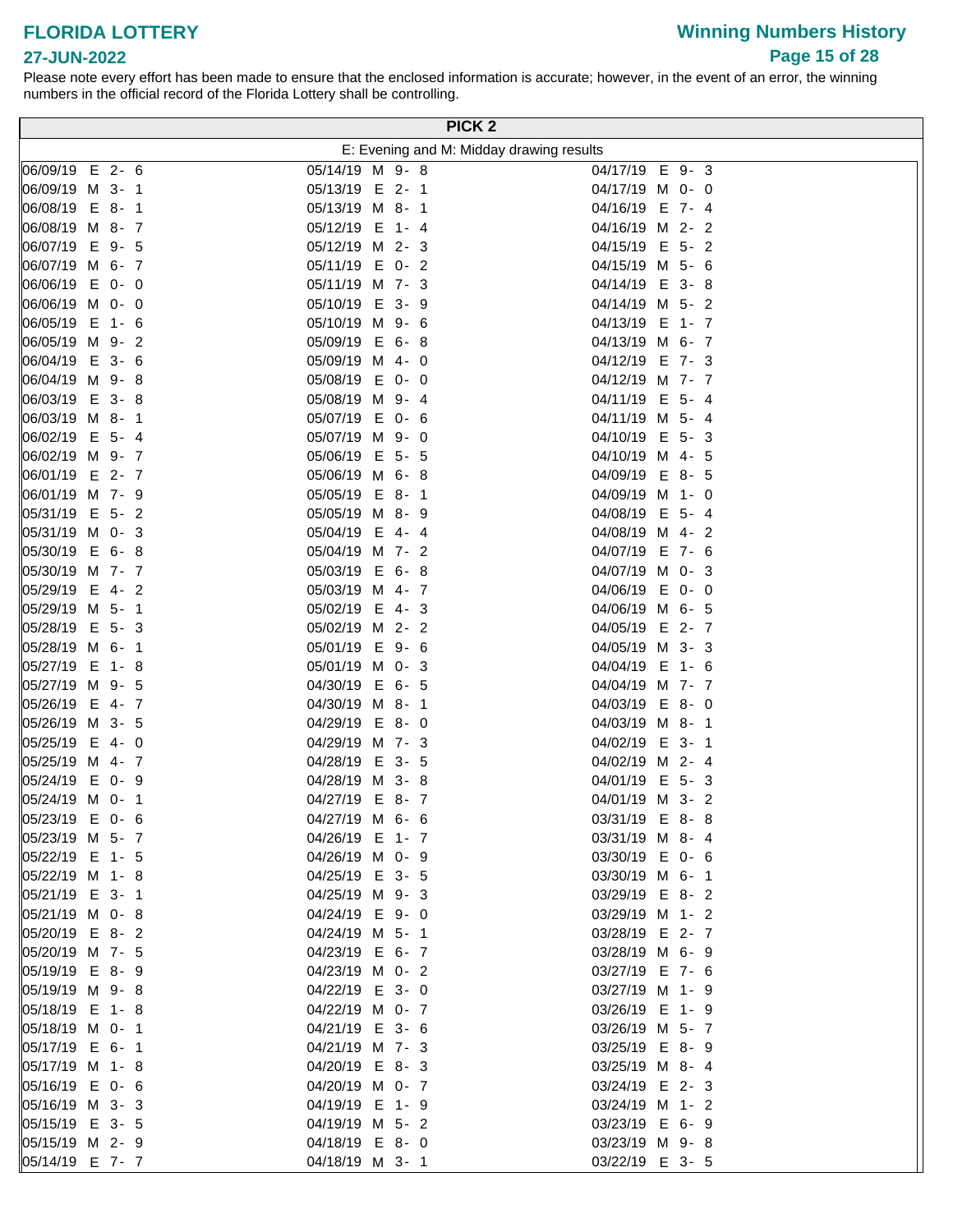# **Winning Numbers History Page 16 of 28**

### **27-JUN-2022**

|                                   |                                    |  | PICK <sub>2</sub>                        |
|-----------------------------------|------------------------------------|--|------------------------------------------|
|                                   |                                    |  | E: Evening and M: Midday drawing results |
| 03/22/19 M 3- 6                   | 02/23/19 E 7- 7                    |  | 01/28/19 M 0- 9                          |
| 03/21/19 E 7- 2                   | 02/23/19 M 7- 4                    |  | 01/27/19 E 6- 9                          |
| 03/21/19 M 6- 9                   | 02/22/19 E 0-3                     |  | 01/27/19 M 9- 7                          |
| 03/20/19 E 7- 7                   | 02/22/19 M 3- 7                    |  | 01/26/19 E 6- 9                          |
| 03/20/19 M 0- 2                   | 02/21/19 E 4- 0                    |  | 01/26/19 M 8-1                           |
| 03/19/19 E 1-9                    | 02/21/19 M 6- 4                    |  | 01/25/19 E 1- 0                          |
| 03/19/19 M 6- 2                   | 02/20/19 E 9-2                     |  | 01/25/19 M 0- 9                          |
| 03/18/19 E 8-1                    | 02/20/19 M 1- 0                    |  | 01/24/19 E 1-8                           |
| 03/18/19 M 4-2                    | 02/19/19 E 2-1                     |  | 01/24/19 M 6-8                           |
| 03/17/19 E 9-3                    | 02/19/19 M 9-8                     |  | 01/23/19 E 3- 0                          |
| 03/17/19 M 9-4                    | 02/18/19 E 6-4                     |  | 01/23/19 M 1- 2                          |
| 03/16/19 E 5-3                    | 02/18/19 M 4-8                     |  | 01/22/19 E 3- 4                          |
| 03/16/19 M 7- 0                   | 02/17/19 E 7- 1                    |  | 01/22/19 M 5- 0                          |
| 03/15/19 E 4-8                    | 02/17/19 M 3- 2                    |  | 01/21/19 E 7- 4                          |
| 03/15/19 M 7- 0                   | 02/16/19 E 4- 0                    |  | 01/21/19 M 3- 3                          |
| 03/14/19 E 1- 6                   | 02/16/19 M 3- 1                    |  | 01/20/19 E 9- 9                          |
| 03/14/19 M 2- 4<br>03/13/19 E 3-0 | 02/15/19 E 0- 9<br>02/15/19 M 5- 3 |  | 01/20/19 M 0- 7<br>01/19/19 E 6- 6       |
| 03/13/19 M 5- 4                   | 02/14/19 E 9-8                     |  | 01/19/19 M 1- 0                          |
| 03/12/19 E 4-3                    | 02/14/19 M 2- 6                    |  | 01/18/19 E 6- 9                          |
| 03/12/19 M 7-4                    | 02/13/19 E 1- 7                    |  | 01/18/19 M 8- 7                          |
| 03/11/19 E 4- 1                   | 02/13/19 M 9- 6                    |  | 01/17/19 E 9-3                           |
| 03/11/19 M 4- 5                   | 02/12/19 E 2-7                     |  | 01/17/19 M 2- 6                          |
| 03/10/19 E 0-4                    | 02/12/19 M 8- 0                    |  | 01/16/19 E 1- 4                          |
| 03/10/19 M 2-3                    | 02/11/19 E 6- 9                    |  | 01/16/19 M 2- 4                          |
| 03/09/19 E 6-9                    | 02/11/19 M 8- 0                    |  | 01/15/19 E 7- 4                          |
| 03/09/19 M 4- 1                   | 02/10/19 E 1- 7                    |  | 01/15/19 M 2- 3                          |
| 03/08/19 E 9-7                    | 02/10/19 M 5- 7                    |  | $01/14/19$ E 9- 0                        |
| 03/08/19 M 9- 0                   | 02/09/19 E 1- 7                    |  | $01/14/19$ M 1- 0                        |
| 03/07/19 E 5- 1                   | 02/09/19 M 7- 6                    |  | 01/13/19 E 7- 6                          |
| 03/07/19 M 9- 0                   | 02/08/19 E 0- 9                    |  | 01/13/19 M 5- 9                          |
| 03/06/19 E 0- 5                   | 02/08/19 M 8-2                     |  | 01/12/19 E 2- 2                          |
| 03/06/19 M 5- 4                   | 02/07/19 E 1- 1                    |  | 01/12/19 M 3- 5                          |
| 03/05/19 E 5- 7                   | 02/07/19 M 6- 1                    |  | 01/11/19 E 3- 0                          |
| 03/05/19 M 4- 6                   | 02/06/19 E 2-0                     |  | 01/11/19 M 4- 2                          |
| 03/04/19 E 6- 6                   | 02/06/19 M 0- 4                    |  | 01/10/19 E 5- 0                          |
| 03/04/19 M 5-8<br>03/03/19 E 9-3  | 02/05/19 E 9-7<br>02/05/19 M 7- 9  |  | 01/10/19 M 6- 3<br>01/09/19 E 5- 4       |
| 03/03/19 M 7- 7                   | 02/04/19 E 7- 9                    |  | 01/09/19 M 0- 5                          |
| 03/02/19 E 9-9                    | 02/04/19 M 7- 2                    |  | 01/08/19 E 7- 9                          |
| 03/02/19 M 4-8                    | 02/03/19 E 7- 0                    |  | 01/08/19 M 4- 1                          |
| 03/01/19 E 8-3                    | 02/03/19 M 2-3                     |  | 01/07/19 E 1- 1                          |
| 03/01/19 M 8-2                    | 02/02/19 E 2-0                     |  | 01/07/19 M 2- 0                          |
| 02/28/19 E 6-4                    | 02/02/19 M 4- 7                    |  | 01/06/19 E 0-2                           |
| 02/28/19 M 9-4                    | 02/01/19 E 9-1                     |  | 01/06/19 M 6-8                           |
| 02/27/19 E 4-7                    | 02/01/19 M 4- 6                    |  | 01/05/19 E 3- 9                          |
| 02/27/19 M 6- 2                   | 01/31/19 E 0- 5                    |  | 01/05/19 M 1- 3                          |
| 02/26/19 E 5- 7                   | 01/31/19 M 0- 0                    |  | 01/04/19 E 1-8                           |
| 02/26/19 M 7- 6                   | 01/30/19 E 4-9                     |  | 01/04/19 M 4- 3                          |
| 02/25/19 E 3- 9                   | 01/30/19 M 0- 9                    |  | 01/03/19 E 0-2                           |
| 02/25/19 M 0-8                    | 01/29/19 E 8-3                     |  | 01/03/19 M 9- 5                          |
| 02/24/19 E 0- 0                   | 01/29/19 M 3-8                     |  | 01/02/19 E 0- 5                          |
| 02/24/19 M 4- 7                   | 01/28/19 E 0- 9                    |  | 01/02/19 M 2-8                           |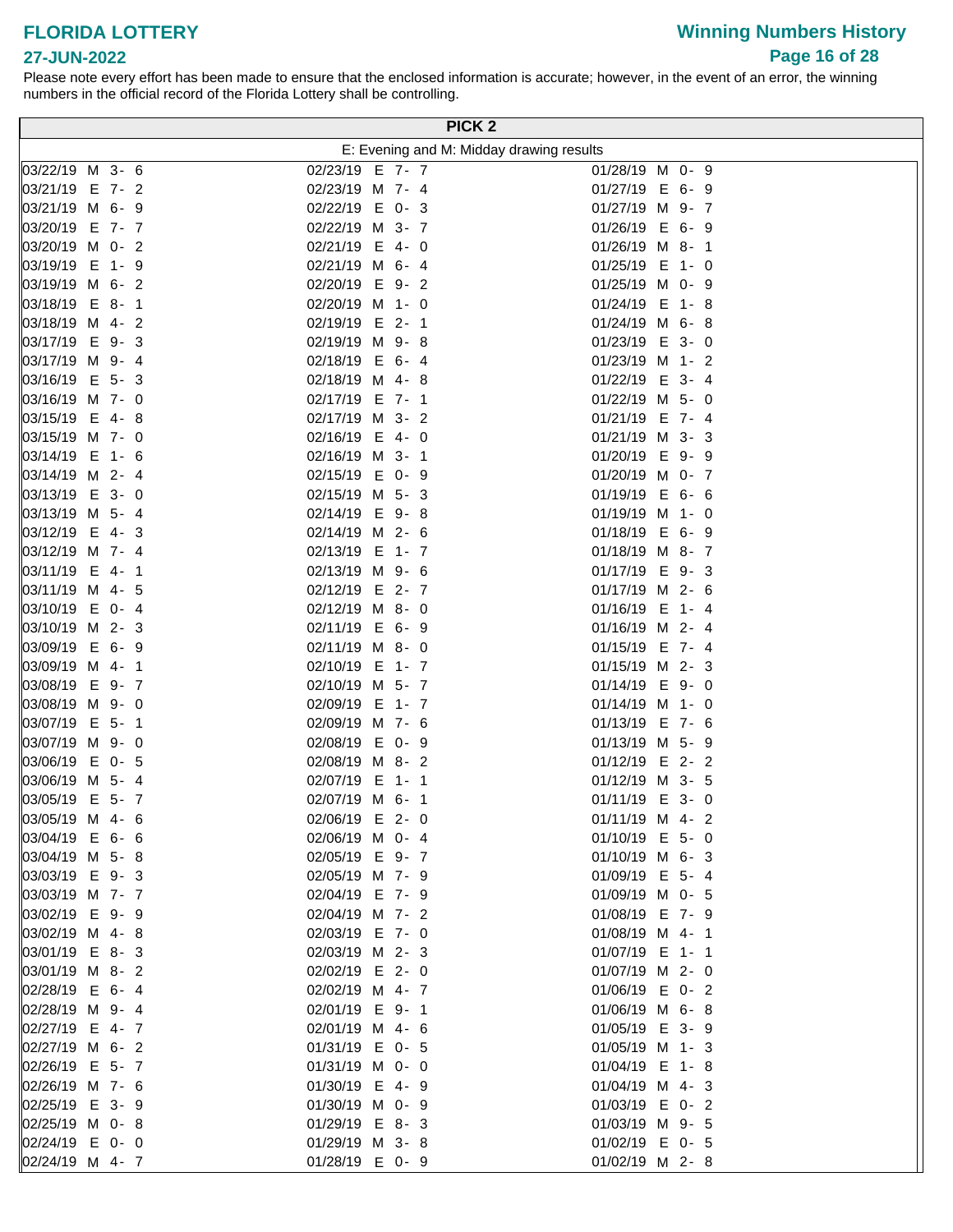# **Winning Numbers History Page 17 of 28**

### **27-JUN-2022**

|                                    |  |                                    |  |  | PICK <sub>2</sub>                        |
|------------------------------------|--|------------------------------------|--|--|------------------------------------------|
|                                    |  |                                    |  |  | E: Evening and M: Midday drawing results |
| 01/01/19 E 8-0                     |  | 12/06/18 M 2- 4                    |  |  | 11/09/18 E 2-1                           |
| 01/01/19 M 0- 5                    |  | 12/05/18 E 3- 7                    |  |  | 11/09/18 M 1- 2                          |
| 12/31/18 E 3- 7                    |  | 12/05/18 M 6- 5                    |  |  | 11/08/18 E 6- 5                          |
| 12/31/18 M 1- 7                    |  | 12/04/18 E 9- 1                    |  |  | 11/08/18 M 3- 6                          |
| 12/30/18 E 7- 9                    |  | 12/04/18 M 7- 0                    |  |  | 11/07/18 E 0- 0                          |
| 12/30/18 M 5- 9                    |  | 12/03/18 E 1-8                     |  |  | 11/07/18 M 3- 6                          |
| 12/29/18 E 2-2                     |  | 12/03/18 M 6- 7                    |  |  | 11/06/18 E 8-2                           |
| 12/29/18 M 8- 5                    |  | 12/02/18 E 7- 3                    |  |  | 11/06/18 M 5- 0                          |
| 12/28/18 E 3- 6                    |  | 12/02/18 M 6- 5                    |  |  | 11/05/18 E 5- 2                          |
| 12/28/18 M 4- 5                    |  | 12/01/18 E 4- 6                    |  |  | 11/05/18 M 9- 6                          |
| 12/27/18 E 7- 0                    |  | 12/01/18 M 1- 1                    |  |  | 11/04/18 E 5- 1                          |
| 12/27/18 M 7- 2                    |  | 11/30/18 E 6- 3                    |  |  | 11/04/18 M 6-8                           |
| 12/26/18 E 3- 2                    |  | 11/30/18 M 2- 1                    |  |  | 11/03/18 E 1- 0                          |
| 12/26/18 M 2- 2                    |  | 11/29/18 E 5- 9                    |  |  | 11/03/18 M 1- 1                          |
| 12/25/18 E 1- 7                    |  | 11/29/18 M 3- 2<br>11/28/18 E 7- 7 |  |  | 11/02/18 E 0- 1                          |
| 12/25/18 M 3- 5<br>12/24/18 E 0- 2 |  | 11/28/18 M 3- 7                    |  |  | 11/02/18 M 3- 1                          |
| 12/24/18 M 5- 0                    |  | 11/27/18 E 5- 9                    |  |  | 11/01/18 E 1- 7<br>11/01/18 M 9- 3       |
| 12/23/18 E 4-8                     |  | 11/27/18 M 1- 4                    |  |  | 10/31/18 E 6- 9                          |
| 12/23/18 M 3- 6                    |  | 11/26/18 E 2- 9                    |  |  | 10/31/18 M 8- 0                          |
| 12/22/18 E 3- 5                    |  | 11/26/18 M 0- 0                    |  |  | 10/30/18 E 0-2                           |
| 12/22/18 M 4- 0                    |  | 11/25/18 E 9-0                     |  |  | 10/30/18 M 0- 0                          |
| 12/21/18 E 4- 9                    |  | 11/25/18 M 8-4                     |  |  | 10/29/18 E 8-9                           |
| 12/21/18 M 8- 7                    |  | 11/24/18 E 6- 0                    |  |  | 10/29/18 M 8- 6                          |
| 12/20/18 E 2- 0                    |  | 11/24/18 M 2- 4                    |  |  | 10/28/18 E 4-7                           |
| 12/20/18 M 7- 0                    |  | 11/23/18 E 6- 5                    |  |  | 10/28/18 M 2- 5                          |
| 12/19/18 E 1- 7                    |  | 11/23/18 M 0- 7                    |  |  | 10/27/18 E 0- 7                          |
| 12/19/18 M 8-3                     |  | 11/22/18 E 8-2                     |  |  | 10/27/18 M 1- 1                          |
| 12/18/18 E 9-9                     |  | 11/22/18 M 5- 1                    |  |  | 10/26/18 E 0- 6                          |
| 12/18/18 M 4- 2                    |  | 11/21/18 E 8-0                     |  |  | 10/26/18 M 3- 2                          |
| 12/17/18 E 7- 2                    |  | 11/21/18 M 0- 3                    |  |  | 10/25/18 E 6- 0                          |
| 12/17/18 M 7- 2                    |  | 11/20/18 E 7- 2                    |  |  | 10/25/18 M 8-8                           |
| 12/16/18 E 2- 6                    |  | 11/20/18 M 6- 4                    |  |  | 10/24/18 E 6- 4                          |
| 12/16/18 M 2- 1                    |  | 11/19/18 E 6- 0                    |  |  | 10/24/18 M 7- 5                          |
| 12/15/18 E 2- 2                    |  | 11/19/18 M 6- 4                    |  |  | 10/23/18 E 6- 4                          |
| 12/15/18 M 0- 3                    |  | 11/18/18 E 5- 7                    |  |  | 10/23/18 M 7- 4                          |
| 12/14/18 E 9-0                     |  | 11/18/18 M 7- 4                    |  |  | 10/22/18 E 9-2                           |
| 12/14/18 M 2- 8                    |  | 11/17/18 E 8-3                     |  |  | 10/22/18 M 7- 1                          |
| 12/13/18 E 8-2                     |  | 11/17/18 M 9- 9                    |  |  | 10/21/18 E 2- 2                          |
| 12/13/18 M 0- 1<br>12/12/18 E 7- 3 |  | 11/16/18 E 0-8                     |  |  | 10/21/18 M 0- 6<br>10/20/18 E 8-9        |
| 12/12/18 M 8- 0                    |  | 11/16/18 M 8- 6<br>11/15/18 E 5- 1 |  |  | 10/20/18 M 5- 3                          |
| 12/11/18 E 6-8                     |  | 11/15/18 M 1- 4                    |  |  | 10/19/18 E 7- 4                          |
| 12/11/18 M 7- 8                    |  | 11/14/18 E 0- 6                    |  |  | 10/19/18 M 5- 5                          |
| 12/10/18 E 6-3                     |  | 11/14/18 M 7- 6                    |  |  | 10/18/18 E 1- 0                          |
| 12/10/18 M 7- 9                    |  | 11/13/18 E 8-0                     |  |  | 10/18/18 M 7- 6                          |
| 12/09/18 E 5- 6                    |  | 11/13/18 M 4- 5                    |  |  | 10/17/18 E 6-8                           |
| 12/09/18 M 2- 8                    |  | 11/12/18 E 2- 1                    |  |  | 10/17/18 M 0- 4                          |
| 12/08/18 E 0-8                     |  | 11/12/18 M 5- 3                    |  |  | 10/16/18 E 5- 2                          |
| 12/08/18 M 7- 7                    |  | 11/11/18 E 4- 5                    |  |  | 10/16/18 M 5- 0                          |
| 12/07/18 E 4- 6                    |  | 11/11/18 M 9-8                     |  |  | 10/15/18 E 6- 9                          |
| 12/07/18 M 0- 1                    |  | 11/10/18 E 1- 2                    |  |  | 10/15/18 M 9- 7                          |
| 12/06/18 E 1- 1                    |  | 11/10/18 M 3- 4                    |  |  | 10/14/18 E 6-4                           |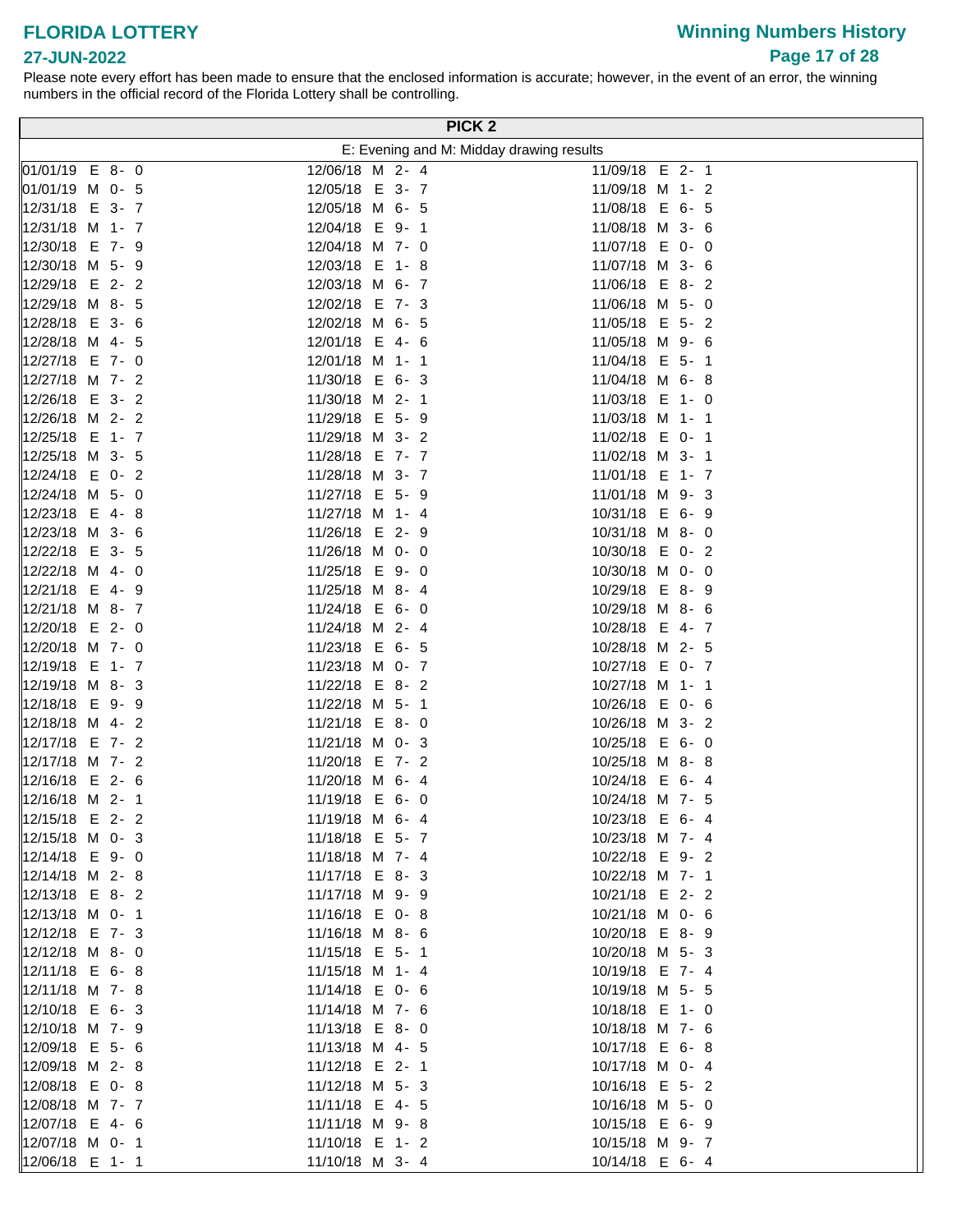# **Winning Numbers History Page 18 of 28**

#### **27-JUN-2022**

|                        | PICK <sub>2</sub>                        |                      |
|------------------------|------------------------------------------|----------------------|
|                        | E: Evening and M: Midday drawing results |                      |
| 10/14/18 M 7- 0        | 09/17/18 E 2- 2                          | 08/22/18 M 5- 5      |
| 10/13/18 E 4- 6        | 09/17/18 M 6- 3                          | 08/21/18 E 0- 9      |
| 10/13/18 M 6-1         | 09/16/18 E 3-0                           | 08/21/18 M 0- 2      |
| 10/12/18 E 1-4         | 09/16/18 M 9-8                           | 08/20/18 E 5- 7      |
| 10/12/18 M 9- 6        | 09/15/18 E 0- 2                          | 08/20/18 M 3- 3      |
| 10/11/18 E 6-1         | 09/15/18 M 5- 9                          | 08/19/18 E 0- 0      |
| 10/11/18 M 5- 7        | 09/14/18 E 9-7                           | 08/19/18 M 8- 7      |
| 10/10/18 E 3- 2        | 09/14/18 M 2- 1                          | 08/18/18 E 2- 6      |
| 10/10/18 M 8- 7        | 09/13/18 E 9-0                           | 08/18/18 M 9- 4      |
| $ 10/09/18 \t E 0 - 7$ | 09/13/18 M 8- 5                          | 08/17/18 E 8- 6      |
| 10/09/18 M 5-8         | 09/12/18 E<br>3-0                        | 08/17/18 M 2- 7      |
| 10/08/18 E 5- 0        | 09/12/18 M 4- 5                          | 08/16/18 E 7- 0      |
| 10/08/18 M 1-8         | 09/11/18 E 4- 5                          | 08/16/18 M 4- 0      |
| 10/07/18 E 7- 5        | 09/11/18 M 4- 1                          | 08/15/18 E 0- 6      |
| 10/07/18 M 4- 7        | 09/10/18 E 4- 5                          | 08/15/18 M 9-2       |
| 10/06/18 E 8-6         | 09/10/18 M 7-8                           | 08/14/18 E 6- 1      |
| 10/06/18 M 6-3         | 09/09/18 E<br>9-1                        | 08/14/18 M 6-2       |
| 10/05/18 E 1-4         | 09/09/18 M<br>4-9                        | 08/13/18 E 5- 4      |
| 10/05/18 M 0- 4        | 09/08/18 E 0-3                           | 08/13/18 M 5- 7      |
| 10/04/18 E 3-8         | 09/08/18 M 5- 3                          | 08/12/18 E 0- 1      |
| 10/04/18 M 1- 6        | 09/07/18 E 7- 5                          | 08/12/18 M 0- 7      |
| 10/03/18 E 2- 4        | 09/07/18 M 6- 3                          | 08/11/18 E 2- 9      |
| 10/03/18 M 8- 6        | 09/06/18 E<br>$1 - 5$                    | 08/11/18 M 8- 4      |
| 10/02/18 E 3- 0        | 09/06/18 M 9-4                           | 08/10/18 E 9-9       |
| 10/02/18 M 3- 5        | 09/05/18 E 3- 1                          | 08/10/18 M 2-2       |
| 10/01/18 E 7- 4        | 09/05/18 M 4- 5                          | 08/09/18 E 8-0       |
| 10/01/18 M 8-2         | 09/04/18 E 9- 9                          | 08/09/18 M 4- 1      |
| 09/30/18 E 8-3         | 09/04/18 M 0- 2                          | 08/08/18 E 8-3       |
| 09/30/18 M 6- 1        | 09/03/18 E 8- 5                          | 08/08/18 M 0- 1      |
| 09/29/18 E 3-9         | 09/03/18 M 4-8                           | 08/07/18<br>$E$ 5- 0 |
| 09/29/18 M 6-4         | 09/02/18 E 4-7                           | 08/07/18 M 6- 4      |
| 09/28/18 E 7- 4        | 09/02/18 M 0- 5                          | E 9-1<br>08/06/18    |
| 09/28/18 M 0-3         | 09/01/18 E 9-1                           | 08/06/18 M 4- 2      |
| 09/27/18 E 0-8         | 09/01/18 M 4- 1                          | 08/05/18 E 2- 1      |
| 09/27/18 M 7- 1        | 08/31/18 E 1- 5                          | 08/05/18 M 8- 6      |
| 09/26/18 E 7-9         | 08/31/18 M 0-8                           | 08/04/18 E 3- 1      |
| 09/26/18 M 6-8         | 08/30/18 E 7- 9                          | 08/04/18 M 6-4       |
| 09/25/18 E 5- 6        | 08/30/18 M 0- 2                          | 08/03/18 E 1- 6      |
| 09/25/18 M 2-8         | 08/29/18 E 4-7                           | 08/03/18 M 8- 7      |
| 09/24/18 E 4-1         | 08/29/18 M 7- 4                          | 08/02/18 E 5- 7      |
| 09/24/18 M 6- 5        | 08/28/18 E 1-7                           | 08/02/18 M 6- 3      |
| 09/23/18 E 0- 7        | 08/28/18 M 3- 3                          | 08/01/18 E 7- 3      |
| 09/23/18 M 0-3         | 08/27/18 E 1-2                           | 08/01/18 M 4- 9      |
| 09/22/18 E 4-8         | 08/27/18 M 9-8                           | 07/31/18 E 8- 9      |
| 09/22/18 M 8-8         | 08/26/18 E 1-8                           | 07/31/18 M 7- 4      |
| 09/21/18 E 6- 7        | 08/26/18 M 0- 2                          | 07/30/18 E 2-1       |
| 09/21/18 M 1- 5        | 08/25/18 E 4-9                           | 07/30/18 M 1- 6      |
| 09/20/18 E 2-8         | 08/25/18 M 0- 5                          | 07/29/18 E 4- 0      |
| 09/20/18 M 7- 4        | 08/24/18 E 3- 7                          | 07/29/18 M 9- 9      |
| 09/19/18 E 1-8         | 08/24/18 M 7- 6                          | 07/28/18 E 4- 0      |
| 09/19/18 M 9- 6        | 08/23/18 E 6-8                           | 07/28/18 M 1- 7      |
| 09/18/18 E 5- 2        | 08/23/18 M 3-8                           | 07/27/18 E 8- 1      |
| 09/18/18 M 7- 4        | 08/22/18 E 9-4                           | 07/27/18 M 3- 1      |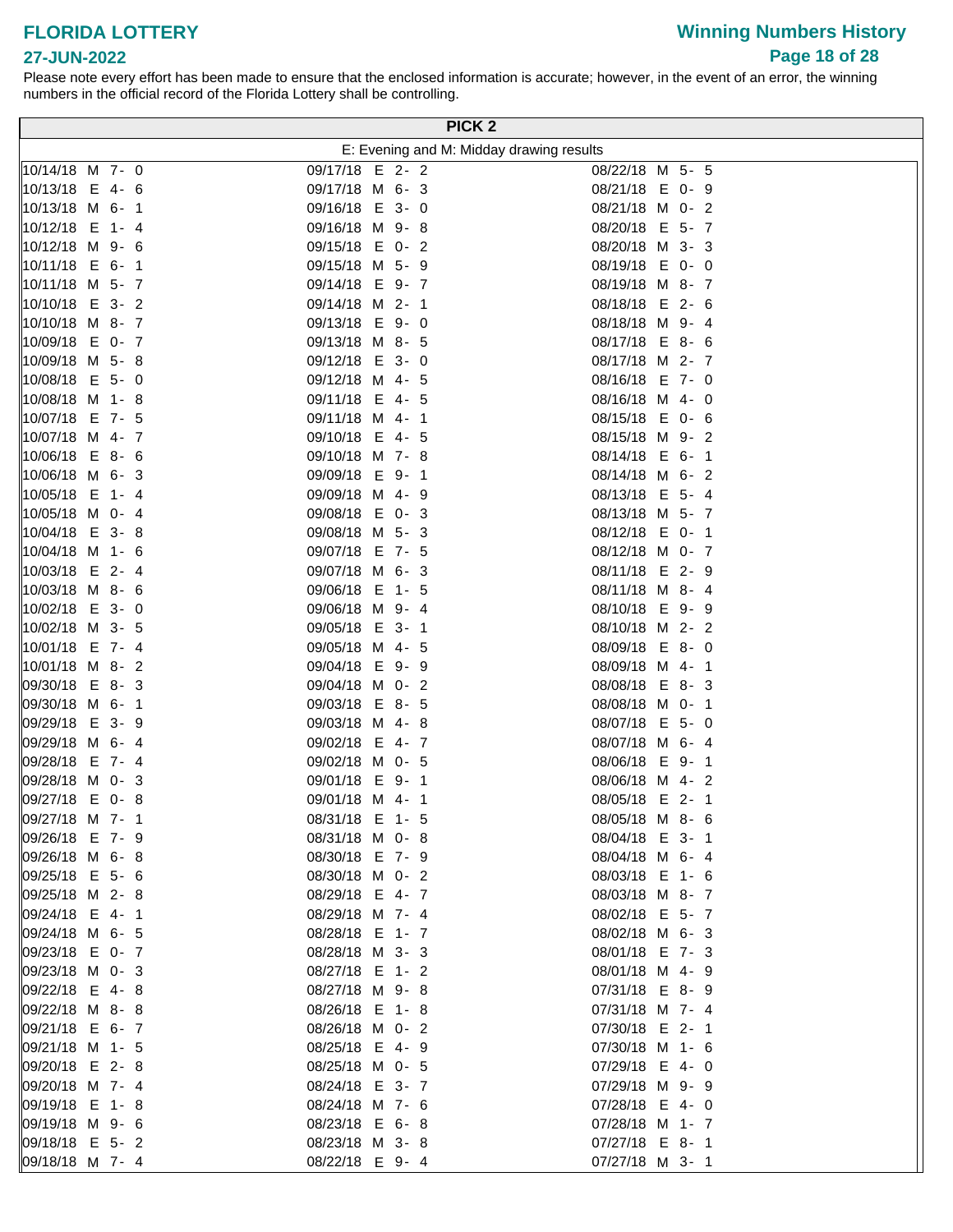# **Winning Numbers History Page 19 of 28**

### **27-JUN-2022**

| E: Evening and M: Midday drawing results<br>07/26/18 E 7- 5<br>06/03/18 E 9-4<br>06/30/18 M 0- 3<br>07/26/18 M 0- 4<br>06/29/18 E 3-0<br>06/03/18 M 4- 0<br>06/29/18 M 9- 5<br>07/25/18 E 7- 1<br>06/02/18 E 8-4<br>07/25/18 M 4- 1<br>06/28/18 E 3- 9<br>06/02/18 M 6-8<br>06/28/18 M 7- 0<br>  07/24/18 E 4-2<br>06/01/18 E 8- 6<br>06/27/18 E 1-3<br>07/24/18 M 8-8<br>06/01/18 M 3- 0<br>07/23/18 E 0- 6<br>06/27/18 M 0- 3<br>05/31/18 E 9- 9<br>06/26/18 E 2-0<br>$ 07/23/18 \, M \, 8 - 3$<br>05/31/18 M 7- 1<br>07/22/18 E 9-9<br>06/26/18 M 4- 9<br>05/30/18 E 5-8<br>06/25/18 E 3- 9<br> 07/22/18 M 1- 6<br>05/30/18 M 9-8<br>07/21/18 E 5- 2<br>06/25/18 M 8-8<br>05/29/18 E 2-0<br>07/21/18 M 8-3<br>06/24/18 E 8-4<br>05/29/18 M 0- 5<br>07/20/18 E 4-3<br>06/24/18 M 3- 4<br>05/28/18 E 0- 0<br>07/20/18 M 3- 0<br>06/23/18 E 7-8<br>05/28/18 M 1- 3<br>06/23/18 M 3- 6<br>05/27/18 E 5- 9<br>07/19/18 E 3-1<br>07/19/18 M 5- 2<br>06/22/18 E 9- 5<br>05/27/18 M 0- 9<br>07/18/18 E 2- 2<br>06/22/18 M 1- 0<br>05/26/18 E 8-7<br>07/18/18 M 3- 0<br>06/21/18 E 4-4<br>05/26/18 M 1- 3<br>07/17/18 E 9-3<br>06/21/18 M 1- 1<br>05/25/18 E 6-2<br>07/17/18 M 6- 7<br>06/20/18 E 3-0<br>05/25/18 M 0- 3<br>06/20/18 M 8-3<br>07/16/18 E 8-8<br>05/24/18 E 1- 4<br>07/16/18 M 5- 3<br>05/24/18 M 1- 7<br>06/19/18 E 8-3<br>07/15/18 E 6- 7<br>05/23/18 E 6- 9<br>06/19/18 M 0- 1<br>07/15/18 M 4- 2<br>06/18/18 E 8-9<br>05/23/18 M 0- 0<br> 07/14/18 E 7- 3<br>06/18/18 M 2- 4<br>05/22/18 E 5- 7<br>07/14/18 M 0- 2<br>06/17/18 E 6- 6<br>05/22/18 M 6- 5<br>07/13/18 E 1- 7<br>06/17/18 M 8-7<br>05/21/18 E 7- 0<br>07/13/18 M 8- 7<br>06/16/18 E 7-2<br>05/21/18 M 0-8<br>07/12/18 E 4- 7<br>06/16/18 M 8-2<br>05/20/18 E 8-9<br>07/12/18 M 2- 0<br>06/15/18 E 4- 0<br>05/20/18 M 5- 0<br> 07/11/18 E 7-8<br>06/15/18 M 8-9<br>05/19/18 E 6- 0<br>07/11/18 M 3- 9<br>06/14/18 E 2-0<br>05/19/18 M 4- 5<br>07/10/18 E 2- 7<br>06/14/18 M 8-3<br>05/18/18 E 8-4<br>$ 07/10/18 \, M \, 8 - 2$<br>06/13/18 E 9-1<br>05/18/18 M 0- 1<br>07/09/18 E 5-3<br>06/13/18 M 2- 6<br>05/17/18 E 5-8<br>07/09/18 M 8-0<br>06/12/18 E 9-0<br>05/17/18 M 3- 6<br>07/08/18 E 1-8<br>06/12/18 M 2- 3<br>05/16/18 E 8-9<br>07/08/18 M 2- 6<br>06/11/18 E 0- 6<br>05/16/18 M 2-8<br>07/07/18 E 6- 5<br>06/11/18 M 0- 5<br>05/15/18 E 2- 1<br>07/07/18 M 6- 3<br>06/10/18 E 9-0<br>05/15/18 M 6- 1<br>$ 07/06/18 \t E 2 - 0$<br>06/10/18 M 0-8<br>05/14/18 E 1- 6<br>07/06/18 M 7-8<br>06/09/18 E 3-7<br>05/14/18 M 0- 6<br>07/05/18 E 0- 6<br>06/09/18 M 3-3<br>05/13/18 E 5- 0<br>07/05/18 M 1- 1<br>06/08/18 E 3- 5<br>05/13/18 M 4- 6<br>07/04/18 E 9- 7<br>06/08/18 M 4- 9<br>05/12/18 E 3- 6<br>07/04/18 M 3- 1<br>06/07/18 E 4- 0<br>05/12/18 M 7- 5<br>07/03/18 E 9-8<br>06/07/18 M 3- 6<br>05/11/18 E 7- 6<br>07/03/18 M 3- 0<br>06/06/18 E 8-4<br>05/11/18 M 9- 7<br>07/02/18 E 3- 9<br>06/06/18 M 9-2<br>05/10/18 E 5-4<br>07/02/18 M 0- 2<br>06/05/18 E 6-3<br>05/10/18 M 9- 5<br>07/01/18 E 3-4<br>06/05/18 M 9- 6<br>05/09/18 E 2- 9<br>07/01/18 M 0-8<br>06/04/18 E 0- 0<br>05/09/18 M 5- 0<br>06/30/18 E 3-4<br>06/04/18 M 1- 0<br>05/08/18 E 0-2 |  |  |  | PICK <sub>2</sub> |
|------------------------------------------------------------------------------------------------------------------------------------------------------------------------------------------------------------------------------------------------------------------------------------------------------------------------------------------------------------------------------------------------------------------------------------------------------------------------------------------------------------------------------------------------------------------------------------------------------------------------------------------------------------------------------------------------------------------------------------------------------------------------------------------------------------------------------------------------------------------------------------------------------------------------------------------------------------------------------------------------------------------------------------------------------------------------------------------------------------------------------------------------------------------------------------------------------------------------------------------------------------------------------------------------------------------------------------------------------------------------------------------------------------------------------------------------------------------------------------------------------------------------------------------------------------------------------------------------------------------------------------------------------------------------------------------------------------------------------------------------------------------------------------------------------------------------------------------------------------------------------------------------------------------------------------------------------------------------------------------------------------------------------------------------------------------------------------------------------------------------------------------------------------------------------------------------------------------------------------------------------------------------------------------------------------------------------------------------------------------------------------------------------------------------------------------------------------------------------------------------------------------------------------------------------------------------------------------------------------------------------------------------------------------------------------------------------------------------------------------------------------------------------------------------------------------------------------------------------------------------------------------------------------------------------------------------------------------------------------------------------------------------------------------------------------------------------------------------------------------------------------------------------------|--|--|--|-------------------|
|                                                                                                                                                                                                                                                                                                                                                                                                                                                                                                                                                                                                                                                                                                                                                                                                                                                                                                                                                                                                                                                                                                                                                                                                                                                                                                                                                                                                                                                                                                                                                                                                                                                                                                                                                                                                                                                                                                                                                                                                                                                                                                                                                                                                                                                                                                                                                                                                                                                                                                                                                                                                                                                                                                                                                                                                                                                                                                                                                                                                                                                                                                                                                            |  |  |  |                   |
|                                                                                                                                                                                                                                                                                                                                                                                                                                                                                                                                                                                                                                                                                                                                                                                                                                                                                                                                                                                                                                                                                                                                                                                                                                                                                                                                                                                                                                                                                                                                                                                                                                                                                                                                                                                                                                                                                                                                                                                                                                                                                                                                                                                                                                                                                                                                                                                                                                                                                                                                                                                                                                                                                                                                                                                                                                                                                                                                                                                                                                                                                                                                                            |  |  |  |                   |
|                                                                                                                                                                                                                                                                                                                                                                                                                                                                                                                                                                                                                                                                                                                                                                                                                                                                                                                                                                                                                                                                                                                                                                                                                                                                                                                                                                                                                                                                                                                                                                                                                                                                                                                                                                                                                                                                                                                                                                                                                                                                                                                                                                                                                                                                                                                                                                                                                                                                                                                                                                                                                                                                                                                                                                                                                                                                                                                                                                                                                                                                                                                                                            |  |  |  |                   |
|                                                                                                                                                                                                                                                                                                                                                                                                                                                                                                                                                                                                                                                                                                                                                                                                                                                                                                                                                                                                                                                                                                                                                                                                                                                                                                                                                                                                                                                                                                                                                                                                                                                                                                                                                                                                                                                                                                                                                                                                                                                                                                                                                                                                                                                                                                                                                                                                                                                                                                                                                                                                                                                                                                                                                                                                                                                                                                                                                                                                                                                                                                                                                            |  |  |  |                   |
|                                                                                                                                                                                                                                                                                                                                                                                                                                                                                                                                                                                                                                                                                                                                                                                                                                                                                                                                                                                                                                                                                                                                                                                                                                                                                                                                                                                                                                                                                                                                                                                                                                                                                                                                                                                                                                                                                                                                                                                                                                                                                                                                                                                                                                                                                                                                                                                                                                                                                                                                                                                                                                                                                                                                                                                                                                                                                                                                                                                                                                                                                                                                                            |  |  |  |                   |
|                                                                                                                                                                                                                                                                                                                                                                                                                                                                                                                                                                                                                                                                                                                                                                                                                                                                                                                                                                                                                                                                                                                                                                                                                                                                                                                                                                                                                                                                                                                                                                                                                                                                                                                                                                                                                                                                                                                                                                                                                                                                                                                                                                                                                                                                                                                                                                                                                                                                                                                                                                                                                                                                                                                                                                                                                                                                                                                                                                                                                                                                                                                                                            |  |  |  |                   |
|                                                                                                                                                                                                                                                                                                                                                                                                                                                                                                                                                                                                                                                                                                                                                                                                                                                                                                                                                                                                                                                                                                                                                                                                                                                                                                                                                                                                                                                                                                                                                                                                                                                                                                                                                                                                                                                                                                                                                                                                                                                                                                                                                                                                                                                                                                                                                                                                                                                                                                                                                                                                                                                                                                                                                                                                                                                                                                                                                                                                                                                                                                                                                            |  |  |  |                   |
|                                                                                                                                                                                                                                                                                                                                                                                                                                                                                                                                                                                                                                                                                                                                                                                                                                                                                                                                                                                                                                                                                                                                                                                                                                                                                                                                                                                                                                                                                                                                                                                                                                                                                                                                                                                                                                                                                                                                                                                                                                                                                                                                                                                                                                                                                                                                                                                                                                                                                                                                                                                                                                                                                                                                                                                                                                                                                                                                                                                                                                                                                                                                                            |  |  |  |                   |
|                                                                                                                                                                                                                                                                                                                                                                                                                                                                                                                                                                                                                                                                                                                                                                                                                                                                                                                                                                                                                                                                                                                                                                                                                                                                                                                                                                                                                                                                                                                                                                                                                                                                                                                                                                                                                                                                                                                                                                                                                                                                                                                                                                                                                                                                                                                                                                                                                                                                                                                                                                                                                                                                                                                                                                                                                                                                                                                                                                                                                                                                                                                                                            |  |  |  |                   |
|                                                                                                                                                                                                                                                                                                                                                                                                                                                                                                                                                                                                                                                                                                                                                                                                                                                                                                                                                                                                                                                                                                                                                                                                                                                                                                                                                                                                                                                                                                                                                                                                                                                                                                                                                                                                                                                                                                                                                                                                                                                                                                                                                                                                                                                                                                                                                                                                                                                                                                                                                                                                                                                                                                                                                                                                                                                                                                                                                                                                                                                                                                                                                            |  |  |  |                   |
|                                                                                                                                                                                                                                                                                                                                                                                                                                                                                                                                                                                                                                                                                                                                                                                                                                                                                                                                                                                                                                                                                                                                                                                                                                                                                                                                                                                                                                                                                                                                                                                                                                                                                                                                                                                                                                                                                                                                                                                                                                                                                                                                                                                                                                                                                                                                                                                                                                                                                                                                                                                                                                                                                                                                                                                                                                                                                                                                                                                                                                                                                                                                                            |  |  |  |                   |
|                                                                                                                                                                                                                                                                                                                                                                                                                                                                                                                                                                                                                                                                                                                                                                                                                                                                                                                                                                                                                                                                                                                                                                                                                                                                                                                                                                                                                                                                                                                                                                                                                                                                                                                                                                                                                                                                                                                                                                                                                                                                                                                                                                                                                                                                                                                                                                                                                                                                                                                                                                                                                                                                                                                                                                                                                                                                                                                                                                                                                                                                                                                                                            |  |  |  |                   |
|                                                                                                                                                                                                                                                                                                                                                                                                                                                                                                                                                                                                                                                                                                                                                                                                                                                                                                                                                                                                                                                                                                                                                                                                                                                                                                                                                                                                                                                                                                                                                                                                                                                                                                                                                                                                                                                                                                                                                                                                                                                                                                                                                                                                                                                                                                                                                                                                                                                                                                                                                                                                                                                                                                                                                                                                                                                                                                                                                                                                                                                                                                                                                            |  |  |  |                   |
|                                                                                                                                                                                                                                                                                                                                                                                                                                                                                                                                                                                                                                                                                                                                                                                                                                                                                                                                                                                                                                                                                                                                                                                                                                                                                                                                                                                                                                                                                                                                                                                                                                                                                                                                                                                                                                                                                                                                                                                                                                                                                                                                                                                                                                                                                                                                                                                                                                                                                                                                                                                                                                                                                                                                                                                                                                                                                                                                                                                                                                                                                                                                                            |  |  |  |                   |
|                                                                                                                                                                                                                                                                                                                                                                                                                                                                                                                                                                                                                                                                                                                                                                                                                                                                                                                                                                                                                                                                                                                                                                                                                                                                                                                                                                                                                                                                                                                                                                                                                                                                                                                                                                                                                                                                                                                                                                                                                                                                                                                                                                                                                                                                                                                                                                                                                                                                                                                                                                                                                                                                                                                                                                                                                                                                                                                                                                                                                                                                                                                                                            |  |  |  |                   |
|                                                                                                                                                                                                                                                                                                                                                                                                                                                                                                                                                                                                                                                                                                                                                                                                                                                                                                                                                                                                                                                                                                                                                                                                                                                                                                                                                                                                                                                                                                                                                                                                                                                                                                                                                                                                                                                                                                                                                                                                                                                                                                                                                                                                                                                                                                                                                                                                                                                                                                                                                                                                                                                                                                                                                                                                                                                                                                                                                                                                                                                                                                                                                            |  |  |  |                   |
|                                                                                                                                                                                                                                                                                                                                                                                                                                                                                                                                                                                                                                                                                                                                                                                                                                                                                                                                                                                                                                                                                                                                                                                                                                                                                                                                                                                                                                                                                                                                                                                                                                                                                                                                                                                                                                                                                                                                                                                                                                                                                                                                                                                                                                                                                                                                                                                                                                                                                                                                                                                                                                                                                                                                                                                                                                                                                                                                                                                                                                                                                                                                                            |  |  |  |                   |
|                                                                                                                                                                                                                                                                                                                                                                                                                                                                                                                                                                                                                                                                                                                                                                                                                                                                                                                                                                                                                                                                                                                                                                                                                                                                                                                                                                                                                                                                                                                                                                                                                                                                                                                                                                                                                                                                                                                                                                                                                                                                                                                                                                                                                                                                                                                                                                                                                                                                                                                                                                                                                                                                                                                                                                                                                                                                                                                                                                                                                                                                                                                                                            |  |  |  |                   |
|                                                                                                                                                                                                                                                                                                                                                                                                                                                                                                                                                                                                                                                                                                                                                                                                                                                                                                                                                                                                                                                                                                                                                                                                                                                                                                                                                                                                                                                                                                                                                                                                                                                                                                                                                                                                                                                                                                                                                                                                                                                                                                                                                                                                                                                                                                                                                                                                                                                                                                                                                                                                                                                                                                                                                                                                                                                                                                                                                                                                                                                                                                                                                            |  |  |  |                   |
|                                                                                                                                                                                                                                                                                                                                                                                                                                                                                                                                                                                                                                                                                                                                                                                                                                                                                                                                                                                                                                                                                                                                                                                                                                                                                                                                                                                                                                                                                                                                                                                                                                                                                                                                                                                                                                                                                                                                                                                                                                                                                                                                                                                                                                                                                                                                                                                                                                                                                                                                                                                                                                                                                                                                                                                                                                                                                                                                                                                                                                                                                                                                                            |  |  |  |                   |
|                                                                                                                                                                                                                                                                                                                                                                                                                                                                                                                                                                                                                                                                                                                                                                                                                                                                                                                                                                                                                                                                                                                                                                                                                                                                                                                                                                                                                                                                                                                                                                                                                                                                                                                                                                                                                                                                                                                                                                                                                                                                                                                                                                                                                                                                                                                                                                                                                                                                                                                                                                                                                                                                                                                                                                                                                                                                                                                                                                                                                                                                                                                                                            |  |  |  |                   |
|                                                                                                                                                                                                                                                                                                                                                                                                                                                                                                                                                                                                                                                                                                                                                                                                                                                                                                                                                                                                                                                                                                                                                                                                                                                                                                                                                                                                                                                                                                                                                                                                                                                                                                                                                                                                                                                                                                                                                                                                                                                                                                                                                                                                                                                                                                                                                                                                                                                                                                                                                                                                                                                                                                                                                                                                                                                                                                                                                                                                                                                                                                                                                            |  |  |  |                   |
|                                                                                                                                                                                                                                                                                                                                                                                                                                                                                                                                                                                                                                                                                                                                                                                                                                                                                                                                                                                                                                                                                                                                                                                                                                                                                                                                                                                                                                                                                                                                                                                                                                                                                                                                                                                                                                                                                                                                                                                                                                                                                                                                                                                                                                                                                                                                                                                                                                                                                                                                                                                                                                                                                                                                                                                                                                                                                                                                                                                                                                                                                                                                                            |  |  |  |                   |
|                                                                                                                                                                                                                                                                                                                                                                                                                                                                                                                                                                                                                                                                                                                                                                                                                                                                                                                                                                                                                                                                                                                                                                                                                                                                                                                                                                                                                                                                                                                                                                                                                                                                                                                                                                                                                                                                                                                                                                                                                                                                                                                                                                                                                                                                                                                                                                                                                                                                                                                                                                                                                                                                                                                                                                                                                                                                                                                                                                                                                                                                                                                                                            |  |  |  |                   |
|                                                                                                                                                                                                                                                                                                                                                                                                                                                                                                                                                                                                                                                                                                                                                                                                                                                                                                                                                                                                                                                                                                                                                                                                                                                                                                                                                                                                                                                                                                                                                                                                                                                                                                                                                                                                                                                                                                                                                                                                                                                                                                                                                                                                                                                                                                                                                                                                                                                                                                                                                                                                                                                                                                                                                                                                                                                                                                                                                                                                                                                                                                                                                            |  |  |  |                   |
|                                                                                                                                                                                                                                                                                                                                                                                                                                                                                                                                                                                                                                                                                                                                                                                                                                                                                                                                                                                                                                                                                                                                                                                                                                                                                                                                                                                                                                                                                                                                                                                                                                                                                                                                                                                                                                                                                                                                                                                                                                                                                                                                                                                                                                                                                                                                                                                                                                                                                                                                                                                                                                                                                                                                                                                                                                                                                                                                                                                                                                                                                                                                                            |  |  |  |                   |
|                                                                                                                                                                                                                                                                                                                                                                                                                                                                                                                                                                                                                                                                                                                                                                                                                                                                                                                                                                                                                                                                                                                                                                                                                                                                                                                                                                                                                                                                                                                                                                                                                                                                                                                                                                                                                                                                                                                                                                                                                                                                                                                                                                                                                                                                                                                                                                                                                                                                                                                                                                                                                                                                                                                                                                                                                                                                                                                                                                                                                                                                                                                                                            |  |  |  |                   |
|                                                                                                                                                                                                                                                                                                                                                                                                                                                                                                                                                                                                                                                                                                                                                                                                                                                                                                                                                                                                                                                                                                                                                                                                                                                                                                                                                                                                                                                                                                                                                                                                                                                                                                                                                                                                                                                                                                                                                                                                                                                                                                                                                                                                                                                                                                                                                                                                                                                                                                                                                                                                                                                                                                                                                                                                                                                                                                                                                                                                                                                                                                                                                            |  |  |  |                   |
|                                                                                                                                                                                                                                                                                                                                                                                                                                                                                                                                                                                                                                                                                                                                                                                                                                                                                                                                                                                                                                                                                                                                                                                                                                                                                                                                                                                                                                                                                                                                                                                                                                                                                                                                                                                                                                                                                                                                                                                                                                                                                                                                                                                                                                                                                                                                                                                                                                                                                                                                                                                                                                                                                                                                                                                                                                                                                                                                                                                                                                                                                                                                                            |  |  |  |                   |
|                                                                                                                                                                                                                                                                                                                                                                                                                                                                                                                                                                                                                                                                                                                                                                                                                                                                                                                                                                                                                                                                                                                                                                                                                                                                                                                                                                                                                                                                                                                                                                                                                                                                                                                                                                                                                                                                                                                                                                                                                                                                                                                                                                                                                                                                                                                                                                                                                                                                                                                                                                                                                                                                                                                                                                                                                                                                                                                                                                                                                                                                                                                                                            |  |  |  |                   |
|                                                                                                                                                                                                                                                                                                                                                                                                                                                                                                                                                                                                                                                                                                                                                                                                                                                                                                                                                                                                                                                                                                                                                                                                                                                                                                                                                                                                                                                                                                                                                                                                                                                                                                                                                                                                                                                                                                                                                                                                                                                                                                                                                                                                                                                                                                                                                                                                                                                                                                                                                                                                                                                                                                                                                                                                                                                                                                                                                                                                                                                                                                                                                            |  |  |  |                   |
|                                                                                                                                                                                                                                                                                                                                                                                                                                                                                                                                                                                                                                                                                                                                                                                                                                                                                                                                                                                                                                                                                                                                                                                                                                                                                                                                                                                                                                                                                                                                                                                                                                                                                                                                                                                                                                                                                                                                                                                                                                                                                                                                                                                                                                                                                                                                                                                                                                                                                                                                                                                                                                                                                                                                                                                                                                                                                                                                                                                                                                                                                                                                                            |  |  |  |                   |
|                                                                                                                                                                                                                                                                                                                                                                                                                                                                                                                                                                                                                                                                                                                                                                                                                                                                                                                                                                                                                                                                                                                                                                                                                                                                                                                                                                                                                                                                                                                                                                                                                                                                                                                                                                                                                                                                                                                                                                                                                                                                                                                                                                                                                                                                                                                                                                                                                                                                                                                                                                                                                                                                                                                                                                                                                                                                                                                                                                                                                                                                                                                                                            |  |  |  |                   |
|                                                                                                                                                                                                                                                                                                                                                                                                                                                                                                                                                                                                                                                                                                                                                                                                                                                                                                                                                                                                                                                                                                                                                                                                                                                                                                                                                                                                                                                                                                                                                                                                                                                                                                                                                                                                                                                                                                                                                                                                                                                                                                                                                                                                                                                                                                                                                                                                                                                                                                                                                                                                                                                                                                                                                                                                                                                                                                                                                                                                                                                                                                                                                            |  |  |  |                   |
|                                                                                                                                                                                                                                                                                                                                                                                                                                                                                                                                                                                                                                                                                                                                                                                                                                                                                                                                                                                                                                                                                                                                                                                                                                                                                                                                                                                                                                                                                                                                                                                                                                                                                                                                                                                                                                                                                                                                                                                                                                                                                                                                                                                                                                                                                                                                                                                                                                                                                                                                                                                                                                                                                                                                                                                                                                                                                                                                                                                                                                                                                                                                                            |  |  |  |                   |
|                                                                                                                                                                                                                                                                                                                                                                                                                                                                                                                                                                                                                                                                                                                                                                                                                                                                                                                                                                                                                                                                                                                                                                                                                                                                                                                                                                                                                                                                                                                                                                                                                                                                                                                                                                                                                                                                                                                                                                                                                                                                                                                                                                                                                                                                                                                                                                                                                                                                                                                                                                                                                                                                                                                                                                                                                                                                                                                                                                                                                                                                                                                                                            |  |  |  |                   |
|                                                                                                                                                                                                                                                                                                                                                                                                                                                                                                                                                                                                                                                                                                                                                                                                                                                                                                                                                                                                                                                                                                                                                                                                                                                                                                                                                                                                                                                                                                                                                                                                                                                                                                                                                                                                                                                                                                                                                                                                                                                                                                                                                                                                                                                                                                                                                                                                                                                                                                                                                                                                                                                                                                                                                                                                                                                                                                                                                                                                                                                                                                                                                            |  |  |  |                   |
|                                                                                                                                                                                                                                                                                                                                                                                                                                                                                                                                                                                                                                                                                                                                                                                                                                                                                                                                                                                                                                                                                                                                                                                                                                                                                                                                                                                                                                                                                                                                                                                                                                                                                                                                                                                                                                                                                                                                                                                                                                                                                                                                                                                                                                                                                                                                                                                                                                                                                                                                                                                                                                                                                                                                                                                                                                                                                                                                                                                                                                                                                                                                                            |  |  |  |                   |
|                                                                                                                                                                                                                                                                                                                                                                                                                                                                                                                                                                                                                                                                                                                                                                                                                                                                                                                                                                                                                                                                                                                                                                                                                                                                                                                                                                                                                                                                                                                                                                                                                                                                                                                                                                                                                                                                                                                                                                                                                                                                                                                                                                                                                                                                                                                                                                                                                                                                                                                                                                                                                                                                                                                                                                                                                                                                                                                                                                                                                                                                                                                                                            |  |  |  |                   |
|                                                                                                                                                                                                                                                                                                                                                                                                                                                                                                                                                                                                                                                                                                                                                                                                                                                                                                                                                                                                                                                                                                                                                                                                                                                                                                                                                                                                                                                                                                                                                                                                                                                                                                                                                                                                                                                                                                                                                                                                                                                                                                                                                                                                                                                                                                                                                                                                                                                                                                                                                                                                                                                                                                                                                                                                                                                                                                                                                                                                                                                                                                                                                            |  |  |  |                   |
|                                                                                                                                                                                                                                                                                                                                                                                                                                                                                                                                                                                                                                                                                                                                                                                                                                                                                                                                                                                                                                                                                                                                                                                                                                                                                                                                                                                                                                                                                                                                                                                                                                                                                                                                                                                                                                                                                                                                                                                                                                                                                                                                                                                                                                                                                                                                                                                                                                                                                                                                                                                                                                                                                                                                                                                                                                                                                                                                                                                                                                                                                                                                                            |  |  |  |                   |
|                                                                                                                                                                                                                                                                                                                                                                                                                                                                                                                                                                                                                                                                                                                                                                                                                                                                                                                                                                                                                                                                                                                                                                                                                                                                                                                                                                                                                                                                                                                                                                                                                                                                                                                                                                                                                                                                                                                                                                                                                                                                                                                                                                                                                                                                                                                                                                                                                                                                                                                                                                                                                                                                                                                                                                                                                                                                                                                                                                                                                                                                                                                                                            |  |  |  |                   |
|                                                                                                                                                                                                                                                                                                                                                                                                                                                                                                                                                                                                                                                                                                                                                                                                                                                                                                                                                                                                                                                                                                                                                                                                                                                                                                                                                                                                                                                                                                                                                                                                                                                                                                                                                                                                                                                                                                                                                                                                                                                                                                                                                                                                                                                                                                                                                                                                                                                                                                                                                                                                                                                                                                                                                                                                                                                                                                                                                                                                                                                                                                                                                            |  |  |  |                   |
|                                                                                                                                                                                                                                                                                                                                                                                                                                                                                                                                                                                                                                                                                                                                                                                                                                                                                                                                                                                                                                                                                                                                                                                                                                                                                                                                                                                                                                                                                                                                                                                                                                                                                                                                                                                                                                                                                                                                                                                                                                                                                                                                                                                                                                                                                                                                                                                                                                                                                                                                                                                                                                                                                                                                                                                                                                                                                                                                                                                                                                                                                                                                                            |  |  |  |                   |
|                                                                                                                                                                                                                                                                                                                                                                                                                                                                                                                                                                                                                                                                                                                                                                                                                                                                                                                                                                                                                                                                                                                                                                                                                                                                                                                                                                                                                                                                                                                                                                                                                                                                                                                                                                                                                                                                                                                                                                                                                                                                                                                                                                                                                                                                                                                                                                                                                                                                                                                                                                                                                                                                                                                                                                                                                                                                                                                                                                                                                                                                                                                                                            |  |  |  |                   |
|                                                                                                                                                                                                                                                                                                                                                                                                                                                                                                                                                                                                                                                                                                                                                                                                                                                                                                                                                                                                                                                                                                                                                                                                                                                                                                                                                                                                                                                                                                                                                                                                                                                                                                                                                                                                                                                                                                                                                                                                                                                                                                                                                                                                                                                                                                                                                                                                                                                                                                                                                                                                                                                                                                                                                                                                                                                                                                                                                                                                                                                                                                                                                            |  |  |  |                   |
|                                                                                                                                                                                                                                                                                                                                                                                                                                                                                                                                                                                                                                                                                                                                                                                                                                                                                                                                                                                                                                                                                                                                                                                                                                                                                                                                                                                                                                                                                                                                                                                                                                                                                                                                                                                                                                                                                                                                                                                                                                                                                                                                                                                                                                                                                                                                                                                                                                                                                                                                                                                                                                                                                                                                                                                                                                                                                                                                                                                                                                                                                                                                                            |  |  |  |                   |
|                                                                                                                                                                                                                                                                                                                                                                                                                                                                                                                                                                                                                                                                                                                                                                                                                                                                                                                                                                                                                                                                                                                                                                                                                                                                                                                                                                                                                                                                                                                                                                                                                                                                                                                                                                                                                                                                                                                                                                                                                                                                                                                                                                                                                                                                                                                                                                                                                                                                                                                                                                                                                                                                                                                                                                                                                                                                                                                                                                                                                                                                                                                                                            |  |  |  |                   |
|                                                                                                                                                                                                                                                                                                                                                                                                                                                                                                                                                                                                                                                                                                                                                                                                                                                                                                                                                                                                                                                                                                                                                                                                                                                                                                                                                                                                                                                                                                                                                                                                                                                                                                                                                                                                                                                                                                                                                                                                                                                                                                                                                                                                                                                                                                                                                                                                                                                                                                                                                                                                                                                                                                                                                                                                                                                                                                                                                                                                                                                                                                                                                            |  |  |  |                   |
|                                                                                                                                                                                                                                                                                                                                                                                                                                                                                                                                                                                                                                                                                                                                                                                                                                                                                                                                                                                                                                                                                                                                                                                                                                                                                                                                                                                                                                                                                                                                                                                                                                                                                                                                                                                                                                                                                                                                                                                                                                                                                                                                                                                                                                                                                                                                                                                                                                                                                                                                                                                                                                                                                                                                                                                                                                                                                                                                                                                                                                                                                                                                                            |  |  |  |                   |
|                                                                                                                                                                                                                                                                                                                                                                                                                                                                                                                                                                                                                                                                                                                                                                                                                                                                                                                                                                                                                                                                                                                                                                                                                                                                                                                                                                                                                                                                                                                                                                                                                                                                                                                                                                                                                                                                                                                                                                                                                                                                                                                                                                                                                                                                                                                                                                                                                                                                                                                                                                                                                                                                                                                                                                                                                                                                                                                                                                                                                                                                                                                                                            |  |  |  |                   |
|                                                                                                                                                                                                                                                                                                                                                                                                                                                                                                                                                                                                                                                                                                                                                                                                                                                                                                                                                                                                                                                                                                                                                                                                                                                                                                                                                                                                                                                                                                                                                                                                                                                                                                                                                                                                                                                                                                                                                                                                                                                                                                                                                                                                                                                                                                                                                                                                                                                                                                                                                                                                                                                                                                                                                                                                                                                                                                                                                                                                                                                                                                                                                            |  |  |  |                   |
|                                                                                                                                                                                                                                                                                                                                                                                                                                                                                                                                                                                                                                                                                                                                                                                                                                                                                                                                                                                                                                                                                                                                                                                                                                                                                                                                                                                                                                                                                                                                                                                                                                                                                                                                                                                                                                                                                                                                                                                                                                                                                                                                                                                                                                                                                                                                                                                                                                                                                                                                                                                                                                                                                                                                                                                                                                                                                                                                                                                                                                                                                                                                                            |  |  |  |                   |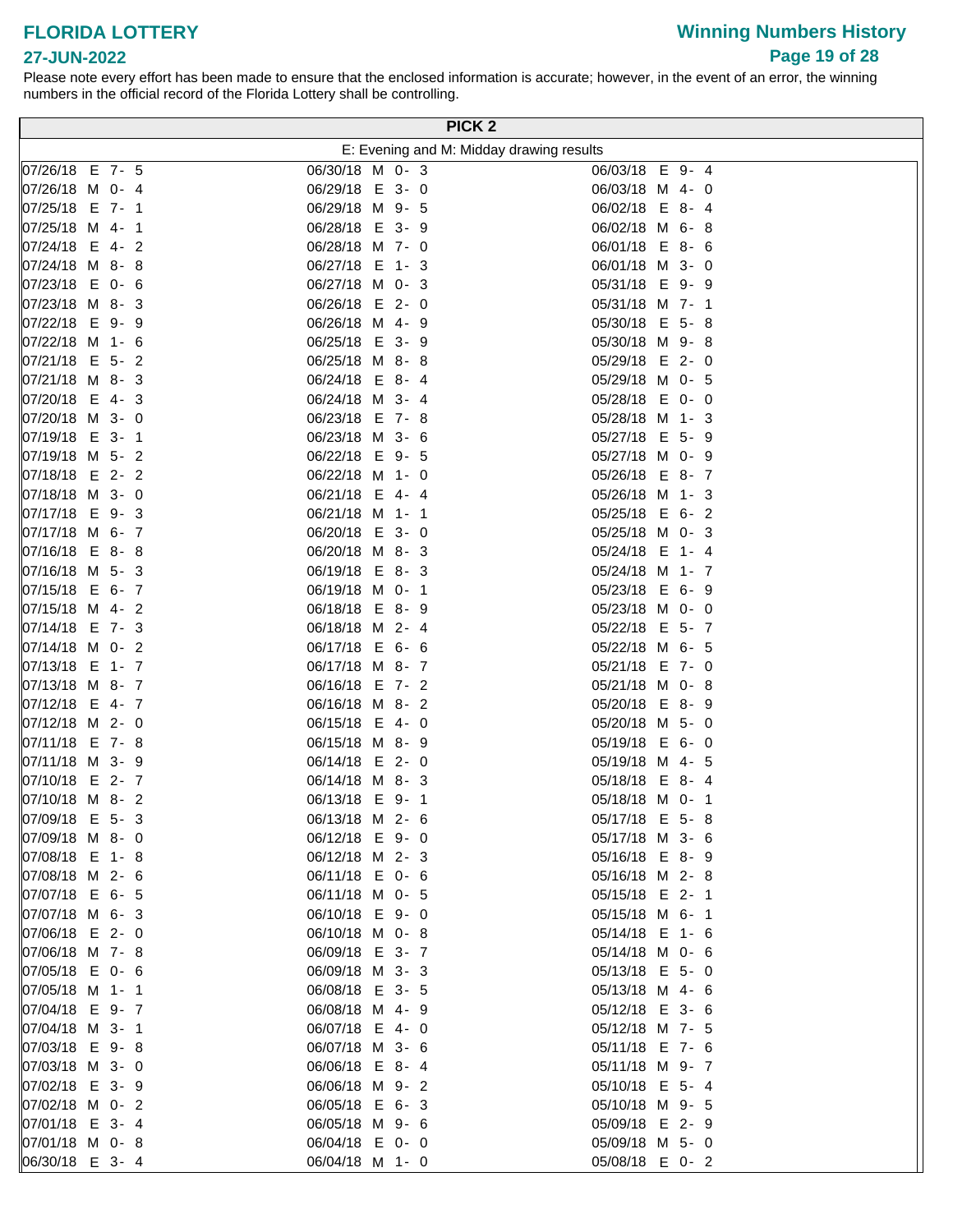**Winning Numbers History Page 20 of 28**

#### **27-JUN-2022**

|                                    |                                   |         | PICK <sub>2</sub>                        |
|------------------------------------|-----------------------------------|---------|------------------------------------------|
|                                    |                                   |         | E: Evening and M: Midday drawing results |
| 05/08/18 M 8- 5                    | 04/11/18 E 4-3                    |         | 03/16/18 M 4- 0                          |
| 05/07/18 E 5-8                     | 04/11/18 M 9- 5                   |         | 03/15/18 E 4- 6                          |
| 05/07/18 M 2- 7                    | 04/10/18 E 3- 7                   |         | 03/15/18 M 5- 5                          |
| 05/06/18 E 8-3                     | 04/10/18 M 2- 9                   |         | 03/14/18 E 5- 6                          |
| 05/06/18 M 4- 7                    | 04/09/18 E 6-3                    |         | 03/14/18 M 4- 6                          |
| 05/05/18 E 0- 0                    | 04/09/18 M 3- 2                   |         | 03/13/18 E 8-8                           |
| 05/05/18 M 3- 2                    | 04/08/18 E 9-7                    |         | 03/13/18 M 2- 5                          |
| 05/04/18 E 1- 4                    | 04/08/18 M 4- 1                   |         | 03/12/18 E 3- 4                          |
| 05/04/18 M 4-8                     | 04/07/18 E 8- 5                   |         | 03/12/18 M 3- 0                          |
| 05/03/18 E 3-3                     | 04/07/18 M 4- 6                   |         | 03/11/18 E 4- 1                          |
| 05/03/18 M 8- 1                    | 04/06/18 E 9-8                    |         | 03/11/18 M 9- 5                          |
| 05/02/18 E 3-3                     | 04/06/18 M 8-8                    |         | 03/10/18 E 5- 1                          |
| 05/02/18 M 3- 7                    | 04/05/18 E 6-4                    |         | 03/10/18 M 1- 0                          |
| 05/01/18 E 3- 0                    | 04/05/18 M 8- 4                   |         | 03/09/18 E 5-2                           |
| 05/01/18 M 7- 1                    | 04/04/18 E                        | $1 - 2$ | 03/09/18 M 1- 1                          |
| 04/30/18 E 6-8                     | 04/04/18 M 0- 9                   |         | 03/08/18 E 4-3                           |
| 04/30/18 M 8- 9                    | 04/03/18 E 4-8                    |         | 03/08/18 M 7- 2                          |
| 04/29/18 E 2- 5                    | 04/03/18 M 6-8                    |         | 03/07/18 E 0- 1                          |
| 04/29/18 M 7- 5                    | 04/02/18 E                        | 1-6     | 03/07/18 M 3- 3                          |
| 04/28/18 E 3-3                     | 04/02/18 M 8-8                    |         | 03/06/18 E 6-7                           |
| 04/28/18 M 2-8                     | 04/01/18 E 4- 5                   |         | 03/06/18 M 1-8                           |
| 04/27/18 E 4-4                     | 04/01/18 M 2- 0                   |         | 03/05/18 E 3-8                           |
| 04/27/18 M 7- 7                    | 03/31/18 E 9- 7                   |         | 03/05/18 M 7- 0                          |
| 04/26/18 E 5- 6                    | 03/31/18 M 5- 3                   |         | 03/04/18 E 9-0                           |
| 04/26/18 M 7- 6                    | 03/30/18 E 7-1                    |         | 03/04/18 M 8-8                           |
| 04/25/18 E 1-8                     | 03/30/18 M 7- 3                   |         | 03/03/18 E 5- 5                          |
| 04/25/18 M 2- 9                    | 03/29/18 E 4-4                    |         | 03/03/18 M 1- 2                          |
| 04/24/18 E 0- 9                    | 03/29/18 M 2-8                    |         | 03/02/18 E 7- 2                          |
| 04/24/18 M 0- 2                    | 03/28/18 E 3-8                    |         | 03/02/18 M 4- 6                          |
| 04/23/18 E 7- 6<br>04/23/18 M 4- 0 | 03/28/18 M 6- 5<br>03/27/18 E 5-8 |         | 03/01/18 E 5- 9<br>03/01/18 M 2-8        |
| 04/22/18 E 6- 2                    | 03/27/18 M 7- 1                   |         | 02/28/18 E 2-4                           |
| 04/22/18 M 2- 2                    | 03/26/18 E 6-3                    |         | 02/28/18 M 3- 3                          |
| 04/21/18 E 0- 5                    | 03/26/18 M 3- 5                   |         | 02/27/18 E 2-8                           |
| 04/21/18 M 2- 9                    | 03/25/18 E 8-1                    |         | 02/27/18 M 0- 1                          |
| $ 04/20/18 \t E 3 - 4$             | 03/25/18 M 2- 0                   |         | 02/26/18 E 6- 7                          |
| 04/20/18 M 9- 9                    | 03/24/18 E 7- 2                   |         | 02/26/18 M 9- 4                          |
| $ 04/19/18 \quad E \quad 7 - 4$    | 03/24/18 M 5- 8                   |         | 02/25/18 E 0- 4                          |
| 04/19/18 M 7- 3                    | 03/23/18 E 4- 7                   |         | 02/25/18 M 2- 6                          |
| 04/18/18 E 1- 1                    | 03/23/18 M 4-8                    |         | 02/24/18 E 9- 9                          |
| 04/18/18 M 1- 5                    | 03/22/18 E 6-8                    |         | 02/24/18 M 9-8                           |
| 04/17/18 E 3-8                     | 03/22/18 M 1- 9                   |         | 02/23/18 E 6- 3                          |
| 04/17/18 M 2- 1                    | 03/21/18 E 0- 7                   |         | 02/23/18 M 7- 4                          |
| 04/16/18 E 8-3                     | 03/21/18 M 0- 7                   |         | 02/22/18 E 4-7                           |
| $ 04/16/18 \, M \, 8 - 2$          | 03/20/18 E 7- 3                   |         | 02/22/18 M 6- 5                          |
| 04/15/18 E 9-0                     | 03/20/18 M 9- 2                   |         | 02/21/18 E 8- 9                          |
| 04/15/18 M 1- 7                    | 03/19/18 E 4- 6                   |         | 02/21/18 M 9- 1                          |
| 04/14/18 E 6- 6                    | 03/19/18 M 4-3                    |         | 02/20/18 E 3- 6                          |
| $ 04/14/18 \, M \, 8 - 3$          | 03/18/18 E 7- 3                   |         | 02/20/18 M 1- 5                          |
| 04/13/18 E 7- 6                    | 03/18/18 M 2- 7                   |         | 02/19/18 E 5- 9                          |
| 04/13/18 M 9-8                     | 03/17/18 E 8-0                    |         | 02/19/18 M 4- 6                          |
| $ 04/12/18 \t E 2 - 9$             | 03/17/18 M 2- 5                   |         | 02/18/18 E 9-8                           |
| 04/12/18 M 6-8                     | 03/16/18 E 2- 5                   |         | 02/18/18 M 3- 3                          |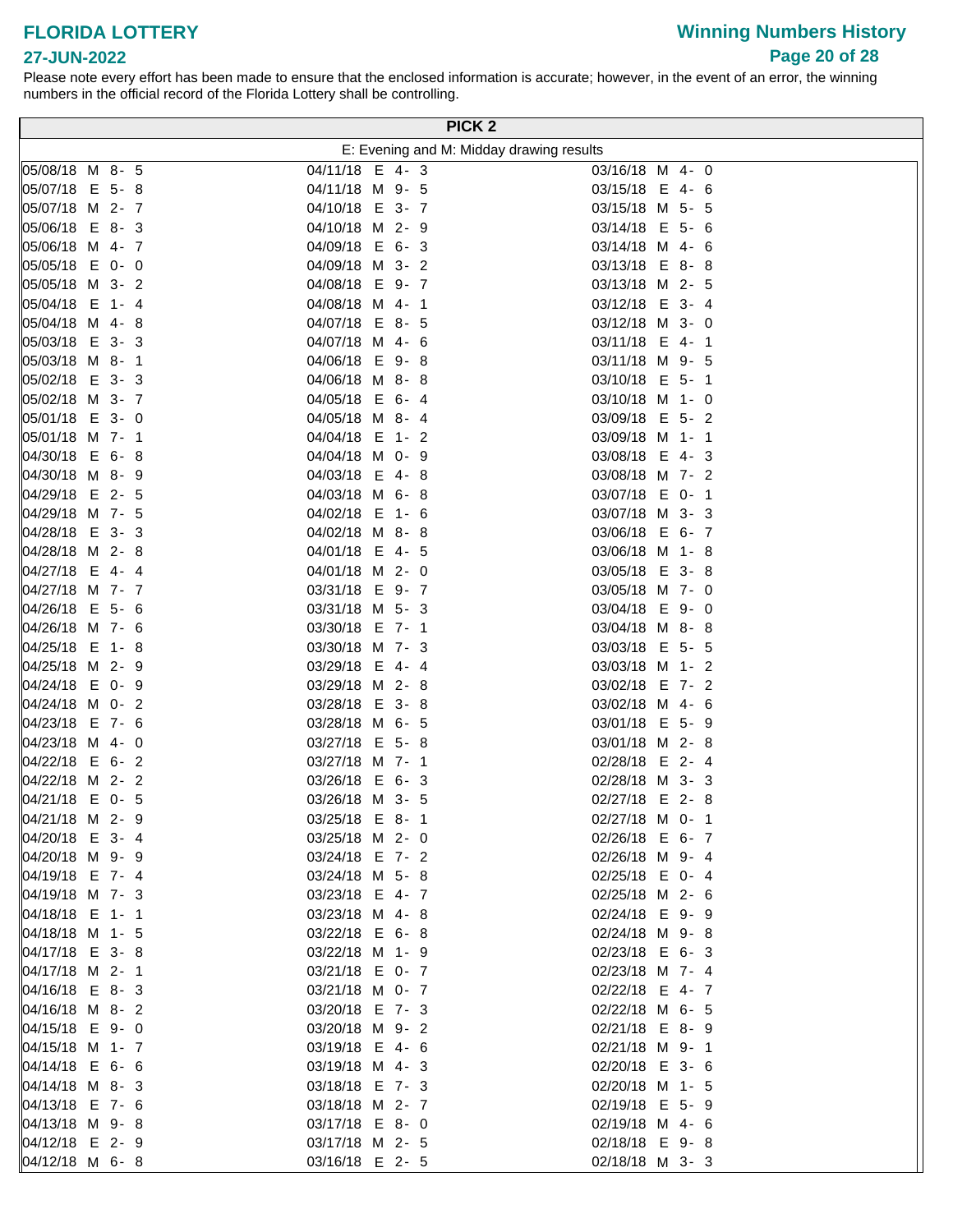# **Winning Numbers History Page 21 of 28**

#### **27-JUN-2022**

|                                   |  |                                    |  | PICK <sub>2</sub>                        |  |  |
|-----------------------------------|--|------------------------------------|--|------------------------------------------|--|--|
|                                   |  |                                    |  | E: Evening and M: Midday drawing results |  |  |
| 02/17/18 E 2-2                    |  | 01/22/18 M 4- 9                    |  | 12/26/17 E 9- 7                          |  |  |
| 02/17/18 M 9- 6                   |  | 01/21/18 E 2-7                     |  | 12/26/17 M 6- 5                          |  |  |
| 02/16/18 E 2-1                    |  | 01/21/18 M 1- 5                    |  | 12/25/17 E 2-8                           |  |  |
| 02/16/18 M 0- 0                   |  | 01/20/18 E 4- 6                    |  | 12/25/17 M 7- 3                          |  |  |
| 02/15/18 E 9-3                    |  | 01/20/18 M 0- 1                    |  | 12/24/17 E 8-3                           |  |  |
| 02/15/18 M 8-3                    |  | 01/19/18 E 1- 2                    |  | 12/24/17 M 6- 3                          |  |  |
| 02/14/18 E 5-3                    |  | 01/19/18 M 1- 7                    |  | 12/23/17 E 9-0                           |  |  |
| 02/14/18 M 2- 7                   |  | 01/18/18 E 4-1                     |  | 12/23/17 M 8- 6                          |  |  |
| 02/13/18 E 3-4                    |  | 01/18/18 M 0- 0                    |  | 12/22/17 E 5-8                           |  |  |
| 02/13/18 M 7- 6                   |  | 01/17/18 E 4- 0                    |  | 12/22/17 M 3- 5                          |  |  |
| 02/12/18 E 7-8                    |  | 01/17/18 M 0-8                     |  | 12/21/17 E 0- 4                          |  |  |
| 02/12/18 M 6- 5                   |  | 01/16/18 E 4-4                     |  | 12/21/17 M 1- 2                          |  |  |
| 02/11/18 E 6-4                    |  | 01/16/18 M 7- 7                    |  | 12/20/17 E 5- 7                          |  |  |
| 02/11/18 M 0- 0                   |  | 01/15/18 E 1- 4                    |  | 12/20/17 M 4- 3                          |  |  |
| 02/10/18 E 0- 1                   |  | 01/15/18 M 4- 0                    |  | 12/19/17 E 9-3                           |  |  |
| 02/10/18 M 5- 2                   |  | 01/14/18 E 9-6                     |  | 12/19/17 M 0- 7                          |  |  |
| 02/09/18 E 6- 5                   |  | 01/14/18 M 0- 5                    |  | 12/18/17 E 1- 3                          |  |  |
| 02/09/18 M 6- 1                   |  | 01/13/18 E 0- 7                    |  | 12/18/17 M 1- 1                          |  |  |
| 02/08/18 E 7- 3                   |  | 01/13/18 M 7- 4                    |  | 12/17/17 E 6- 2                          |  |  |
| 02/08/18 M 4- 1                   |  | 01/12/18 E 8-3                     |  | 12/17/17 M 6- 5                          |  |  |
| 02/07/18 E 7- 5                   |  | 01/12/18 M 7- 5                    |  | 12/16/17 E 3- 3                          |  |  |
| 02/07/18 M 8-9                    |  | 01/11/18 E 1-3                     |  | 12/16/17 M 1- 7                          |  |  |
| 02/06/18 E 4-6                    |  | 01/11/18 M 3- 6                    |  | 12/15/17 E 1- 2                          |  |  |
| 02/06/18 M 7- 5                   |  | 01/10/18 E 6- 9                    |  | 12/15/17 M 0- 1                          |  |  |
| 02/05/18 E 9-3                    |  | 01/10/18 M 8- 5                    |  | 12/14/17 E 3- 7                          |  |  |
| 02/05/18 M 7- 0                   |  | 01/09/18 E 7- 7                    |  | 12/14/17 M 9- 7                          |  |  |
| 02/04/18 E 4-9                    |  | 01/09/18 M 9- 0                    |  | 12/13/17 E 5- 7                          |  |  |
| 02/04/18 M 3- 1<br>02/03/18 E 1-4 |  | 01/08/18 E 1- 9<br>01/08/18 M 5- 5 |  | 12/13/17 M 5- 3<br>12/12/17 E 8- 5       |  |  |
| 02/03/18 M 7- 4                   |  | 01/07/18 E 2- 9                    |  | 12/12/17 M 9- 0                          |  |  |
| 02/02/18 E 3- 0                   |  | 01/07/18 M 7- 5                    |  | 12/11/17 E 5- 2                          |  |  |
| 02/02/18 M 4-4                    |  | 01/06/18 E 9-7                     |  | 12/11/17 M 3- 2                          |  |  |
| 02/01/18 E 1-8                    |  | 01/06/18 M 6- 0                    |  | 12/10/17 E 0- 0                          |  |  |
| 02/01/18 M 5- 3                   |  | 01/05/18 E 4-4                     |  | 12/10/17 M 3- 1                          |  |  |
| 01/31/18 E 3- 1                   |  | 01/05/18 M 8- 0                    |  | 12/09/17 E 0- 7                          |  |  |
| 01/31/18 M 8-3                    |  | 01/04/18 E 8-4                     |  | 12/09/17 M 3- 6                          |  |  |
| 01/30/18 E 9-6                    |  | 01/04/18 M 0- 0                    |  | 12/08/17 E 5- 5                          |  |  |
| 01/30/18 M 8- 0                   |  | 01/03/18 E 6- 5                    |  | 12/08/17 M 4- 1                          |  |  |
| 01/29/18 E 6-6                    |  | 01/03/18 M 1- 6                    |  | 12/07/17 E 9-8                           |  |  |
| 01/29/18 M 9-4                    |  | 01/02/18 E 9- 6                    |  | 12/07/17 M 3- 7                          |  |  |
| 01/28/18 E 8-7                    |  | 01/02/18 M 7- 7                    |  | 12/06/17 E 6- 5                          |  |  |
| 01/28/18 M 2- 3                   |  | 01/01/18 E 5- 6                    |  | 12/06/17 M 8- 0                          |  |  |
| 01/27/18 E 9- 5                   |  | 01/01/18 M 2- 5                    |  | 12/05/17 E 7- 5                          |  |  |
| 01/27/18 M 0- 6                   |  | 12/31/17 E 4-8                     |  | 12/05/17 M 5-8                           |  |  |
| 01/26/18 E 9-2                    |  | 12/31/17 M 3- 9                    |  | 12/04/17 E 8-7                           |  |  |
| 01/26/18 M 2- 6                   |  | 12/30/17 E 1- 3                    |  | 12/04/17 M 5- 3                          |  |  |
| 01/25/18 E 3- 1                   |  | 12/30/17 M 6- 0                    |  | 12/03/17 E 3-8                           |  |  |
| $ 01/25/18 \, M \, 3 - 0$         |  | 12/29/17 E 5- 1                    |  | 12/03/17 M 3- 9                          |  |  |
| 01/24/18 E 2- 1                   |  | 12/29/17 M 6- 3                    |  | 12/02/17 E 1- 0                          |  |  |
| 01/24/18 M 4-9                    |  | 12/28/17 E 8-1                     |  | 12/02/17 M 1- 9                          |  |  |
| 01/23/18 E 2- 9                   |  | 12/28/17 M 8- 6                    |  | 12/01/17 E 0- 7                          |  |  |
| 01/23/18 M 9-8                    |  | 12/27/17 E 2- 4                    |  | 12/01/17 M 0- 5                          |  |  |
| 01/22/18 E 0- 5                   |  | 12/27/17 M 7- 7                    |  | 11/30/17 E 8-1                           |  |  |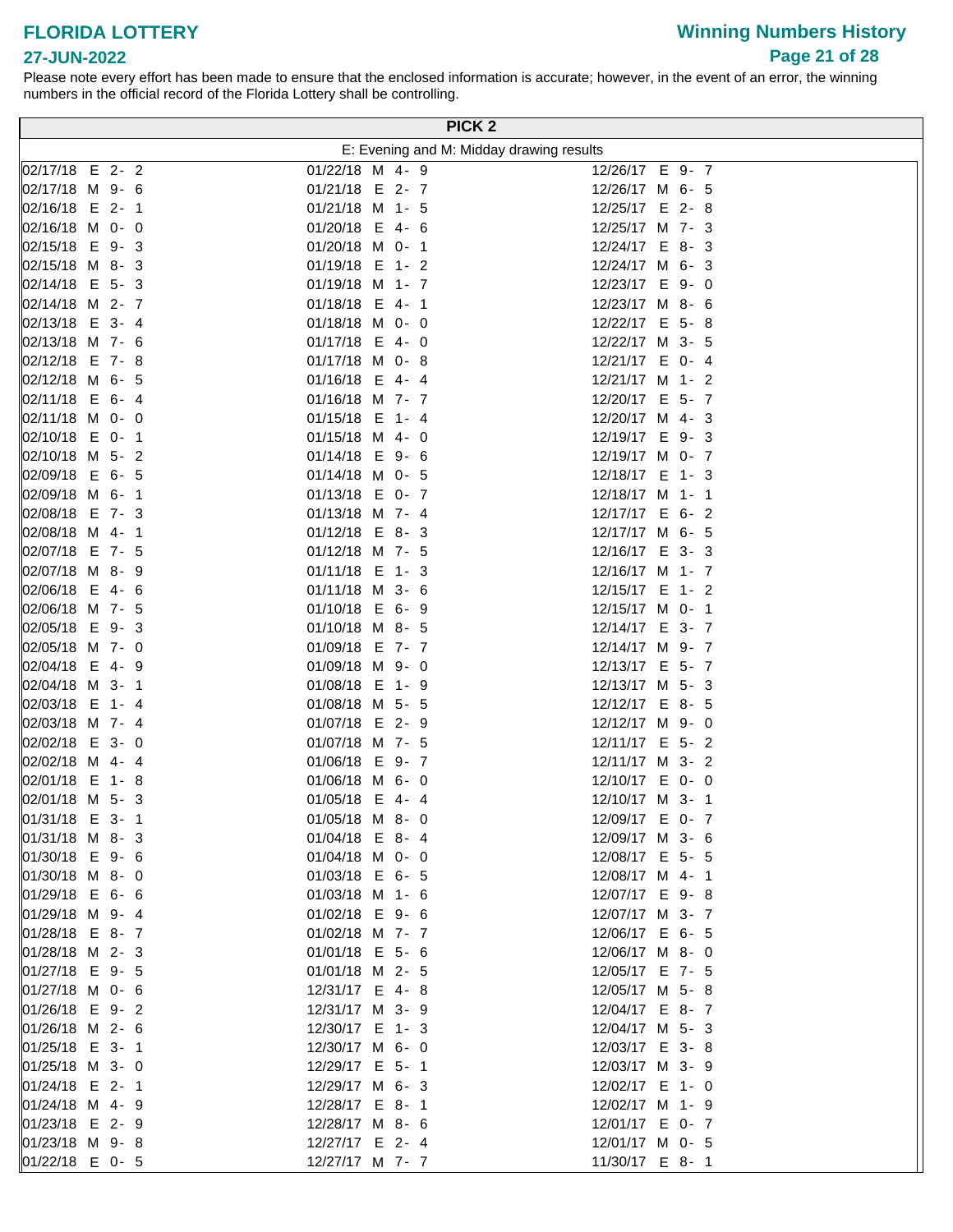# **Winning Numbers History Page 22 of 28**

#### **27-JUN-2022**

|                                    |                                   |  | PICK <sub>2</sub>                        |
|------------------------------------|-----------------------------------|--|------------------------------------------|
|                                    |                                   |  | E: Evening and M: Midday drawing results |
| 11/30/17 M 5- 9                    | 11/03/17 E 9- 9                   |  | 10/08/17 M 8- 5                          |
| 11/29/17 E 5-3                     | 11/03/17 M 5- 6                   |  | 10/07/17 E 4- 5                          |
| 11/29/17 M 2- 9                    | 11/02/17 E 0- 4                   |  | 10/07/17 M 9- 0                          |
| 11/28/17 E 6- 6                    | 11/02/17 M 9- 5                   |  | 10/06/17 E 6- 6                          |
| 11/28/17 M 3- 1                    | 11/01/17 E 1- 9                   |  | 10/06/17 M 4- 9                          |
| 11/27/17 E 1- 2                    | 11/01/17 M 1- 2                   |  | 10/05/17 E 8-7                           |
| $11/27/17$ M 5- 3                  | 10/31/17 E 5- 3                   |  | 10/05/17 M 4- 0                          |
| 11/26/17 E 0- 0                    | 10/31/17 M 0- 7                   |  | 10/04/17 E 1- 7                          |
| 11/26/17 M 0- 9                    | 10/30/17 E 2- 5                   |  | 10/04/17 M 3- 0                          |
| 11/25/17 E 2- 2                    | 10/30/17 M 6- 0                   |  | 10/03/17 E 9-2                           |
| 11/25/17 M 4-8                     | 10/29/17 E 5- 5                   |  | 10/03/17 M 0- 1                          |
| 11/24/17 E 8-3                     | 10/29/17 M 6- 2                   |  | 10/02/17 E 1-8                           |
| 11/24/17 M 5- 1                    | 10/28/17 E 4-4                    |  | 10/02/17 M 6- 3                          |
| 11/23/17 E 1- 6                    | 10/28/17 M 0- 6                   |  | 10/01/17 E 9-3                           |
| 11/23/17 M 6- 7                    | 10/27/17 E 8- 6                   |  | 10/01/17 M 8- 7                          |
| 11/22/17 E 1-8                     | 10/27/17 M 3- 6                   |  | 09/30/17 E 9- 6                          |
| 11/22/17 M 7- 6                    | 10/26/17 E 0- 5                   |  | 09/30/17 M 3- 4                          |
| 11/21/17 E 1-3                     | 10/26/17 M 6- 4                   |  | 09/29/17 E 3-3                           |
| 11/21/17 M 4- 7                    | 10/25/17 E 8-8                    |  | 09/29/17 M 3- 3                          |
| 11/20/17 E 7-8                     | 10/25/17 M 6- 6                   |  | 09/28/17 E 4-3                           |
| 11/20/17 M 7- 3                    | 10/24/17 E 2- 3                   |  | 09/28/17 M 2- 4                          |
| 11/19/17 E 9-2                     | 10/24/17 M 5- 5                   |  | 09/27/17 E 3- 2                          |
| 11/19/17 M 9- 0                    | 10/23/17 E 2- 6                   |  | 09/27/17 M 2- 6                          |
| 11/18/17 E 6- 2                    | 10/23/17 M 1- 9                   |  | 09/26/17 E 3- 2                          |
| 11/18/17 M 0- 6                    | 10/22/17 E 0- 5                   |  | 09/26/17 M 3- 0                          |
| 11/17/17 E 4-8                     | 10/22/17 M 5- 7                   |  | 09/25/17 E 6- 5                          |
| 11/17/17 M 1- 5                    | 10/21/17 E 8-8                    |  | 09/25/17 M 1- 7                          |
| 11/16/17 E 5- 5                    | 10/21/17 M 9- 1                   |  | 09/24/17 E 2- 6                          |
| 11/16/17 M 3- 9                    | 10/20/17 E 4-3                    |  | 09/24/17 M 6- 3                          |
| 11/15/17 E 3- 2                    | 10/20/17 M 8- 3                   |  | 09/23/17 E 3- 7                          |
| 11/15/17 M 8-9                     | 10/19/17 E 5- 2                   |  | 09/23/17 M 3- 0                          |
| 11/14/17 E 6-1                     | 10/19/17 M 5- 6                   |  | 09/22/17 E 0- 1                          |
| 11/14/17 M 7- 9                    | 10/18/17 E 1- 0                   |  | 09/22/17 M 5- 2                          |
| 11/13/17 E 3- 7                    | 10/18/17 M 1- 3                   |  | 09/21/17 E 4- 9                          |
| $11/13/17$ M 8-8                   | 10/17/17 E 9- 4                   |  | 09/21/17 M 2- 1                          |
| 11/12/17 E 3-8                     | 10/17/17 M 7- 9                   |  | 09/20/17 E 8-9                           |
| 11/12/17 M 4- 7                    | 10/16/17 E 8-4                    |  | 09/20/17 M 1- 6                          |
| 11/11/17 E 9-8                     | 10/16/17 M 7- 1                   |  | 09/19/17 E 5- 6                          |
| 11/11/17 M 3- 0                    | 10/15/17 E 6- 0                   |  | 09/19/17 M 8-8                           |
| 11/10/17 E 2- 3                    | 10/15/17 M 8- 0                   |  | 09/18/17 E 1-3                           |
| 11/10/17 M 7- 1                    | 10/14/17 E 0- 1                   |  | 09/18/17 M 2- 1                          |
| 11/09/17 E 4-3                     | 10/14/17 M 8- 2                   |  | 09/17/17 E 0- 1                          |
| 11/09/17 M 5- 0                    | 10/13/17 E 2- 5                   |  | 09/17/17 M 4- 4                          |
| 11/08/17 E 2- 5                    | 10/13/17 M 6- 2                   |  | 09/16/17 E 1- 3                          |
| 11/08/17 M 1- 1<br>11/07/17 E 4- 5 | 10/12/17 E 4-4                    |  | 09/16/17 M 7- 4                          |
| 11/07/17 M 4- 5                    | 10/12/17 M 0- 5<br>10/11/17 E 2-3 |  | 09/15/17 E 7- 4                          |
| 11/06/17 E 2-8                     | 10/11/17 M 3- 4                   |  | 09/15/17 M 1-8<br>09/14/17 E 1- 5        |
| 11/06/17 M 7- 6                    | 10/10/17 E 9- 2                   |  | 09/14/17 M 6- 4                          |
| 11/05/17 E 8-9                     | 10/10/17 M 6- 0                   |  | 09/13/17 E 7- 3                          |
| $\parallel$ 11/05/17 M 8- 7        | 10/09/17 E 9-0                    |  | 09/13/17 M 8- 0                          |
| 11/04/17 E 2-4                     | 10/09/17 M 9- 1                   |  | 09/12/17 E 9-3                           |
| 11/04/17 M 1- 2                    | 10/08/17 E 4- 0                   |  | 09/12/17 M 1- 6                          |
|                                    |                                   |  |                                          |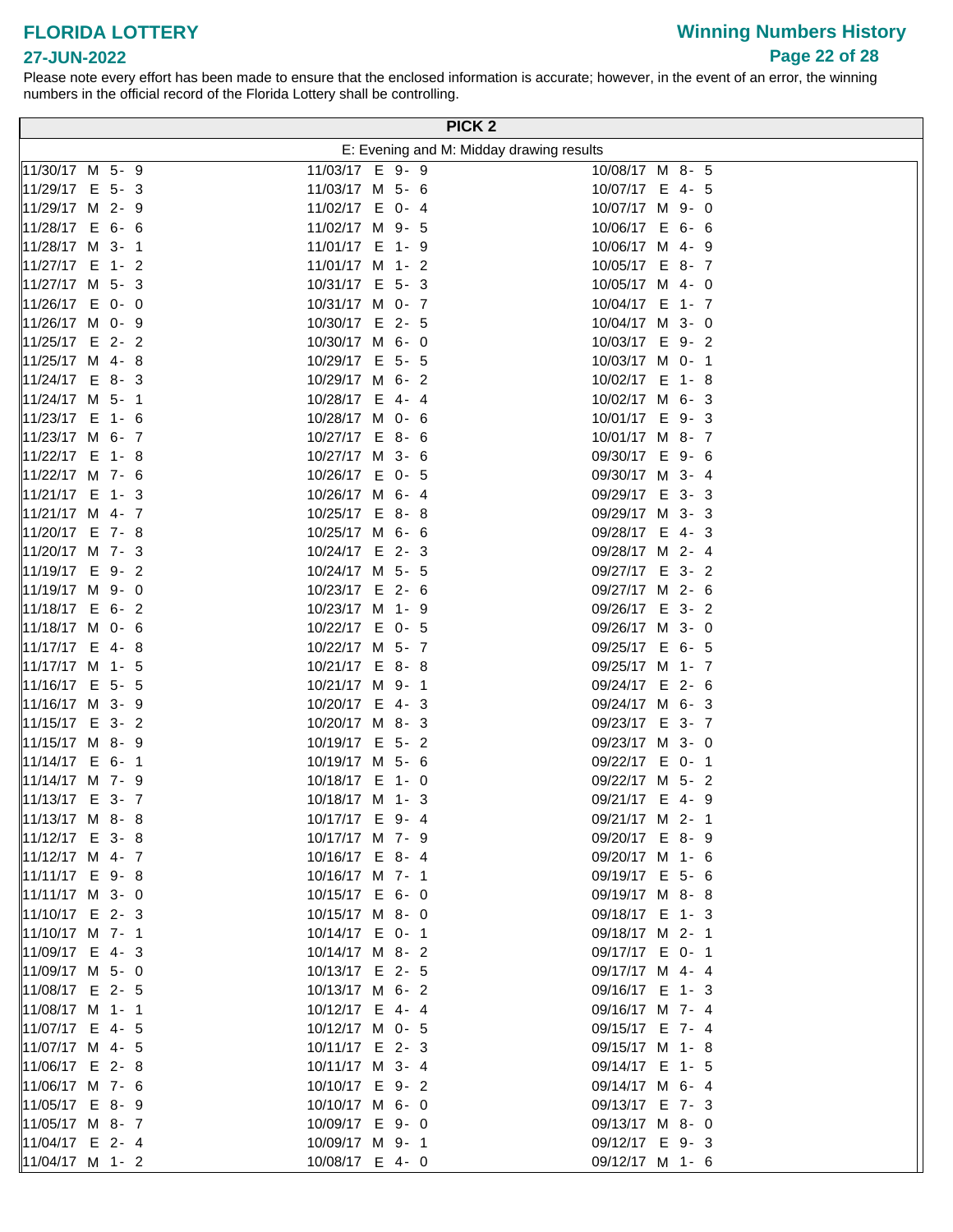# **Winning Numbers History Page 23 of 28**

#### **27-JUN-2022**

| E: Evening and M: Midday drawing results<br>07/20/17 E 4- 2<br>08/16/17 M 6-4<br>09/11/17 M 8- 5<br>08/15/17 E 2- 3<br>07/20/17 M 3- 4<br>08/15/17 M 7- 4<br>07/19/17 E 3- 6<br>08/14/17 E 4-2<br>07/19/17 M 4- 2<br>08/14/17 M 6- 5<br>07/18/17 E 4- 5<br>08/13/17 E 6-3<br>07/18/17 M 8-1<br>09/08/17 E 5- 7<br>08/13/17 M 2-8<br>07/17/17 E 1- 2<br>09/08/17 M 9- 4<br>08/12/17 E 6-2<br>07/17/17 M 6- 1<br>07/16/17 E 9- 6<br>08/12/17 M 4- 5<br>08/11/17 E 4-8<br>07/16/17 M 9- 5<br>09/06/17 E<br>$5 - 3$<br>08/11/17 M 1-8<br>07/15/17 E 5- 6<br>09/06/17 M 4-3<br>08/10/17 E 2-8<br>07/15/17 M 7- 5<br>09/05/17 E<br>8-4<br>08/10/17 M 8- 5<br>07/14/17 E 5- 6<br>08/09/17 E 9-4<br>09/05/17 M 6-8<br>07/14/17 M 4-4<br>09/04/17 E 0- 0<br>08/09/17 M 9-8<br>07/13/17 E 3- 0<br>07/13/17 M 7- 2<br>09/04/17 M 7- 7<br>08/08/17 E 1- 4<br>09/03/17 E<br>07/12/17 E 4-3<br>$0 - 2$<br>08/08/17 M 8- 6<br>09/03/17 M 2-8<br>08/07/17 E<br>07/12/17 M 1- 0<br>4-6<br>09/02/17 E 8-3<br>08/07/17 M 0- 8<br>07/11/17 E 0- 9<br>09/02/17 M 2- 1<br>08/06/17 E<br>07/11/17 M 1- 6<br>$1 - 0$<br>09/01/17 E 2- 2<br>07/10/17 E 6-3<br>08/06/17 M 9- 2<br>09/01/17 M 4- 6<br>08/05/17 E 6- 5<br>07/10/17 M 3- 4<br>08/31/17 E 6- 1<br>07/09/17 E 7-8<br>08/05/17 M 0- 2<br>08/31/17 M 0- 9<br>08/04/17 E 8-2<br>07/09/17 M 6- 2<br>08/30/17 E 2- 1<br>08/04/17 M 5- 2<br>07/08/17 E 8-9<br>08/30/17 M 1- 4<br>08/03/17 E 4- 9<br>07/08/17 M 1- 5<br>08/29/17 E 9-0<br>07/07/17 E 2-8<br>08/03/17 M 3- 4<br>$ 08/29/17 \, M \, 8 - 2$<br>08/02/17 E 0- 2<br>07/07/17 M 7- 9<br>08/28/17 E<br>$1 - 8$<br>07/06/17 E 1- 9<br>08/02/17 M 8- 1<br>08/28/17 M 4- 9<br>08/01/17 E 6-8<br>07/06/17 M 5- 5<br>$0 - 3$<br>08/01/17 M 1- 5<br>07/05/17 E 5- 2<br>07/05/17 M 2- 0<br>07/31/17 E 4- 2<br>07/04/17 E 2-0<br>07/31/17 M 5- 4<br>07/30/17 E 7- 5<br>07/04/17 M 2- 5<br>07/30/17 M 8- 3<br>07/03/17 E 6- 0<br>07/29/17 E 1- 1<br>07/03/17 M 2- 1<br>07/02/17 E 9- 6<br>07/29/17 M 2- 9<br>07/28/17 E 6- 6<br>07/02/17 M 7- 7<br>08/23/17 E 0- 6<br>07/28/17 M 9-8<br>07/01/17 E 6-8<br>08/23/17 M 3- 1<br>07/27/17 E 7-8<br>07/01/17 M 2- 3<br>08/22/17 E 9- 5<br>07/27/17 M 6- 3<br>06/30/17 E 3- 2<br>08/22/17 M 4- 0<br>07/26/17 E 7- 1<br>06/30/17 M 1- 0<br>08/21/17 E 2- 9<br>07/26/17 M 2- 4<br>06/29/17 E 8-9<br>08/21/17 M 5- 1<br>07/25/17 E 7- 7<br>06/29/17 M 6-8<br>08/20/17 E 3- 4<br>07/25/17 M 1- 2<br>06/28/17 E 9- 9<br>08/20/17 M 8- 3<br>07/24/17 E 3- 3<br>06/28/17 M 1- 5<br>08/19/17 E 6- 7<br>06/27/17 E 5- 0<br>07/24/17 M 0- 6<br>08/19/17 M 3- 4<br>07/23/17 E 7- 3<br>06/27/17 M 7- 1<br>08/18/17 E 2- 0<br>07/23/17 M 0- 6<br>06/26/17 E 3- 6<br>08/18/17 M 0- 0<br>07/22/17 E 0- 2<br>06/26/17 M 0-8<br>08/17/17 E 3- 5<br>07/22/17 M 9- 3<br>06/25/17 E 1- 7<br>08/17/17 M 2- 2<br>07/21/17 E 2- 5<br>06/25/17 M 6- 7<br>08/16/17 E 6- 7<br>07/21/17 M 7- 6<br>06/24/17 E 5- 2 |                            | PICK <sub>2</sub> |  |
|------------------------------------------------------------------------------------------------------------------------------------------------------------------------------------------------------------------------------------------------------------------------------------------------------------------------------------------------------------------------------------------------------------------------------------------------------------------------------------------------------------------------------------------------------------------------------------------------------------------------------------------------------------------------------------------------------------------------------------------------------------------------------------------------------------------------------------------------------------------------------------------------------------------------------------------------------------------------------------------------------------------------------------------------------------------------------------------------------------------------------------------------------------------------------------------------------------------------------------------------------------------------------------------------------------------------------------------------------------------------------------------------------------------------------------------------------------------------------------------------------------------------------------------------------------------------------------------------------------------------------------------------------------------------------------------------------------------------------------------------------------------------------------------------------------------------------------------------------------------------------------------------------------------------------------------------------------------------------------------------------------------------------------------------------------------------------------------------------------------------------------------------------------------------------------------------------------------------------------------------------------------------------------------------------------------------------------------------------------------------------------------------------------------------------------------------------------------------------------------------------------------------------------------------------------------------------------------------------------------------------------------------------------------------------------------------------------------------------------------------------------------------------------------------------------------------------------------------------------------------------------------------------------|----------------------------|-------------------|--|
|                                                                                                                                                                                                                                                                                                                                                                                                                                                                                                                                                                                                                                                                                                                                                                                                                                                                                                                                                                                                                                                                                                                                                                                                                                                                                                                                                                                                                                                                                                                                                                                                                                                                                                                                                                                                                                                                                                                                                                                                                                                                                                                                                                                                                                                                                                                                                                                                                                                                                                                                                                                                                                                                                                                                                                                                                                                                                                            |                            |                   |  |
|                                                                                                                                                                                                                                                                                                                                                                                                                                                                                                                                                                                                                                                                                                                                                                                                                                                                                                                                                                                                                                                                                                                                                                                                                                                                                                                                                                                                                                                                                                                                                                                                                                                                                                                                                                                                                                                                                                                                                                                                                                                                                                                                                                                                                                                                                                                                                                                                                                                                                                                                                                                                                                                                                                                                                                                                                                                                                                            | 09/11/17 E 2- 9            |                   |  |
|                                                                                                                                                                                                                                                                                                                                                                                                                                                                                                                                                                                                                                                                                                                                                                                                                                                                                                                                                                                                                                                                                                                                                                                                                                                                                                                                                                                                                                                                                                                                                                                                                                                                                                                                                                                                                                                                                                                                                                                                                                                                                                                                                                                                                                                                                                                                                                                                                                                                                                                                                                                                                                                                                                                                                                                                                                                                                                            |                            |                   |  |
|                                                                                                                                                                                                                                                                                                                                                                                                                                                                                                                                                                                                                                                                                                                                                                                                                                                                                                                                                                                                                                                                                                                                                                                                                                                                                                                                                                                                                                                                                                                                                                                                                                                                                                                                                                                                                                                                                                                                                                                                                                                                                                                                                                                                                                                                                                                                                                                                                                                                                                                                                                                                                                                                                                                                                                                                                                                                                                            | $ 09/10/17 \tE 6 - 6$      |                   |  |
|                                                                                                                                                                                                                                                                                                                                                                                                                                                                                                                                                                                                                                                                                                                                                                                                                                                                                                                                                                                                                                                                                                                                                                                                                                                                                                                                                                                                                                                                                                                                                                                                                                                                                                                                                                                                                                                                                                                                                                                                                                                                                                                                                                                                                                                                                                                                                                                                                                                                                                                                                                                                                                                                                                                                                                                                                                                                                                            | 09/10/17 M 8-8             |                   |  |
|                                                                                                                                                                                                                                                                                                                                                                                                                                                                                                                                                                                                                                                                                                                                                                                                                                                                                                                                                                                                                                                                                                                                                                                                                                                                                                                                                                                                                                                                                                                                                                                                                                                                                                                                                                                                                                                                                                                                                                                                                                                                                                                                                                                                                                                                                                                                                                                                                                                                                                                                                                                                                                                                                                                                                                                                                                                                                                            | 09/09/17 E 4-3             |                   |  |
|                                                                                                                                                                                                                                                                                                                                                                                                                                                                                                                                                                                                                                                                                                                                                                                                                                                                                                                                                                                                                                                                                                                                                                                                                                                                                                                                                                                                                                                                                                                                                                                                                                                                                                                                                                                                                                                                                                                                                                                                                                                                                                                                                                                                                                                                                                                                                                                                                                                                                                                                                                                                                                                                                                                                                                                                                                                                                                            | 09/09/17 M 4- 1            |                   |  |
|                                                                                                                                                                                                                                                                                                                                                                                                                                                                                                                                                                                                                                                                                                                                                                                                                                                                                                                                                                                                                                                                                                                                                                                                                                                                                                                                                                                                                                                                                                                                                                                                                                                                                                                                                                                                                                                                                                                                                                                                                                                                                                                                                                                                                                                                                                                                                                                                                                                                                                                                                                                                                                                                                                                                                                                                                                                                                                            |                            |                   |  |
|                                                                                                                                                                                                                                                                                                                                                                                                                                                                                                                                                                                                                                                                                                                                                                                                                                                                                                                                                                                                                                                                                                                                                                                                                                                                                                                                                                                                                                                                                                                                                                                                                                                                                                                                                                                                                                                                                                                                                                                                                                                                                                                                                                                                                                                                                                                                                                                                                                                                                                                                                                                                                                                                                                                                                                                                                                                                                                            |                            |                   |  |
|                                                                                                                                                                                                                                                                                                                                                                                                                                                                                                                                                                                                                                                                                                                                                                                                                                                                                                                                                                                                                                                                                                                                                                                                                                                                                                                                                                                                                                                                                                                                                                                                                                                                                                                                                                                                                                                                                                                                                                                                                                                                                                                                                                                                                                                                                                                                                                                                                                                                                                                                                                                                                                                                                                                                                                                                                                                                                                            | 09/07/17 E 4- 1            |                   |  |
|                                                                                                                                                                                                                                                                                                                                                                                                                                                                                                                                                                                                                                                                                                                                                                                                                                                                                                                                                                                                                                                                                                                                                                                                                                                                                                                                                                                                                                                                                                                                                                                                                                                                                                                                                                                                                                                                                                                                                                                                                                                                                                                                                                                                                                                                                                                                                                                                                                                                                                                                                                                                                                                                                                                                                                                                                                                                                                            | 09/07/17 M 8- 5            |                   |  |
|                                                                                                                                                                                                                                                                                                                                                                                                                                                                                                                                                                                                                                                                                                                                                                                                                                                                                                                                                                                                                                                                                                                                                                                                                                                                                                                                                                                                                                                                                                                                                                                                                                                                                                                                                                                                                                                                                                                                                                                                                                                                                                                                                                                                                                                                                                                                                                                                                                                                                                                                                                                                                                                                                                                                                                                                                                                                                                            |                            |                   |  |
|                                                                                                                                                                                                                                                                                                                                                                                                                                                                                                                                                                                                                                                                                                                                                                                                                                                                                                                                                                                                                                                                                                                                                                                                                                                                                                                                                                                                                                                                                                                                                                                                                                                                                                                                                                                                                                                                                                                                                                                                                                                                                                                                                                                                                                                                                                                                                                                                                                                                                                                                                                                                                                                                                                                                                                                                                                                                                                            |                            |                   |  |
|                                                                                                                                                                                                                                                                                                                                                                                                                                                                                                                                                                                                                                                                                                                                                                                                                                                                                                                                                                                                                                                                                                                                                                                                                                                                                                                                                                                                                                                                                                                                                                                                                                                                                                                                                                                                                                                                                                                                                                                                                                                                                                                                                                                                                                                                                                                                                                                                                                                                                                                                                                                                                                                                                                                                                                                                                                                                                                            |                            |                   |  |
|                                                                                                                                                                                                                                                                                                                                                                                                                                                                                                                                                                                                                                                                                                                                                                                                                                                                                                                                                                                                                                                                                                                                                                                                                                                                                                                                                                                                                                                                                                                                                                                                                                                                                                                                                                                                                                                                                                                                                                                                                                                                                                                                                                                                                                                                                                                                                                                                                                                                                                                                                                                                                                                                                                                                                                                                                                                                                                            |                            |                   |  |
|                                                                                                                                                                                                                                                                                                                                                                                                                                                                                                                                                                                                                                                                                                                                                                                                                                                                                                                                                                                                                                                                                                                                                                                                                                                                                                                                                                                                                                                                                                                                                                                                                                                                                                                                                                                                                                                                                                                                                                                                                                                                                                                                                                                                                                                                                                                                                                                                                                                                                                                                                                                                                                                                                                                                                                                                                                                                                                            |                            |                   |  |
|                                                                                                                                                                                                                                                                                                                                                                                                                                                                                                                                                                                                                                                                                                                                                                                                                                                                                                                                                                                                                                                                                                                                                                                                                                                                                                                                                                                                                                                                                                                                                                                                                                                                                                                                                                                                                                                                                                                                                                                                                                                                                                                                                                                                                                                                                                                                                                                                                                                                                                                                                                                                                                                                                                                                                                                                                                                                                                            |                            |                   |  |
|                                                                                                                                                                                                                                                                                                                                                                                                                                                                                                                                                                                                                                                                                                                                                                                                                                                                                                                                                                                                                                                                                                                                                                                                                                                                                                                                                                                                                                                                                                                                                                                                                                                                                                                                                                                                                                                                                                                                                                                                                                                                                                                                                                                                                                                                                                                                                                                                                                                                                                                                                                                                                                                                                                                                                                                                                                                                                                            |                            |                   |  |
|                                                                                                                                                                                                                                                                                                                                                                                                                                                                                                                                                                                                                                                                                                                                                                                                                                                                                                                                                                                                                                                                                                                                                                                                                                                                                                                                                                                                                                                                                                                                                                                                                                                                                                                                                                                                                                                                                                                                                                                                                                                                                                                                                                                                                                                                                                                                                                                                                                                                                                                                                                                                                                                                                                                                                                                                                                                                                                            |                            |                   |  |
|                                                                                                                                                                                                                                                                                                                                                                                                                                                                                                                                                                                                                                                                                                                                                                                                                                                                                                                                                                                                                                                                                                                                                                                                                                                                                                                                                                                                                                                                                                                                                                                                                                                                                                                                                                                                                                                                                                                                                                                                                                                                                                                                                                                                                                                                                                                                                                                                                                                                                                                                                                                                                                                                                                                                                                                                                                                                                                            |                            |                   |  |
|                                                                                                                                                                                                                                                                                                                                                                                                                                                                                                                                                                                                                                                                                                                                                                                                                                                                                                                                                                                                                                                                                                                                                                                                                                                                                                                                                                                                                                                                                                                                                                                                                                                                                                                                                                                                                                                                                                                                                                                                                                                                                                                                                                                                                                                                                                                                                                                                                                                                                                                                                                                                                                                                                                                                                                                                                                                                                                            |                            |                   |  |
|                                                                                                                                                                                                                                                                                                                                                                                                                                                                                                                                                                                                                                                                                                                                                                                                                                                                                                                                                                                                                                                                                                                                                                                                                                                                                                                                                                                                                                                                                                                                                                                                                                                                                                                                                                                                                                                                                                                                                                                                                                                                                                                                                                                                                                                                                                                                                                                                                                                                                                                                                                                                                                                                                                                                                                                                                                                                                                            |                            |                   |  |
|                                                                                                                                                                                                                                                                                                                                                                                                                                                                                                                                                                                                                                                                                                                                                                                                                                                                                                                                                                                                                                                                                                                                                                                                                                                                                                                                                                                                                                                                                                                                                                                                                                                                                                                                                                                                                                                                                                                                                                                                                                                                                                                                                                                                                                                                                                                                                                                                                                                                                                                                                                                                                                                                                                                                                                                                                                                                                                            |                            |                   |  |
|                                                                                                                                                                                                                                                                                                                                                                                                                                                                                                                                                                                                                                                                                                                                                                                                                                                                                                                                                                                                                                                                                                                                                                                                                                                                                                                                                                                                                                                                                                                                                                                                                                                                                                                                                                                                                                                                                                                                                                                                                                                                                                                                                                                                                                                                                                                                                                                                                                                                                                                                                                                                                                                                                                                                                                                                                                                                                                            |                            |                   |  |
|                                                                                                                                                                                                                                                                                                                                                                                                                                                                                                                                                                                                                                                                                                                                                                                                                                                                                                                                                                                                                                                                                                                                                                                                                                                                                                                                                                                                                                                                                                                                                                                                                                                                                                                                                                                                                                                                                                                                                                                                                                                                                                                                                                                                                                                                                                                                                                                                                                                                                                                                                                                                                                                                                                                                                                                                                                                                                                            |                            |                   |  |
|                                                                                                                                                                                                                                                                                                                                                                                                                                                                                                                                                                                                                                                                                                                                                                                                                                                                                                                                                                                                                                                                                                                                                                                                                                                                                                                                                                                                                                                                                                                                                                                                                                                                                                                                                                                                                                                                                                                                                                                                                                                                                                                                                                                                                                                                                                                                                                                                                                                                                                                                                                                                                                                                                                                                                                                                                                                                                                            |                            |                   |  |
|                                                                                                                                                                                                                                                                                                                                                                                                                                                                                                                                                                                                                                                                                                                                                                                                                                                                                                                                                                                                                                                                                                                                                                                                                                                                                                                                                                                                                                                                                                                                                                                                                                                                                                                                                                                                                                                                                                                                                                                                                                                                                                                                                                                                                                                                                                                                                                                                                                                                                                                                                                                                                                                                                                                                                                                                                                                                                                            |                            |                   |  |
|                                                                                                                                                                                                                                                                                                                                                                                                                                                                                                                                                                                                                                                                                                                                                                                                                                                                                                                                                                                                                                                                                                                                                                                                                                                                                                                                                                                                                                                                                                                                                                                                                                                                                                                                                                                                                                                                                                                                                                                                                                                                                                                                                                                                                                                                                                                                                                                                                                                                                                                                                                                                                                                                                                                                                                                                                                                                                                            |                            |                   |  |
|                                                                                                                                                                                                                                                                                                                                                                                                                                                                                                                                                                                                                                                                                                                                                                                                                                                                                                                                                                                                                                                                                                                                                                                                                                                                                                                                                                                                                                                                                                                                                                                                                                                                                                                                                                                                                                                                                                                                                                                                                                                                                                                                                                                                                                                                                                                                                                                                                                                                                                                                                                                                                                                                                                                                                                                                                                                                                                            |                            |                   |  |
|                                                                                                                                                                                                                                                                                                                                                                                                                                                                                                                                                                                                                                                                                                                                                                                                                                                                                                                                                                                                                                                                                                                                                                                                                                                                                                                                                                                                                                                                                                                                                                                                                                                                                                                                                                                                                                                                                                                                                                                                                                                                                                                                                                                                                                                                                                                                                                                                                                                                                                                                                                                                                                                                                                                                                                                                                                                                                                            |                            |                   |  |
|                                                                                                                                                                                                                                                                                                                                                                                                                                                                                                                                                                                                                                                                                                                                                                                                                                                                                                                                                                                                                                                                                                                                                                                                                                                                                                                                                                                                                                                                                                                                                                                                                                                                                                                                                                                                                                                                                                                                                                                                                                                                                                                                                                                                                                                                                                                                                                                                                                                                                                                                                                                                                                                                                                                                                                                                                                                                                                            | 08/27/17 E                 |                   |  |
|                                                                                                                                                                                                                                                                                                                                                                                                                                                                                                                                                                                                                                                                                                                                                                                                                                                                                                                                                                                                                                                                                                                                                                                                                                                                                                                                                                                                                                                                                                                                                                                                                                                                                                                                                                                                                                                                                                                                                                                                                                                                                                                                                                                                                                                                                                                                                                                                                                                                                                                                                                                                                                                                                                                                                                                                                                                                                                            | 08/27/17 M 0- 7            |                   |  |
|                                                                                                                                                                                                                                                                                                                                                                                                                                                                                                                                                                                                                                                                                                                                                                                                                                                                                                                                                                                                                                                                                                                                                                                                                                                                                                                                                                                                                                                                                                                                                                                                                                                                                                                                                                                                                                                                                                                                                                                                                                                                                                                                                                                                                                                                                                                                                                                                                                                                                                                                                                                                                                                                                                                                                                                                                                                                                                            | 08/26/17 E 4- 1            |                   |  |
|                                                                                                                                                                                                                                                                                                                                                                                                                                                                                                                                                                                                                                                                                                                                                                                                                                                                                                                                                                                                                                                                                                                                                                                                                                                                                                                                                                                                                                                                                                                                                                                                                                                                                                                                                                                                                                                                                                                                                                                                                                                                                                                                                                                                                                                                                                                                                                                                                                                                                                                                                                                                                                                                                                                                                                                                                                                                                                            | 08/26/17 M 6- 1            |                   |  |
|                                                                                                                                                                                                                                                                                                                                                                                                                                                                                                                                                                                                                                                                                                                                                                                                                                                                                                                                                                                                                                                                                                                                                                                                                                                                                                                                                                                                                                                                                                                                                                                                                                                                                                                                                                                                                                                                                                                                                                                                                                                                                                                                                                                                                                                                                                                                                                                                                                                                                                                                                                                                                                                                                                                                                                                                                                                                                                            | 08/25/17 E 1- 6            |                   |  |
|                                                                                                                                                                                                                                                                                                                                                                                                                                                                                                                                                                                                                                                                                                                                                                                                                                                                                                                                                                                                                                                                                                                                                                                                                                                                                                                                                                                                                                                                                                                                                                                                                                                                                                                                                                                                                                                                                                                                                                                                                                                                                                                                                                                                                                                                                                                                                                                                                                                                                                                                                                                                                                                                                                                                                                                                                                                                                                            | $ 08/25/17 \, M \, 3 - 3$  |                   |  |
|                                                                                                                                                                                                                                                                                                                                                                                                                                                                                                                                                                                                                                                                                                                                                                                                                                                                                                                                                                                                                                                                                                                                                                                                                                                                                                                                                                                                                                                                                                                                                                                                                                                                                                                                                                                                                                                                                                                                                                                                                                                                                                                                                                                                                                                                                                                                                                                                                                                                                                                                                                                                                                                                                                                                                                                                                                                                                                            | $ 08/24/17 \tE 9 - 9$      |                   |  |
|                                                                                                                                                                                                                                                                                                                                                                                                                                                                                                                                                                                                                                                                                                                                                                                                                                                                                                                                                                                                                                                                                                                                                                                                                                                                                                                                                                                                                                                                                                                                                                                                                                                                                                                                                                                                                                                                                                                                                                                                                                                                                                                                                                                                                                                                                                                                                                                                                                                                                                                                                                                                                                                                                                                                                                                                                                                                                                            | $ 08/24/17 \, M \, 6 - 3 $ |                   |  |
|                                                                                                                                                                                                                                                                                                                                                                                                                                                                                                                                                                                                                                                                                                                                                                                                                                                                                                                                                                                                                                                                                                                                                                                                                                                                                                                                                                                                                                                                                                                                                                                                                                                                                                                                                                                                                                                                                                                                                                                                                                                                                                                                                                                                                                                                                                                                                                                                                                                                                                                                                                                                                                                                                                                                                                                                                                                                                                            |                            |                   |  |
|                                                                                                                                                                                                                                                                                                                                                                                                                                                                                                                                                                                                                                                                                                                                                                                                                                                                                                                                                                                                                                                                                                                                                                                                                                                                                                                                                                                                                                                                                                                                                                                                                                                                                                                                                                                                                                                                                                                                                                                                                                                                                                                                                                                                                                                                                                                                                                                                                                                                                                                                                                                                                                                                                                                                                                                                                                                                                                            |                            |                   |  |
|                                                                                                                                                                                                                                                                                                                                                                                                                                                                                                                                                                                                                                                                                                                                                                                                                                                                                                                                                                                                                                                                                                                                                                                                                                                                                                                                                                                                                                                                                                                                                                                                                                                                                                                                                                                                                                                                                                                                                                                                                                                                                                                                                                                                                                                                                                                                                                                                                                                                                                                                                                                                                                                                                                                                                                                                                                                                                                            |                            |                   |  |
|                                                                                                                                                                                                                                                                                                                                                                                                                                                                                                                                                                                                                                                                                                                                                                                                                                                                                                                                                                                                                                                                                                                                                                                                                                                                                                                                                                                                                                                                                                                                                                                                                                                                                                                                                                                                                                                                                                                                                                                                                                                                                                                                                                                                                                                                                                                                                                                                                                                                                                                                                                                                                                                                                                                                                                                                                                                                                                            |                            |                   |  |
|                                                                                                                                                                                                                                                                                                                                                                                                                                                                                                                                                                                                                                                                                                                                                                                                                                                                                                                                                                                                                                                                                                                                                                                                                                                                                                                                                                                                                                                                                                                                                                                                                                                                                                                                                                                                                                                                                                                                                                                                                                                                                                                                                                                                                                                                                                                                                                                                                                                                                                                                                                                                                                                                                                                                                                                                                                                                                                            |                            |                   |  |
|                                                                                                                                                                                                                                                                                                                                                                                                                                                                                                                                                                                                                                                                                                                                                                                                                                                                                                                                                                                                                                                                                                                                                                                                                                                                                                                                                                                                                                                                                                                                                                                                                                                                                                                                                                                                                                                                                                                                                                                                                                                                                                                                                                                                                                                                                                                                                                                                                                                                                                                                                                                                                                                                                                                                                                                                                                                                                                            |                            |                   |  |
|                                                                                                                                                                                                                                                                                                                                                                                                                                                                                                                                                                                                                                                                                                                                                                                                                                                                                                                                                                                                                                                                                                                                                                                                                                                                                                                                                                                                                                                                                                                                                                                                                                                                                                                                                                                                                                                                                                                                                                                                                                                                                                                                                                                                                                                                                                                                                                                                                                                                                                                                                                                                                                                                                                                                                                                                                                                                                                            |                            |                   |  |
|                                                                                                                                                                                                                                                                                                                                                                                                                                                                                                                                                                                                                                                                                                                                                                                                                                                                                                                                                                                                                                                                                                                                                                                                                                                                                                                                                                                                                                                                                                                                                                                                                                                                                                                                                                                                                                                                                                                                                                                                                                                                                                                                                                                                                                                                                                                                                                                                                                                                                                                                                                                                                                                                                                                                                                                                                                                                                                            |                            |                   |  |
|                                                                                                                                                                                                                                                                                                                                                                                                                                                                                                                                                                                                                                                                                                                                                                                                                                                                                                                                                                                                                                                                                                                                                                                                                                                                                                                                                                                                                                                                                                                                                                                                                                                                                                                                                                                                                                                                                                                                                                                                                                                                                                                                                                                                                                                                                                                                                                                                                                                                                                                                                                                                                                                                                                                                                                                                                                                                                                            |                            |                   |  |
|                                                                                                                                                                                                                                                                                                                                                                                                                                                                                                                                                                                                                                                                                                                                                                                                                                                                                                                                                                                                                                                                                                                                                                                                                                                                                                                                                                                                                                                                                                                                                                                                                                                                                                                                                                                                                                                                                                                                                                                                                                                                                                                                                                                                                                                                                                                                                                                                                                                                                                                                                                                                                                                                                                                                                                                                                                                                                                            |                            |                   |  |
|                                                                                                                                                                                                                                                                                                                                                                                                                                                                                                                                                                                                                                                                                                                                                                                                                                                                                                                                                                                                                                                                                                                                                                                                                                                                                                                                                                                                                                                                                                                                                                                                                                                                                                                                                                                                                                                                                                                                                                                                                                                                                                                                                                                                                                                                                                                                                                                                                                                                                                                                                                                                                                                                                                                                                                                                                                                                                                            |                            |                   |  |
|                                                                                                                                                                                                                                                                                                                                                                                                                                                                                                                                                                                                                                                                                                                                                                                                                                                                                                                                                                                                                                                                                                                                                                                                                                                                                                                                                                                                                                                                                                                                                                                                                                                                                                                                                                                                                                                                                                                                                                                                                                                                                                                                                                                                                                                                                                                                                                                                                                                                                                                                                                                                                                                                                                                                                                                                                                                                                                            |                            |                   |  |
|                                                                                                                                                                                                                                                                                                                                                                                                                                                                                                                                                                                                                                                                                                                                                                                                                                                                                                                                                                                                                                                                                                                                                                                                                                                                                                                                                                                                                                                                                                                                                                                                                                                                                                                                                                                                                                                                                                                                                                                                                                                                                                                                                                                                                                                                                                                                                                                                                                                                                                                                                                                                                                                                                                                                                                                                                                                                                                            |                            |                   |  |
|                                                                                                                                                                                                                                                                                                                                                                                                                                                                                                                                                                                                                                                                                                                                                                                                                                                                                                                                                                                                                                                                                                                                                                                                                                                                                                                                                                                                                                                                                                                                                                                                                                                                                                                                                                                                                                                                                                                                                                                                                                                                                                                                                                                                                                                                                                                                                                                                                                                                                                                                                                                                                                                                                                                                                                                                                                                                                                            |                            |                   |  |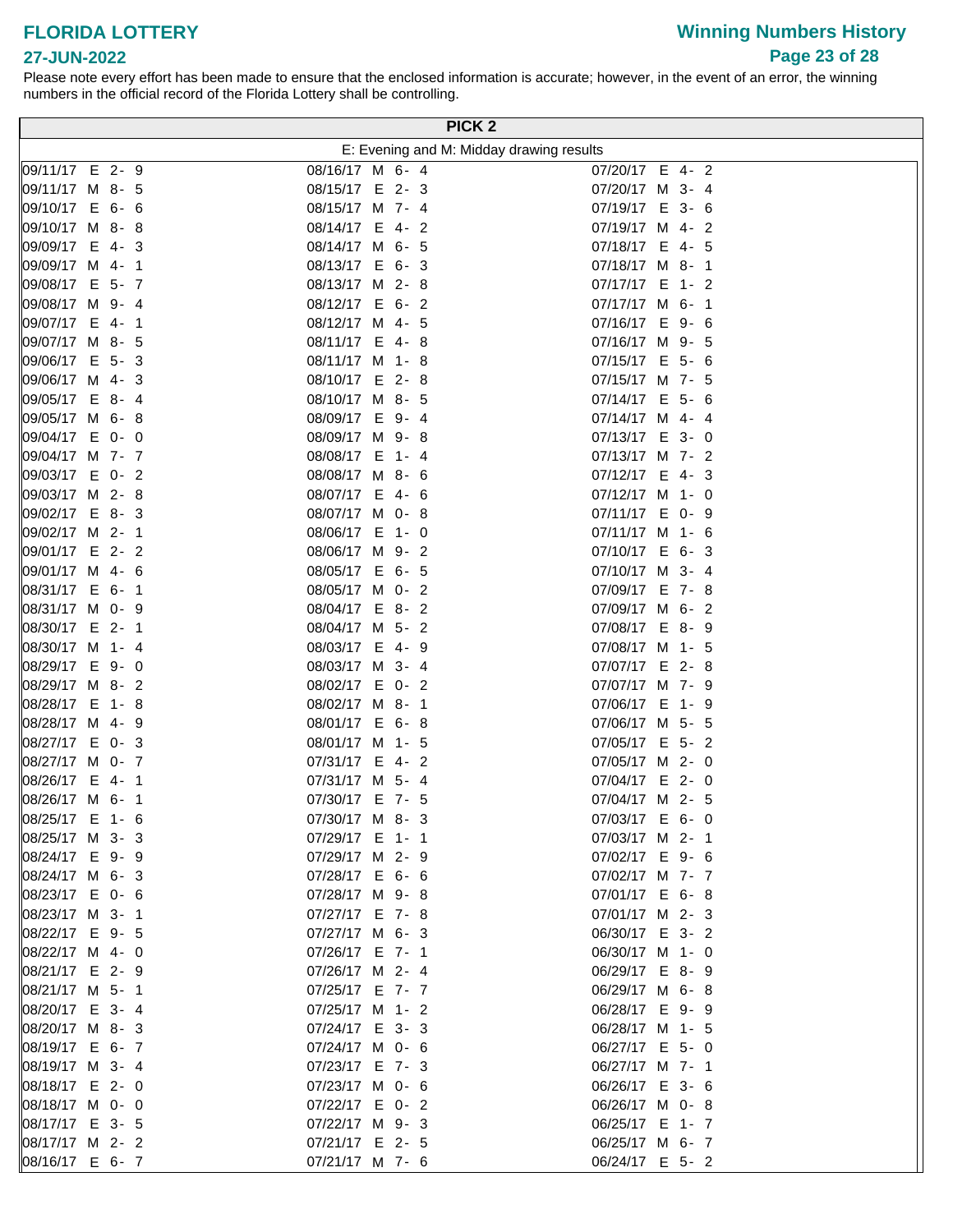# **Winning Numbers History Page 24 of 28**

### **27-JUN-2022**

|                                   |  |                                    |         |  | <b>PICK 2</b>                            |
|-----------------------------------|--|------------------------------------|---------|--|------------------------------------------|
|                                   |  |                                    |         |  | E: Evening and M: Midday drawing results |
| 06/24/17 M 0- 6                   |  | 05/28/17 E 5- 2                    |         |  | 05/02/17 M 7- 0                          |
| 06/23/17 E 0- 9                   |  | 05/28/17 M 3- 9                    |         |  | 05/01/17 E 4-3                           |
| 06/23/17 M 6-4                    |  | 05/27/17 E 6-8                     |         |  | 05/01/17 M 4- 6                          |
| 06/22/17 E 2- 6                   |  | 05/27/17 M 8- 5                    |         |  | 04/30/17 E 1- 1                          |
| 06/22/17 M 6- 9                   |  | 05/26/17 E 1- 3                    |         |  | 04/30/17 M 4- 2                          |
| 06/21/17 E 8-3                    |  | 05/26/17 M 1- 1                    |         |  | 04/29/17 E 6- 9                          |
| 06/21/17 M 9- 5                   |  | 05/25/17 E 7- 4                    |         |  | 04/29/17 M 3- 6                          |
| 06/20/17 E 9- 6                   |  | 05/25/17 M 1- 2                    |         |  | 04/28/17 E 7- 4                          |
| 06/20/17 M 3- 3                   |  | 05/24/17 E 5- 9                    |         |  | 04/28/17 M 3- 0                          |
| 06/19/17 E 0-3                    |  | 05/24/17 M 6- 5                    |         |  | 04/27/17 E 8-0                           |
| 06/19/17 M 0- 3                   |  | 05/23/17 E 3- 6                    |         |  | 04/27/17 M 2- 0                          |
| 06/18/17 E 0- 4                   |  | 05/23/17 M 1- 6                    |         |  | 04/26/17 E 1-2                           |
| 06/18/17 M 3- 1                   |  | 05/22/17 E 1- 5                    |         |  | 04/26/17 M 7- 3                          |
| 06/17/17 E 5- 1                   |  | 05/22/17 M 2- 2                    |         |  | 04/25/17 E 3-8                           |
| 06/17/17 M 0- 6                   |  | 05/21/17 E 2- 4                    |         |  | 04/25/17 M 0- 0                          |
| 06/16/17 E 4- 5                   |  | 05/21/17 M 1- 7                    |         |  | 04/24/17 E 6- 0                          |
| 06/16/17 M 4- 7                   |  | 05/20/17 E 0- 7                    |         |  | 04/24/17 M 0- 7                          |
| 06/15/17 E 3- 7                   |  | 05/20/17 M 1- 7                    |         |  | 04/23/17 E 9-0                           |
| 06/15/17 M 5- 4                   |  | 05/19/17 E                         | $1 - 2$ |  | 04/23/17 M 1- 3                          |
| 06/14/17 E 7- 0                   |  | 05/19/17 M 8- 9                    |         |  | 04/22/17 E 6- 1                          |
| 06/14/17 M 3- 6                   |  | 05/18/17 E 1- 5                    |         |  | 04/22/17 M 2- 9                          |
| $ 06/13/17 \tE 6 - 3$             |  | 05/18/17 M 1- 3                    |         |  | 04/21/17 E 2- 7                          |
| 06/13/17 M 2- 0                   |  | 05/17/17 E 3- 2                    |         |  | 04/21/17 M 7- 2                          |
| 06/12/17 E 8-9                    |  | 05/17/17 M 3- 5                    |         |  | 04/20/17 E 3- 5                          |
| 06/12/17 M 9- 7                   |  | 05/16/17 E 0- 7                    |         |  | 04/20/17 M 8-3                           |
| 06/11/17 E 2- 7                   |  | 05/16/17 M 3- 0                    |         |  | 04/19/17 E 6- 6                          |
| 06/11/17 M 8- 2                   |  | 05/15/17 E 5- 2                    |         |  | 04/19/17 M 6- 2                          |
| 06/10/17 E 3-7                    |  | 05/15/17 M 7- 5                    |         |  | 04/18/17 E 3- 2                          |
| 06/10/17 M 7-8                    |  | 05/14/17 E 6- 7                    |         |  | 04/18/17 M 5- 4                          |
| 06/09/17 E 8-2<br>06/09/17 M 6- 3 |  | 05/14/17 M 7- 6<br>05/13/17 E 2- 3 |         |  | 04/17/17 E 6-4<br>04/17/17 M 1- 4        |
| 06/08/17 E 4-4                    |  | 05/13/17 M 2-8                     |         |  | 04/16/17 E 1- 7                          |
| 06/08/17 M 3- 1                   |  | 05/12/17 E 3- 2                    |         |  | 04/16/17 M 0- 5                          |
| 06/07/17 E 8-1                    |  | 05/12/17 M 3- 2                    |         |  | 04/15/17 E 6- 7                          |
| 06/07/17 M 9-3                    |  | 05/11/17 E 9- 4                    |         |  | 04/15/17 M 1- 2                          |
| 06/06/17 E 9-6                    |  | 05/11/17 M 4- 3                    |         |  | 04/14/17 E 8-1                           |
| 06/06/17 M 4-8                    |  | 05/10/17 E 4-4                     |         |  | 04/14/17 M 2- 6                          |
| 06/05/17 E 3-1                    |  | 05/10/17 M 9- 6                    |         |  | 04/13/17 E 7- 4                          |
| 06/05/17 M 8-9                    |  | 05/09/17 E 0- 1                    |         |  | 04/13/17 M 9- 6                          |
| 06/04/17 E 1- 6                   |  | 05/09/17 M 5-8                     |         |  | 04/12/17 E 9- 2                          |
| 06/04/17 M 5- 4                   |  | 05/08/17 E 7- 7                    |         |  | 04/12/17 M 7- 5                          |
| 06/03/17 E 9- 5                   |  | 05/08/17 M 4- 5                    |         |  | 04/11/17 E 7- 6                          |
| 06/03/17 M 8- 5                   |  | 05/07/17 E 3-8                     |         |  | 04/11/17 M 0- 0                          |
| 06/02/17 E 2- 4                   |  | 05/07/17 M 9- 6                    |         |  | 04/10/17 E 3- 4                          |
| 06/02/17 M 9-3                    |  | 05/06/17 E 3- 5                    |         |  | 04/10/17 M 5- 3                          |
| 06/01/17 E 9- 1                   |  | 05/06/17 M 4- 5                    |         |  | 04/09/17 E 8-9                           |
| 06/01/17 M 8-0                    |  | 05/05/17 E 7- 7                    |         |  | 04/09/17 M 7-8                           |
| 05/31/17 E 1- 1                   |  | 05/05/17 M 2- 2                    |         |  | 04/08/17 E 3- 2                          |
| 05/31/17 M 0- 0                   |  | 05/04/17 E 0- 0                    |         |  | 04/08/17 M 7-8                           |
| 05/30/17 E 2-8                    |  | 05/04/17 M 5-8                     |         |  | 04/07/17 E 3- 6                          |
| 05/30/17 M 7- 5                   |  | 05/03/17 E 4- 7                    |         |  | 04/07/17 M 8- 9                          |
| 05/29/17 E 9-9                    |  | 05/03/17 M 5- 5                    |         |  | 04/06/17 E 4- 1                          |
| 05/29/17 M 8- 6                   |  | 05/02/17 E 5- 3                    |         |  | 04/06/17 M 2- 2                          |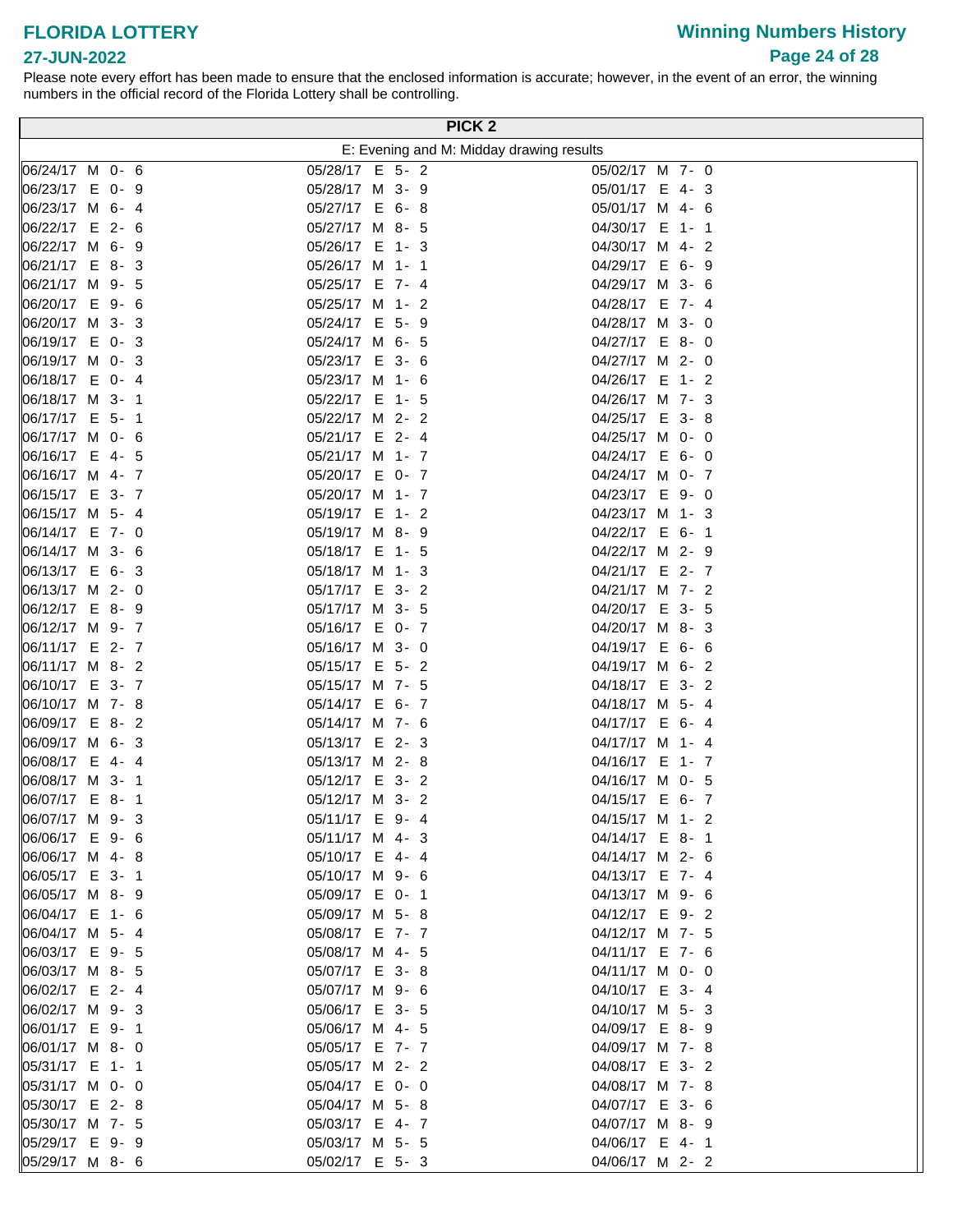# **Winning Numbers History Page 25 of 28**

#### **27-JUN-2022**

|                                    |                                  |  | <b>PICK 2</b>                            |                                   |  |  |
|------------------------------------|----------------------------------|--|------------------------------------------|-----------------------------------|--|--|
|                                    |                                  |  | E: Evening and M: Midday drawing results |                                   |  |  |
| 04/05/17 E 7- 7                    | 03/10/17 M 6- 3                  |  |                                          | 02/11/17 E 6- 7                   |  |  |
| 04/05/17 M 1- 6                    | 03/09/17 E 7- 7                  |  |                                          | 02/11/17 M 0- 0                   |  |  |
| 04/04/17 E 8-3                     | 03/09/17 M 5- 5                  |  |                                          | 02/10/17 E 8- 9                   |  |  |
| 04/04/17 M 3- 5                    | 03/08/17 E 6- 1                  |  |                                          | 02/10/17 M 2- 6                   |  |  |
| 04/03/17 E 2-8                     | 03/08/17 M 5- 5                  |  |                                          | 02/09/17 E 0- 0                   |  |  |
| 04/03/17 M 7- 1                    | 03/07/17 E 4-2                   |  |                                          | 02/09/17 M 7- 4                   |  |  |
| 04/02/17 E 6-3                     | 03/07/17 M 6-8                   |  |                                          | 02/08/17 E 5- 9                   |  |  |
| 04/02/17 M 5- 7                    | 03/06/17 E 0- 6                  |  |                                          | 02/08/17 M 5- 1                   |  |  |
| 04/01/17 E 0- 1                    | 03/06/17 M 7- 5                  |  |                                          | 02/07/17 E 2-7                    |  |  |
| 04/01/17 M 4-9                     | 03/05/17 E 4- 2                  |  |                                          | 02/07/17 M 5- 5                   |  |  |
| 03/31/17 E 8-4                     | 03/05/17 M 1- 2                  |  |                                          | 02/06/17 E 8-4                    |  |  |
| 03/31/17 M 7- 6                    | 03/04/17 E 8-2                   |  |                                          | 02/06/17 M 1- 6                   |  |  |
| 03/30/17 E 6- 2                    | 03/04/17 M 8- 0                  |  |                                          | 02/05/17 E 9- 0                   |  |  |
| 03/30/17 M 4-9                     | 03/03/17 E 4- 2                  |  |                                          | 02/05/17 M 5- 7                   |  |  |
| 03/29/17 E 7-1                     | 03/03/17 M 1- 9                  |  |                                          | 02/04/17 E 2- 7                   |  |  |
| 03/29/17 M 1- 7                    | 03/02/17 E 2- 6                  |  |                                          | 02/04/17 M 7- 3                   |  |  |
| 03/28/17 E 0- 9                    | 03/02/17 M 2- 3                  |  |                                          | 02/03/17 E 3- 0                   |  |  |
| 03/28/17 M 4- 1                    | 03/01/17 E 2-3                   |  |                                          | 02/03/17 M 7- 7                   |  |  |
| 03/27/17 E 3- 1                    | 03/01/17 M 7- 3                  |  |                                          | 02/02/17 E 5- 9                   |  |  |
| 03/27/17 M 7- 6                    | 02/28/17 E 1- 0                  |  |                                          | 02/02/17 M 4- 3                   |  |  |
| 03/26/17 E 1- 0                    | 02/28/17 M 2- 6                  |  |                                          | 02/01/17 E 9-0                    |  |  |
| 03/26/17 M 4- 4                    | 02/27/17 E 1- 4                  |  |                                          | 02/01/17 M 3- 9                   |  |  |
| 03/25/17 E 9-7                     | 02/27/17 M 4- 0                  |  |                                          | 01/31/17 E 0-8                    |  |  |
| 03/25/17 M 2- 1                    | 02/26/17 E 2- 7                  |  |                                          | 01/31/17 M 3- 6                   |  |  |
| 03/24/17 E 5- 3                    | 02/26/17 M 7- 3                  |  |                                          | 01/30/17 E 1- 2                   |  |  |
| 03/24/17 M 3- 1                    | 02/25/17 E 0- 2                  |  |                                          | 01/30/17 M 3- 9                   |  |  |
| 03/23/17 E 9-2                     | 02/25/17 M 5- 4                  |  |                                          | 01/29/17 E 6-8                    |  |  |
| 03/23/17 M 7- 2                    | 02/24/17 E 0- 1                  |  |                                          | 01/29/17 M 4- 6                   |  |  |
| 03/22/17 E 2- 7<br>03/22/17 M 7- 6 | 02/24/17 M 3-8<br>02/23/17 E 8-3 |  |                                          | 01/28/17 E 3- 3                   |  |  |
| 03/21/17 E 5- 7                    | 02/23/17 M 7-8                   |  |                                          | 01/28/17 M 9- 4<br>01/27/17 E 8-2 |  |  |
| 03/21/17 M 3- 3                    | 02/22/17 E 7- 4                  |  |                                          | 01/27/17 M 5- 4                   |  |  |
| 03/20/17 E 7- 3                    | 02/22/17 M 8- 6                  |  |                                          | 01/26/17 E 6- 7                   |  |  |
| 03/20/17 M 0- 9                    | 02/21/17 E 1- 4                  |  |                                          | 01/26/17 M 8-2                    |  |  |
| 03/19/17 E 3- 6                    | 02/21/17 M 4- 7                  |  |                                          | 01/25/17 E 6- 2                   |  |  |
| 03/19/17 M 2- 7                    | 02/20/17 E 6- 3                  |  |                                          | 01/25/17 M 1- 2                   |  |  |
| 03/18/17 E 4- 1                    | 02/20/17 M 2- 9                  |  |                                          | 01/24/17 E 2- 7                   |  |  |
| 03/18/17 M 1- 1                    | 02/19/17 E 8-0                   |  |                                          | 01/24/17 M 7- 9                   |  |  |
| 03/17/17 E 8-1                     | 02/19/17 M 6- 3                  |  |                                          | 01/23/17 E 4-8                    |  |  |
| 03/17/17 M 5- 4                    | 02/18/17 E 9- 7                  |  |                                          | 01/23/17 M 6- 9                   |  |  |
| 03/16/17 E 6- 0                    | 02/18/17 M 6- 5                  |  |                                          | 01/22/17 E 4- 5                   |  |  |
| 03/16/17 M 8-2                     | 02/17/17 E 0- 9                  |  |                                          | 01/22/17 M 0- 5                   |  |  |
| 03/15/17 E 7- 9                    | 02/17/17 M 5- 5                  |  |                                          | 01/21/17 E 0- 4                   |  |  |
| 03/15/17 M 9-4                     | 02/16/17 E 4-3                   |  |                                          | 01/21/17 M 5-8                    |  |  |
| 03/14/17 E 7-4                     | 02/16/17 M 3- 5                  |  |                                          | 01/20/17 E 7- 6                   |  |  |
| 03/14/17 M 8-1                     | 02/15/17 E 1- 6                  |  |                                          | 01/20/17 M 6- 1                   |  |  |
| 03/13/17 E 9- 7                    | 02/15/17 M 7-8                   |  |                                          | 01/19/17 E 4-2                    |  |  |
| 03/13/17 M 2- 3                    | 02/14/17 E 1- 4                  |  |                                          | 01/19/17 M 4- 5                   |  |  |
| 03/12/17 E 0- 7                    | 02/14/17 M 1- 3                  |  |                                          | 01/18/17 E 8-4                    |  |  |
| 03/12/17 M 5- 3                    | 02/13/17 E 3- 9                  |  |                                          | 01/18/17 M 5- 2                   |  |  |
| 03/11/17 E 1- 3                    | 02/13/17 M 7- 6                  |  |                                          | 01/17/17 E 8- 9                   |  |  |
| 03/11/17 M 8- 6                    | 02/12/17 E 7- 3                  |  |                                          | 01/17/17 M 7- 0                   |  |  |
| 03/10/17 E 5- 2                    | 02/12/17 M 4- 3                  |  |                                          | 01/16/17 E 4-8                    |  |  |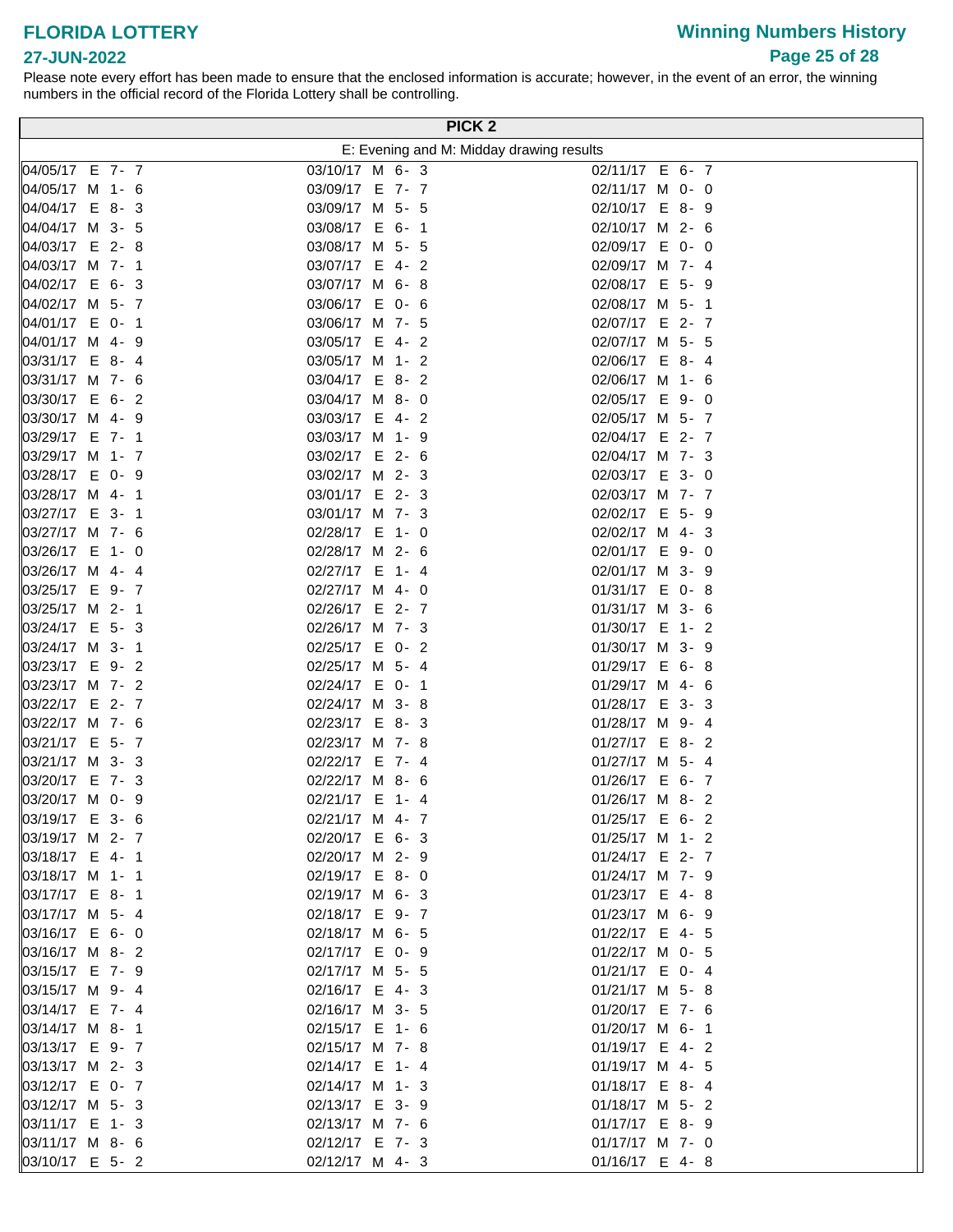# **Winning Numbers History Page 26 of 28**

### **27-JUN-2022**

|                                   |                                   | PICK <sub>2</sub>                        |
|-----------------------------------|-----------------------------------|------------------------------------------|
|                                   |                                   | E: Evening and M: Midday drawing results |
| 01/16/17 M 7- 4                   | 12/20/16 E 9-3                    | 11/24/16 M 0- 1                          |
| 01/15/17 E 0- 7                   | 12/20/16 M 6- 0                   | 11/23/16 E 1- 2                          |
| 01/15/17 M 7- 0                   | 12/19/16 E 5- 2                   | 11/23/16 M 5- 2                          |
| 01/14/17 E 1- 4                   | 12/19/16 M 3- 7                   | 11/22/16 E 9-0                           |
| 01/14/17 M 6-8                    | 12/18/16 E 4- 7                   | 11/22/16 M 6- 5                          |
| $ 01/13/17 \tE 6 - 3$             | 12/18/16 M 2- 1                   | 11/21/16 E 6- 7                          |
| 01/13/17 M 6- 0                   | 12/17/16 E 0- 6                   | 11/21/16 M 7- 4                          |
| $ 01/12/17 \t E 6 - 2$            | 12/17/16 M 5- 0                   | 11/20/16 E 3- 0                          |
| 01/12/17 M 8- 7                   | 12/16/16 E 4- 5                   | 11/20/16 M 4- 1                          |
| 01/11/17 E 9-8                    | 12/16/16 M 8-8                    | 11/19/16 E 2- 0                          |
| 01/11/17 M 4- 1                   | 12/15/16 E 9- 6                   | 11/19/16 M 4- 1                          |
| 01/10/17 E 4- 5                   | 12/15/16 M 4- 5                   | 11/18/16 E 6-0                           |
| 01/10/17 M 7- 7                   | 12/14/16 E 5- 5                   | 11/18/16 M 7- 0                          |
| 01/09/17 E 8-0                    | 12/14/16 M 6- 3                   | 11/17/16 E 9-8                           |
| 01/09/17 M 0- 2                   | 12/13/16 E 3- 3                   | 11/17/16 M 7-8                           |
| 01/08/17 E 8-1                    | 12/13/16 M 4-3                    | 11/16/16 E 5-8                           |
| 01/08/17 M 3- 3                   | 12/12/16 E 1- 0                   | 11/16/16 M 9- 9                          |
| 01/07/17 E 4-8                    | 12/12/16 M 9- 6                   | 11/15/16 E 2-2                           |
| 01/07/17 M 9- 0                   | 12/11/16 E 7- 4                   | 11/15/16 M 3- 8                          |
| 01/06/17 E 1-4                    | 12/11/16 M 1-8                    | 11/14/16 E 1- 0                          |
| 01/06/17 M 9-3                    | 12/10/16 E 2- 6                   | 11/14/16 M 6- 2                          |
| 01/05/17 E 8- 7                   | 12/10/16 M 8-8                    | 11/13/16 E 2- 0                          |
| 01/05/17 M 0- 4                   | 12/09/16 E 2- 9                   | 11/13/16 M 6- 7                          |
| 01/04/17 E 2-3                    | 12/09/16 M 2- 5                   | 11/12/16 E 5-8                           |
| 01/04/17 M 5- 7                   | 12/08/16 E 5-8                    | 11/12/16 M 5- 2                          |
| 01/03/17 E 0- 0                   | 12/08/16 M 6- 7                   | 11/11/16 E 9-8                           |
| 01/03/17 M 5- 1                   | 12/07/16 E 9-4                    | 11/11/16 M 3- 4                          |
| 01/02/17 E 2- 2                   | 12/07/16 M 0-8                    | 11/10/16 E 0- 7                          |
| 01/02/17 M 1- 1                   | 12/06/16 E 5- 4                   | 11/10/16 M 5- 6                          |
| 01/01/17 E 9-3<br>01/01/17 M 3- 9 | 12/06/16 M 7- 4<br>12/05/16 E 8-9 | 11/09/16 E 6- 5                          |
| 12/31/16 E 6-8                    | 12/05/16 M 7- 5                   | 11/09/16 M 8-2<br>11/08/16 E 9- 6        |
| 12/31/16 M 2- 1                   | 12/04/16 E 7- 7                   | 11/08/16 M 0- 3                          |
| 12/30/16 E 1-4                    | 12/04/16 M 6- 2                   | 11/07/16 E 9- 7                          |
| 12/30/16 M 2- 4                   | 12/03/16 E 3- 5                   | 11/07/16 M 5- 3                          |
| 12/29/16 E 8- 5                   | 12/03/16 M 1- 4                   | 11/06/16 E 8-4                           |
| 12/29/16 M 6- 6                   | 12/02/16 E 5- 4                   | 11/06/16 M 9- 4                          |
| 12/28/16 E 8-9                    | 12/02/16 M 4- 0                   | 11/05/16 E 2- 2                          |
| 12/28/16 M 9-4                    | 12/01/16 E 4-3                    | 11/05/16 M 8- 2                          |
| 12/27/16 E 6- 0                   | 12/01/16 M 0- 2                   | 11/04/16 E 6-4                           |
| 12/27/16 M 2- 4                   | 11/30/16 E 7- 4                   | 11/04/16 M 8- 9                          |
| 12/26/16 E 8-0                    | 11/30/16 M 2- 0                   | 11/03/16 E 7- 1                          |
| 12/26/16 M 3- 0                   | 11/29/16 E 3- 5                   | 11/03/16 M 8- 4                          |
| 12/25/16 E 5-7                    | 11/29/16 M 4- 5                   | 11/02/16 E 9-8                           |
| 12/25/16 M 3- 2                   | 11/28/16 E 0- 6                   | 11/02/16 M 3- 9                          |
| 12/24/16 E 9- 5                   | 11/28/16 M 9- 7                   | 11/01/16 E 8- 6                          |
|                                   | 11/27/16 E 1- 3                   | 11/01/16 M 0- 1                          |
| 12/23/16 E 7- 7                   | 11/27/16 M 9- 1                   | 10/31/16 E 6- 5                          |
| 12/23/16 M 4- 4                   | 11/26/16 E 4- 7                   | 10/31/16 M 9- 2                          |
| 12/22/16 E 4- 1                   | 11/26/16 M 6- 1                   | 10/30/16 E 5- 3                          |
| 12/22/16 M 1- 4                   | 11/25/16 E 7- 7                   | 10/30/16 M 8- 9                          |
| 12/21/16 E 7- 1                   | 11/25/16 M 3- 6                   | 10/29/16 E 8-2                           |
| 12/21/16 M 3- 4                   | 11/24/16 E 6- 2                   | 10/29/16 M 6- 7                          |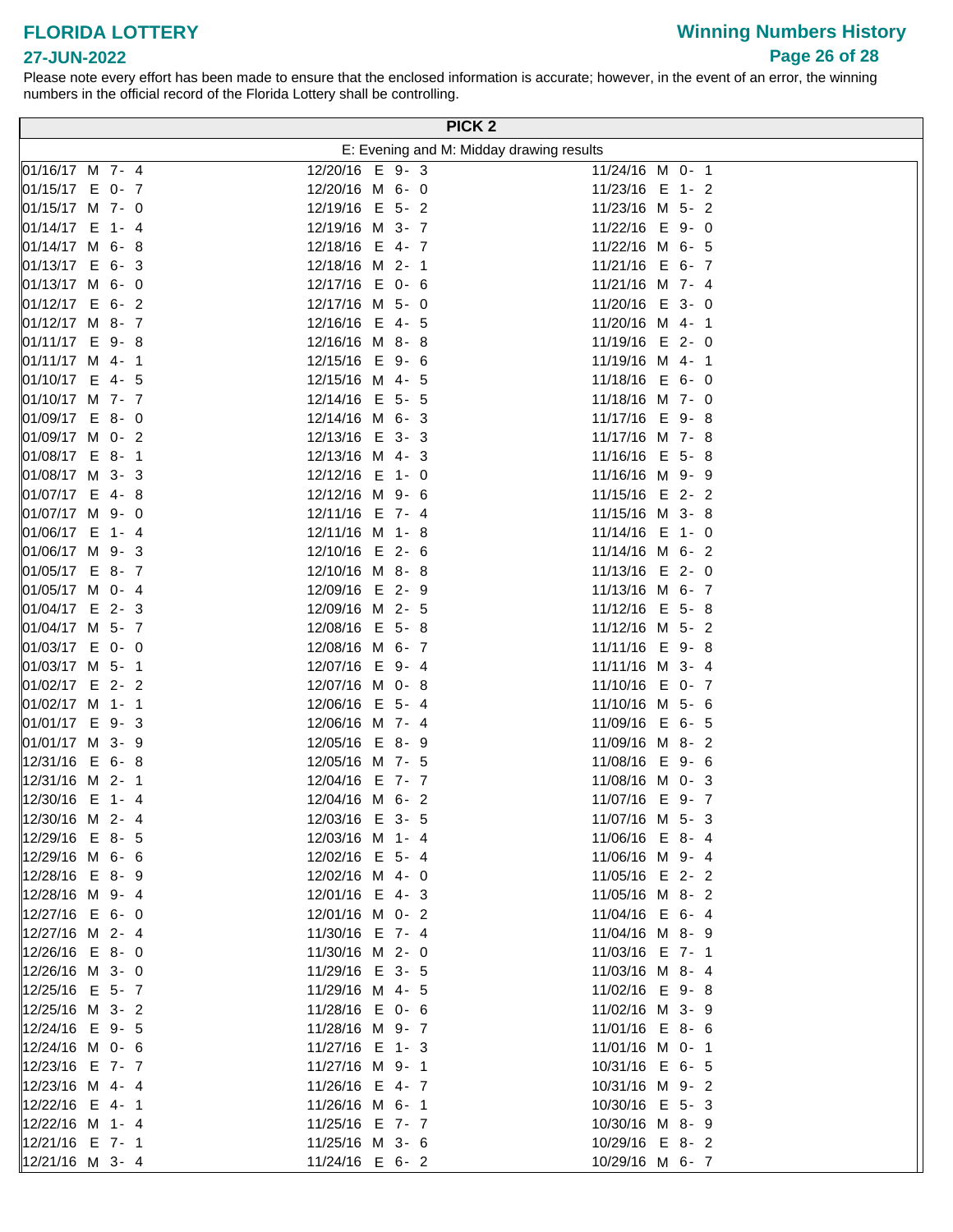# **Winning Numbers History Page 27 of 28**

### **27-JUN-2022**

|                        |                 | PICK <sub>2</sub>                        |
|------------------------|-----------------|------------------------------------------|
|                        |                 | E: Evening and M: Midday drawing results |
| 10/28/16 E 1- 5        | 10/02/16 M 6- 1 | 09/05/16 E 4-2                           |
| 10/28/16 M 1- 2        | 10/01/16 E 5- 1 | 09/05/16 M 9-3                           |
| 10/27/16 E 2-3         | 10/01/16 M 1- 5 | 09/04/16 E 0-3                           |
| 10/27/16 M 1- 6        | 09/30/16 E 2-1  | 09/04/16 M 7- 3                          |
| 10/26/16 E 2- 9        | 09/30/16 M 7-8  | 09/03/16 E 2- 1                          |
| $ 10/26/16 \, M 6 - 8$ | 09/29/16 E 6- 6 | 09/03/16 M 2- 6                          |
| 10/25/16 E 2-8         | 09/29/16 M 7- 1 | 09/02/16 E 1- 7                          |
| 10/25/16 M 7- 4        | 09/28/16 E 7-3  | 09/02/16 M 8- 0                          |
| 10/24/16 E 4-4         | 09/28/16 M 7- 5 | 09/01/16 E 4- 0                          |
| 10/24/16 M 8- 9        | 09/27/16 E 1- 0 | 09/01/16 M 8-2                           |
| 10/23/16 E 3- 1        | 09/27/16 M 1- 6 | 08/31/16 E 8-2                           |
| 10/23/16 M 3- 2        | 09/26/16 E 8-3  | 08/31/16 M 5- 7                          |
| $ 10/22/16 \t E 8 - 3$ | 09/26/16 M 9-8  | 08/30/16 E 8-1                           |
| 10/22/16 M 0-8         | 09/25/16 E 5-8  | 08/30/16 M 5- 2                          |
| 10/21/16 E 5-8         | 09/25/16 M 5- 7 | 08/29/16 E 7- 4                          |
| 10/21/16 M 5- 4        | 09/24/16 E 6-4  | 08/29/16 M 6-4                           |
| 10/20/16 E 9-7         | 09/24/16 M 9-8  | 08/28/16 E 7-8                           |
| 10/20/16 M 4- 5        | 09/23/16 E 7- 1 | 08/28/16 M 7- 7                          |
| 10/19/16 E 7- 6        | 09/23/16 M 7- 0 | 08/27/16 E 3- 4                          |
| 10/19/16 M 7-8         | 09/22/16 E 3- 5 | 08/27/16 M 5- 5                          |
| 10/18/16 E 7-1         | 09/22/16 M 7- 0 | 08/26/16 E 5- 4                          |
| 10/18/16 M 7- 7        | 09/21/16 E 7- 0 | 08/26/16 M 6- 3                          |
| 10/17/16 E 9-4         | 09/21/16 M 9- 9 | 08/25/16 E 3- 0                          |
| 10/17/16 M 1-8         | 09/20/16 E 2- 0 | 08/25/16 M 2- 7                          |
| 10/16/16 E 7- 3        | 09/20/16 M 8- 9 | 08/24/16 E 5- 1                          |
| 10/16/16 M 8-4         | 09/19/16 E 6- 0 | 08/24/16 M 3- 7                          |
| 10/15/16 E 3-7         | 09/19/16 M 7- 1 | 08/23/16 E 4-8                           |
| 10/15/16 M 2- 7        | 09/18/16 E 5- 0 | 08/23/16 M 5- 0                          |
| 10/14/16 E 3-9         | 09/18/16 M 2- 1 | 08/22/16 E 1- 9                          |
| 10/14/16 M 7- 8        | 09/17/16 E 0-4  | 08/22/16 M 2-8                           |
| 10/13/16 E 7- 6        | 09/17/16 M 2- 5 | 08/21/16 E 2-8                           |
| 10/13/16 M 3- 1        | 09/16/16 E 0- 1 | 08/21/16 M 1- 9                          |
| 10/12/16 E 0- 9        | 09/16/16 M 2-8  | 08/20/16 E 9-4                           |
| 10/12/16 M 0- 6        | 09/15/16 E 2- 6 | 08/20/16 M 4-3                           |
| 10/11/16 E 4- 5        | 09/15/16 M 8- 6 | 08/19/16 E 0-2                           |
| 10/11/16 M 5- 0        | 09/14/16 E 9- 9 | 08/19/16 M 4-8                           |
| 10/10/16 E 0-2         | 09/14/16 M 7- 4 | 08/18/16 E 1- 1                          |
| 10/10/16 M 9-4         | 09/13/16 E 7- 2 | 08/18/16 M 8- 1                          |
| 10/09/16 E 9-8         | 09/13/16 M 0- 3 | 08/17/16 E 0- 1                          |
| 10/09/16 M 4-3         | 09/12/16 E 4-5  | 08/17/16 M 6- 6                          |
| 10/08/16 E 9-9         | 09/12/16 M 0-8  | 08/16/16 E 7- 4                          |
| 10/08/16 M 3- 6        | 09/11/16 E 7- 7 | 08/16/16 M 7- 4                          |
| 10/07/16 E 6-8         | 09/11/16 M 4-4  | 08/15/16 E 8-2                           |
| 10/07/16 M 0- 5        | 09/10/16 E 7- 5 | 08/15/16 M 1- 0                          |
| 10/06/16 E 2-0         | 09/10/16 M 7- 3 | 08/14/16 E 9- 5                          |
| 10/06/16 M 9- 6        | 09/09/16 E 3- 1 | 08/14/16 M 9- 5                          |
| 10/05/16 E 5-3         | 09/09/16 M 6-8  | 08/13/16 E 7- 2                          |
| 10/05/16 M 5-8         | 09/08/16 E 2- 4 | 08/13/16 M 3-8                           |
| 10/04/16 E 9-7         | 09/08/16 M 4-8  | 08/12/16 E 1-1                           |
| 10/04/16 M 3- 1        | 09/07/16 E 3- 2 | 08/12/16 M 2-8                           |
| 10/03/16 E 0-4         | 09/07/16 M 3- 1 | 08/11/16 E 0- 1                          |
| 10/03/16 M 7- 1        | 09/06/16 E 8-1  | 08/11/16 M 0- 2                          |
| 10/02/16 E 2- 2        | 09/06/16 M 4- 7 | 08/10/16 E 7-7                           |